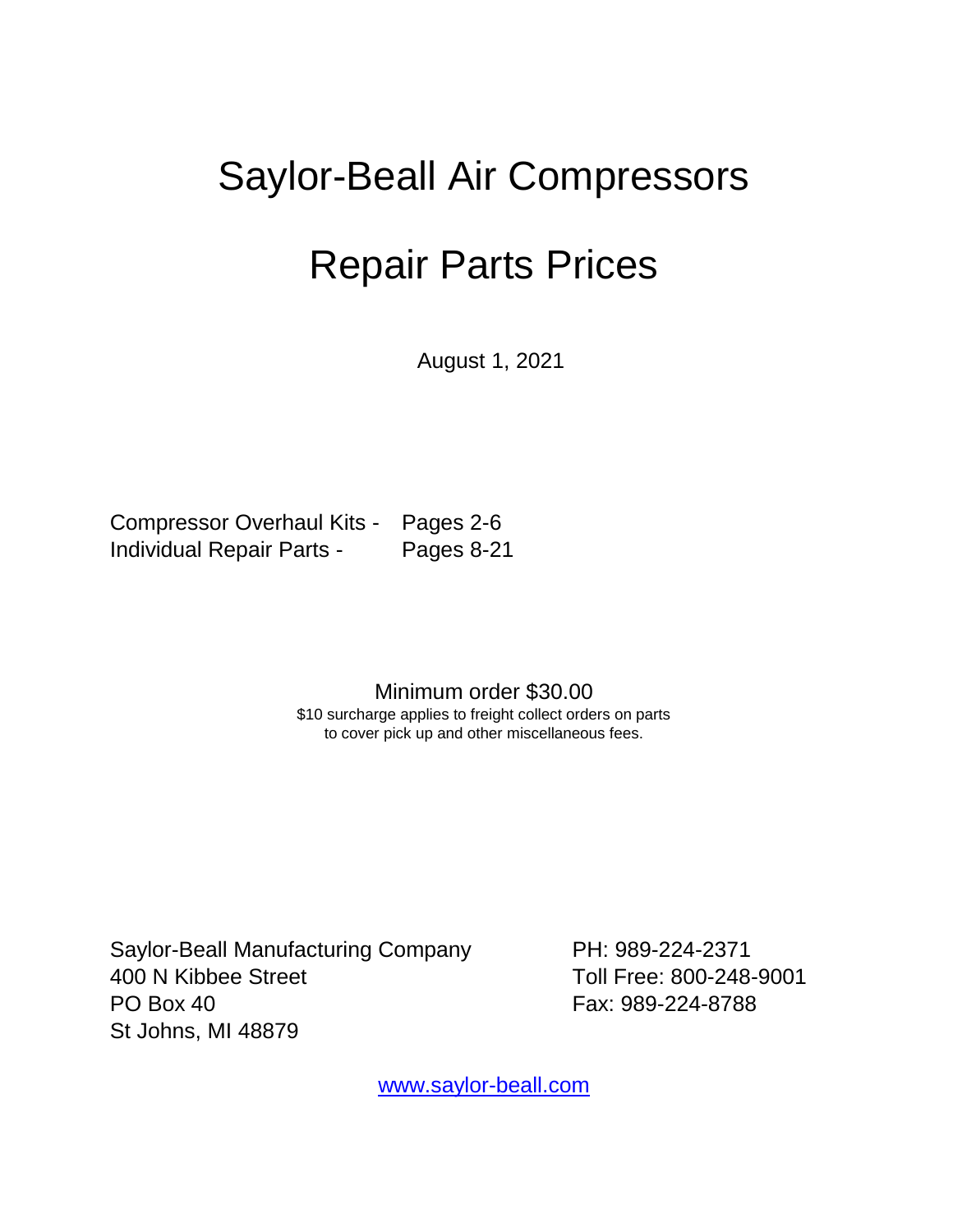| Part No.<br><b>Price</b><br><b>Description</b><br>703 Pump Series<br>Minor Overhaul Kit - 703<br>4998-R<br>401.00<br>1<br>4805<br>Valve Repair Kit<br>Piston Ring Set<br>1<br>6102<br>4310<br>Gasket Set<br>1<br>Oil Seal (Crankshaft<br>4099R<br>1<br>1<br>6155<br>Air Valve Assy.<br><b>Bearing Inserts</b><br>4<br>4070<br>$\overline{2}$<br>4821<br>Bushings-Wrist pin<br>$\overline{2}$<br><b>Filter Elements</b><br>6106<br><b>Major Overhaul Kit -703</b><br>4998-VR<br>630.00<br>Valve Replacement Kit<br>4812<br>1<br><b>Piston Ring Set</b><br>1<br>6102<br>1<br>4310<br><b>Gasket Set</b><br>1<br>4099R<br>Oil Seal (Crankshaft<br>$\mathbf{1}$<br>Air Valve Assy.<br>6155<br><b>Bearing Inserts</b><br>4<br>4070<br>Bushings-Wrist pin<br>$\overline{2}$<br>4821<br><b>Filter Elements</b><br>6106<br>1<br>4998-R & 4998-VR for units after Sept. 1970, before Sept. 7, 1980<br>Contact plant for units prior toSN 3-32-WR, Sept, 1970<br>4998-RD<br>Minor Overhaul Kit - 703<br>385.00<br>Same as 4998-R except<br><b>Bearing Inserts</b><br>4069<br>4<br>Less 4821 Bushings-Wrist Pin<br><b>Major Overhaul Kit - 703</b><br>4998-VRD<br>616.00<br>Same as 4998-VR except<br><b>Bearing Inserts</b><br>4<br>4069<br>Less 4821 Bushings-Wrist Pin<br>4998-RD & 4998-VRD for units after Sept. 7, 1980, SN 3A-5-GE<br>Minor Overhaul Kit - 703<br>401.00<br>4998-RDN<br>Same as 4998-R except<br>4069<br>Bearing Inserts<br>4<br>$\overline{2}$<br>4126<br>Needle bearings<br>Less 4821 Bushings-Wrist Pin<br>Major Overhaul Kit - 703<br>4998-VRDN<br>680.00<br>Same as 4998-R except<br><b>Bearing Inserts</b><br>4069<br>4<br>$\overline{2}$<br>Needle bearings<br>4126<br>Less 4821 Bushings-Wrist Pin<br>4998-RDN & 4998-VRDN for units after Feb. 10, 1988, SN 3A-7-88<br>Minor Overhaul Kit - PL-703<br>4998-RP<br>401.00<br>Same as 4998-R except<br>4<br>4069<br><b>Bearing Inserts</b><br>$\mathbf{1}$<br>4310-P<br>Gasket Set<br>Less 4821 Bushing<br>Less 6155 Air Valve Assy. |              | <b>Compressor Overhaul Kits</b> |  |
|-------------------------------------------------------------------------------------------------------------------------------------------------------------------------------------------------------------------------------------------------------------------------------------------------------------------------------------------------------------------------------------------------------------------------------------------------------------------------------------------------------------------------------------------------------------------------------------------------------------------------------------------------------------------------------------------------------------------------------------------------------------------------------------------------------------------------------------------------------------------------------------------------------------------------------------------------------------------------------------------------------------------------------------------------------------------------------------------------------------------------------------------------------------------------------------------------------------------------------------------------------------------------------------------------------------------------------------------------------------------------------------------------------------------------------------------------------------------------------------------------------------------------------------------------------------------------------------------------------------------------------------------------------------------------------------------------------------------------------------------------------------------------------------------------------------------------------------------------------------------------------------------------------------------------------------------------------------------------------------------------------|--------------|---------------------------------|--|
|                                                                                                                                                                                                                                                                                                                                                                                                                                                                                                                                                                                                                                                                                                                                                                                                                                                                                                                                                                                                                                                                                                                                                                                                                                                                                                                                                                                                                                                                                                                                                                                                                                                                                                                                                                                                                                                                                                                                                                                                       |              |                                 |  |
|                                                                                                                                                                                                                                                                                                                                                                                                                                                                                                                                                                                                                                                                                                                                                                                                                                                                                                                                                                                                                                                                                                                                                                                                                                                                                                                                                                                                                                                                                                                                                                                                                                                                                                                                                                                                                                                                                                                                                                                                       | No. Required |                                 |  |
|                                                                                                                                                                                                                                                                                                                                                                                                                                                                                                                                                                                                                                                                                                                                                                                                                                                                                                                                                                                                                                                                                                                                                                                                                                                                                                                                                                                                                                                                                                                                                                                                                                                                                                                                                                                                                                                                                                                                                                                                       |              |                                 |  |
|                                                                                                                                                                                                                                                                                                                                                                                                                                                                                                                                                                                                                                                                                                                                                                                                                                                                                                                                                                                                                                                                                                                                                                                                                                                                                                                                                                                                                                                                                                                                                                                                                                                                                                                                                                                                                                                                                                                                                                                                       |              |                                 |  |
|                                                                                                                                                                                                                                                                                                                                                                                                                                                                                                                                                                                                                                                                                                                                                                                                                                                                                                                                                                                                                                                                                                                                                                                                                                                                                                                                                                                                                                                                                                                                                                                                                                                                                                                                                                                                                                                                                                                                                                                                       |              |                                 |  |
|                                                                                                                                                                                                                                                                                                                                                                                                                                                                                                                                                                                                                                                                                                                                                                                                                                                                                                                                                                                                                                                                                                                                                                                                                                                                                                                                                                                                                                                                                                                                                                                                                                                                                                                                                                                                                                                                                                                                                                                                       |              |                                 |  |
|                                                                                                                                                                                                                                                                                                                                                                                                                                                                                                                                                                                                                                                                                                                                                                                                                                                                                                                                                                                                                                                                                                                                                                                                                                                                                                                                                                                                                                                                                                                                                                                                                                                                                                                                                                                                                                                                                                                                                                                                       |              |                                 |  |
|                                                                                                                                                                                                                                                                                                                                                                                                                                                                                                                                                                                                                                                                                                                                                                                                                                                                                                                                                                                                                                                                                                                                                                                                                                                                                                                                                                                                                                                                                                                                                                                                                                                                                                                                                                                                                                                                                                                                                                                                       |              |                                 |  |
|                                                                                                                                                                                                                                                                                                                                                                                                                                                                                                                                                                                                                                                                                                                                                                                                                                                                                                                                                                                                                                                                                                                                                                                                                                                                                                                                                                                                                                                                                                                                                                                                                                                                                                                                                                                                                                                                                                                                                                                                       |              |                                 |  |
|                                                                                                                                                                                                                                                                                                                                                                                                                                                                                                                                                                                                                                                                                                                                                                                                                                                                                                                                                                                                                                                                                                                                                                                                                                                                                                                                                                                                                                                                                                                                                                                                                                                                                                                                                                                                                                                                                                                                                                                                       |              |                                 |  |
|                                                                                                                                                                                                                                                                                                                                                                                                                                                                                                                                                                                                                                                                                                                                                                                                                                                                                                                                                                                                                                                                                                                                                                                                                                                                                                                                                                                                                                                                                                                                                                                                                                                                                                                                                                                                                                                                                                                                                                                                       |              |                                 |  |
|                                                                                                                                                                                                                                                                                                                                                                                                                                                                                                                                                                                                                                                                                                                                                                                                                                                                                                                                                                                                                                                                                                                                                                                                                                                                                                                                                                                                                                                                                                                                                                                                                                                                                                                                                                                                                                                                                                                                                                                                       |              |                                 |  |
|                                                                                                                                                                                                                                                                                                                                                                                                                                                                                                                                                                                                                                                                                                                                                                                                                                                                                                                                                                                                                                                                                                                                                                                                                                                                                                                                                                                                                                                                                                                                                                                                                                                                                                                                                                                                                                                                                                                                                                                                       |              |                                 |  |
|                                                                                                                                                                                                                                                                                                                                                                                                                                                                                                                                                                                                                                                                                                                                                                                                                                                                                                                                                                                                                                                                                                                                                                                                                                                                                                                                                                                                                                                                                                                                                                                                                                                                                                                                                                                                                                                                                                                                                                                                       |              |                                 |  |
|                                                                                                                                                                                                                                                                                                                                                                                                                                                                                                                                                                                                                                                                                                                                                                                                                                                                                                                                                                                                                                                                                                                                                                                                                                                                                                                                                                                                                                                                                                                                                                                                                                                                                                                                                                                                                                                                                                                                                                                                       |              |                                 |  |
|                                                                                                                                                                                                                                                                                                                                                                                                                                                                                                                                                                                                                                                                                                                                                                                                                                                                                                                                                                                                                                                                                                                                                                                                                                                                                                                                                                                                                                                                                                                                                                                                                                                                                                                                                                                                                                                                                                                                                                                                       |              |                                 |  |
|                                                                                                                                                                                                                                                                                                                                                                                                                                                                                                                                                                                                                                                                                                                                                                                                                                                                                                                                                                                                                                                                                                                                                                                                                                                                                                                                                                                                                                                                                                                                                                                                                                                                                                                                                                                                                                                                                                                                                                                                       |              |                                 |  |
|                                                                                                                                                                                                                                                                                                                                                                                                                                                                                                                                                                                                                                                                                                                                                                                                                                                                                                                                                                                                                                                                                                                                                                                                                                                                                                                                                                                                                                                                                                                                                                                                                                                                                                                                                                                                                                                                                                                                                                                                       |              |                                 |  |
|                                                                                                                                                                                                                                                                                                                                                                                                                                                                                                                                                                                                                                                                                                                                                                                                                                                                                                                                                                                                                                                                                                                                                                                                                                                                                                                                                                                                                                                                                                                                                                                                                                                                                                                                                                                                                                                                                                                                                                                                       |              |                                 |  |
|                                                                                                                                                                                                                                                                                                                                                                                                                                                                                                                                                                                                                                                                                                                                                                                                                                                                                                                                                                                                                                                                                                                                                                                                                                                                                                                                                                                                                                                                                                                                                                                                                                                                                                                                                                                                                                                                                                                                                                                                       |              |                                 |  |
|                                                                                                                                                                                                                                                                                                                                                                                                                                                                                                                                                                                                                                                                                                                                                                                                                                                                                                                                                                                                                                                                                                                                                                                                                                                                                                                                                                                                                                                                                                                                                                                                                                                                                                                                                                                                                                                                                                                                                                                                       |              |                                 |  |
|                                                                                                                                                                                                                                                                                                                                                                                                                                                                                                                                                                                                                                                                                                                                                                                                                                                                                                                                                                                                                                                                                                                                                                                                                                                                                                                                                                                                                                                                                                                                                                                                                                                                                                                                                                                                                                                                                                                                                                                                       |              |                                 |  |
|                                                                                                                                                                                                                                                                                                                                                                                                                                                                                                                                                                                                                                                                                                                                                                                                                                                                                                                                                                                                                                                                                                                                                                                                                                                                                                                                                                                                                                                                                                                                                                                                                                                                                                                                                                                                                                                                                                                                                                                                       |              |                                 |  |
|                                                                                                                                                                                                                                                                                                                                                                                                                                                                                                                                                                                                                                                                                                                                                                                                                                                                                                                                                                                                                                                                                                                                                                                                                                                                                                                                                                                                                                                                                                                                                                                                                                                                                                                                                                                                                                                                                                                                                                                                       |              |                                 |  |
|                                                                                                                                                                                                                                                                                                                                                                                                                                                                                                                                                                                                                                                                                                                                                                                                                                                                                                                                                                                                                                                                                                                                                                                                                                                                                                                                                                                                                                                                                                                                                                                                                                                                                                                                                                                                                                                                                                                                                                                                       |              |                                 |  |
|                                                                                                                                                                                                                                                                                                                                                                                                                                                                                                                                                                                                                                                                                                                                                                                                                                                                                                                                                                                                                                                                                                                                                                                                                                                                                                                                                                                                                                                                                                                                                                                                                                                                                                                                                                                                                                                                                                                                                                                                       |              |                                 |  |
|                                                                                                                                                                                                                                                                                                                                                                                                                                                                                                                                                                                                                                                                                                                                                                                                                                                                                                                                                                                                                                                                                                                                                                                                                                                                                                                                                                                                                                                                                                                                                                                                                                                                                                                                                                                                                                                                                                                                                                                                       |              |                                 |  |
|                                                                                                                                                                                                                                                                                                                                                                                                                                                                                                                                                                                                                                                                                                                                                                                                                                                                                                                                                                                                                                                                                                                                                                                                                                                                                                                                                                                                                                                                                                                                                                                                                                                                                                                                                                                                                                                                                                                                                                                                       |              |                                 |  |
|                                                                                                                                                                                                                                                                                                                                                                                                                                                                                                                                                                                                                                                                                                                                                                                                                                                                                                                                                                                                                                                                                                                                                                                                                                                                                                                                                                                                                                                                                                                                                                                                                                                                                                                                                                                                                                                                                                                                                                                                       |              |                                 |  |
|                                                                                                                                                                                                                                                                                                                                                                                                                                                                                                                                                                                                                                                                                                                                                                                                                                                                                                                                                                                                                                                                                                                                                                                                                                                                                                                                                                                                                                                                                                                                                                                                                                                                                                                                                                                                                                                                                                                                                                                                       |              |                                 |  |
|                                                                                                                                                                                                                                                                                                                                                                                                                                                                                                                                                                                                                                                                                                                                                                                                                                                                                                                                                                                                                                                                                                                                                                                                                                                                                                                                                                                                                                                                                                                                                                                                                                                                                                                                                                                                                                                                                                                                                                                                       |              |                                 |  |
|                                                                                                                                                                                                                                                                                                                                                                                                                                                                                                                                                                                                                                                                                                                                                                                                                                                                                                                                                                                                                                                                                                                                                                                                                                                                                                                                                                                                                                                                                                                                                                                                                                                                                                                                                                                                                                                                                                                                                                                                       |              |                                 |  |
|                                                                                                                                                                                                                                                                                                                                                                                                                                                                                                                                                                                                                                                                                                                                                                                                                                                                                                                                                                                                                                                                                                                                                                                                                                                                                                                                                                                                                                                                                                                                                                                                                                                                                                                                                                                                                                                                                                                                                                                                       |              |                                 |  |
|                                                                                                                                                                                                                                                                                                                                                                                                                                                                                                                                                                                                                                                                                                                                                                                                                                                                                                                                                                                                                                                                                                                                                                                                                                                                                                                                                                                                                                                                                                                                                                                                                                                                                                                                                                                                                                                                                                                                                                                                       |              |                                 |  |
|                                                                                                                                                                                                                                                                                                                                                                                                                                                                                                                                                                                                                                                                                                                                                                                                                                                                                                                                                                                                                                                                                                                                                                                                                                                                                                                                                                                                                                                                                                                                                                                                                                                                                                                                                                                                                                                                                                                                                                                                       |              |                                 |  |
|                                                                                                                                                                                                                                                                                                                                                                                                                                                                                                                                                                                                                                                                                                                                                                                                                                                                                                                                                                                                                                                                                                                                                                                                                                                                                                                                                                                                                                                                                                                                                                                                                                                                                                                                                                                                                                                                                                                                                                                                       |              |                                 |  |
|                                                                                                                                                                                                                                                                                                                                                                                                                                                                                                                                                                                                                                                                                                                                                                                                                                                                                                                                                                                                                                                                                                                                                                                                                                                                                                                                                                                                                                                                                                                                                                                                                                                                                                                                                                                                                                                                                                                                                                                                       |              |                                 |  |
|                                                                                                                                                                                                                                                                                                                                                                                                                                                                                                                                                                                                                                                                                                                                                                                                                                                                                                                                                                                                                                                                                                                                                                                                                                                                                                                                                                                                                                                                                                                                                                                                                                                                                                                                                                                                                                                                                                                                                                                                       |              |                                 |  |
|                                                                                                                                                                                                                                                                                                                                                                                                                                                                                                                                                                                                                                                                                                                                                                                                                                                                                                                                                                                                                                                                                                                                                                                                                                                                                                                                                                                                                                                                                                                                                                                                                                                                                                                                                                                                                                                                                                                                                                                                       |              |                                 |  |
|                                                                                                                                                                                                                                                                                                                                                                                                                                                                                                                                                                                                                                                                                                                                                                                                                                                                                                                                                                                                                                                                                                                                                                                                                                                                                                                                                                                                                                                                                                                                                                                                                                                                                                                                                                                                                                                                                                                                                                                                       |              |                                 |  |
|                                                                                                                                                                                                                                                                                                                                                                                                                                                                                                                                                                                                                                                                                                                                                                                                                                                                                                                                                                                                                                                                                                                                                                                                                                                                                                                                                                                                                                                                                                                                                                                                                                                                                                                                                                                                                                                                                                                                                                                                       |              |                                 |  |
|                                                                                                                                                                                                                                                                                                                                                                                                                                                                                                                                                                                                                                                                                                                                                                                                                                                                                                                                                                                                                                                                                                                                                                                                                                                                                                                                                                                                                                                                                                                                                                                                                                                                                                                                                                                                                                                                                                                                                                                                       |              |                                 |  |
|                                                                                                                                                                                                                                                                                                                                                                                                                                                                                                                                                                                                                                                                                                                                                                                                                                                                                                                                                                                                                                                                                                                                                                                                                                                                                                                                                                                                                                                                                                                                                                                                                                                                                                                                                                                                                                                                                                                                                                                                       |              |                                 |  |
|                                                                                                                                                                                                                                                                                                                                                                                                                                                                                                                                                                                                                                                                                                                                                                                                                                                                                                                                                                                                                                                                                                                                                                                                                                                                                                                                                                                                                                                                                                                                                                                                                                                                                                                                                                                                                                                                                                                                                                                                       |              |                                 |  |
|                                                                                                                                                                                                                                                                                                                                                                                                                                                                                                                                                                                                                                                                                                                                                                                                                                                                                                                                                                                                                                                                                                                                                                                                                                                                                                                                                                                                                                                                                                                                                                                                                                                                                                                                                                                                                                                                                                                                                                                                       |              |                                 |  |
|                                                                                                                                                                                                                                                                                                                                                                                                                                                                                                                                                                                                                                                                                                                                                                                                                                                                                                                                                                                                                                                                                                                                                                                                                                                                                                                                                                                                                                                                                                                                                                                                                                                                                                                                                                                                                                                                                                                                                                                                       |              |                                 |  |
|                                                                                                                                                                                                                                                                                                                                                                                                                                                                                                                                                                                                                                                                                                                                                                                                                                                                                                                                                                                                                                                                                                                                                                                                                                                                                                                                                                                                                                                                                                                                                                                                                                                                                                                                                                                                                                                                                                                                                                                                       |              |                                 |  |
|                                                                                                                                                                                                                                                                                                                                                                                                                                                                                                                                                                                                                                                                                                                                                                                                                                                                                                                                                                                                                                                                                                                                                                                                                                                                                                                                                                                                                                                                                                                                                                                                                                                                                                                                                                                                                                                                                                                                                                                                       |              |                                 |  |
|                                                                                                                                                                                                                                                                                                                                                                                                                                                                                                                                                                                                                                                                                                                                                                                                                                                                                                                                                                                                                                                                                                                                                                                                                                                                                                                                                                                                                                                                                                                                                                                                                                                                                                                                                                                                                                                                                                                                                                                                       |              |                                 |  |
|                                                                                                                                                                                                                                                                                                                                                                                                                                                                                                                                                                                                                                                                                                                                                                                                                                                                                                                                                                                                                                                                                                                                                                                                                                                                                                                                                                                                                                                                                                                                                                                                                                                                                                                                                                                                                                                                                                                                                                                                       |              |                                 |  |
|                                                                                                                                                                                                                                                                                                                                                                                                                                                                                                                                                                                                                                                                                                                                                                                                                                                                                                                                                                                                                                                                                                                                                                                                                                                                                                                                                                                                                                                                                                                                                                                                                                                                                                                                                                                                                                                                                                                                                                                                       |              |                                 |  |
|                                                                                                                                                                                                                                                                                                                                                                                                                                                                                                                                                                                                                                                                                                                                                                                                                                                                                                                                                                                                                                                                                                                                                                                                                                                                                                                                                                                                                                                                                                                                                                                                                                                                                                                                                                                                                                                                                                                                                                                                       |              |                                 |  |
|                                                                                                                                                                                                                                                                                                                                                                                                                                                                                                                                                                                                                                                                                                                                                                                                                                                                                                                                                                                                                                                                                                                                                                                                                                                                                                                                                                                                                                                                                                                                                                                                                                                                                                                                                                                                                                                                                                                                                                                                       |              |                                 |  |
|                                                                                                                                                                                                                                                                                                                                                                                                                                                                                                                                                                                                                                                                                                                                                                                                                                                                                                                                                                                                                                                                                                                                                                                                                                                                                                                                                                                                                                                                                                                                                                                                                                                                                                                                                                                                                                                                                                                                                                                                       |              |                                 |  |
|                                                                                                                                                                                                                                                                                                                                                                                                                                                                                                                                                                                                                                                                                                                                                                                                                                                                                                                                                                                                                                                                                                                                                                                                                                                                                                                                                                                                                                                                                                                                                                                                                                                                                                                                                                                                                                                                                                                                                                                                       |              |                                 |  |
|                                                                                                                                                                                                                                                                                                                                                                                                                                                                                                                                                                                                                                                                                                                                                                                                                                                                                                                                                                                                                                                                                                                                                                                                                                                                                                                                                                                                                                                                                                                                                                                                                                                                                                                                                                                                                                                                                                                                                                                                       |              |                                 |  |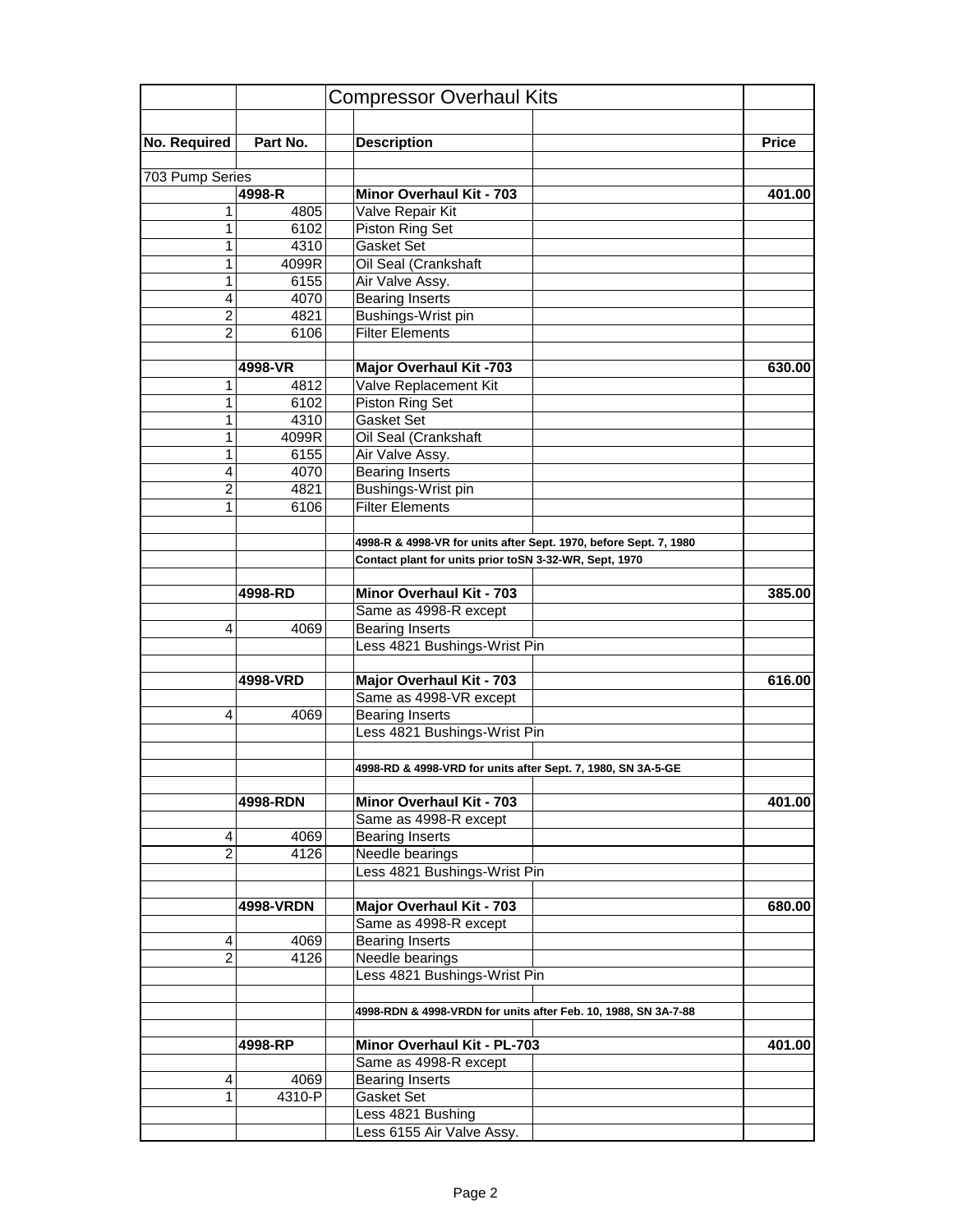| No. Required    | Part No.        | <b>Description</b>                                               | Price  |
|-----------------|-----------------|------------------------------------------------------------------|--------|
|                 |                 |                                                                  |        |
|                 | 4998-VRP        | Major Overhaul Kit - PL-703                                      | 632.00 |
| 4               | 4069            | Same as 4998-R except<br><b>Bearing Inserts</b>                  |        |
| 1               | 4310-P          | Gasket Set                                                       |        |
|                 |                 | Less 4821 Bushing                                                |        |
|                 |                 | Less 6155 Air Valve Assy.                                        |        |
|                 |                 |                                                                  |        |
|                 |                 | 4998-RP and 4998-VRP for pressure lubricated units after         |        |
|                 |                 | 8-9-80 (3A-5-GE), prior to 2-10-88 (3A-7-C88)                    |        |
|                 |                 |                                                                  |        |
|                 | 4998-RPN        | Minor Overhaul Kit - PL-703                                      | 401.00 |
|                 |                 | Same as 4998-R except                                            |        |
| 4               | 4069            | <b>Bearing Inserts</b>                                           |        |
| 1               | 4310-P          | Gasket Set                                                       |        |
| $\overline{2}$  | 4126            | Needle Bearing                                                   |        |
|                 |                 | Less 4821 Bushing                                                |        |
|                 |                 | Less 6155 Air Valve Assy.                                        |        |
|                 |                 |                                                                  |        |
|                 | 4998-VRPN       | Major Overhaul Kit - PL-703                                      | 632.00 |
|                 |                 | Same as 4998-VR except                                           |        |
| 4               | 4069            | <b>Bearing Inserts</b>                                           |        |
| 1               | 4310-P          | <b>Gasket Set</b>                                                |        |
| $\overline{2}$  | 4126            | Needle Bearing                                                   |        |
|                 |                 | Less 4821 Bushing                                                |        |
|                 |                 | Less 6155 Air Valve Assy.                                        |        |
|                 |                 |                                                                  |        |
|                 |                 | 4998-RPN and 4998-VRPN for pressure lubricated units after       |        |
|                 |                 | 2-10-88 (3A-7-C88)                                               |        |
|                 |                 |                                                                  |        |
| 705 Pump Series |                 |                                                                  |        |
|                 |                 |                                                                  |        |
|                 | 4997-R          | Minor Overhaul Kit - 705                                         | 454.00 |
| 1               | 4806            | Valve Repair Kit                                                 |        |
| 1               | 6094            | Piston Ring Set                                                  |        |
| 1               | 4311            | Gasket Set                                                       |        |
| 1               | 4099R           | Oil Seal (Crankshaft                                             |        |
| 1               | 6155            | Air Valve Assy.                                                  |        |
| 4               | 4070            | <b>Bearing Inserts</b>                                           |        |
| $\overline{c}$  | 4821            | Bushings-Wrist pin                                               |        |
| $\overline{2}$  | 6106            | <b>Filter Elements</b>                                           |        |
|                 |                 |                                                                  |        |
| 1               | 4997-VR<br>4813 | <b>Major Overhaul Kit -705</b><br>Valve Replacement Kit          | 712.00 |
|                 |                 |                                                                  |        |
| 1<br>1          | 6094            | Piston Ring Set                                                  |        |
| 1               | 4311<br>4099R   | Gasket Set<br>Oil Seal (Crankshaft                               |        |
| 1               | 6155            |                                                                  |        |
| 4               | 4070            | Air Valve Assy.<br><b>Bearing Inserts</b>                        |        |
| 2               | 4821            | Bushings-Wrist pin                                               |        |
| 1               | 6106            | <b>Filter Elements</b>                                           |        |
|                 |                 |                                                                  |        |
|                 |                 | 4997-R & 4997-VR for units after Sept. 1970, before Aug. 7, 1980 |        |
|                 |                 | Contact plant for units prior toSN 5-104-WR, Sept, 1970          |        |
|                 |                 |                                                                  |        |
|                 |                 |                                                                  |        |
|                 | 4997-RD         | Minor Overhaul Kit - 705                                         | 401.00 |
|                 |                 | Same as 4997-R except                                            |        |
| 4               | 4069            | <b>Bearing Inserts</b>                                           |        |
|                 |                 | Less 4821 Bushings-Wrist Pin                                     |        |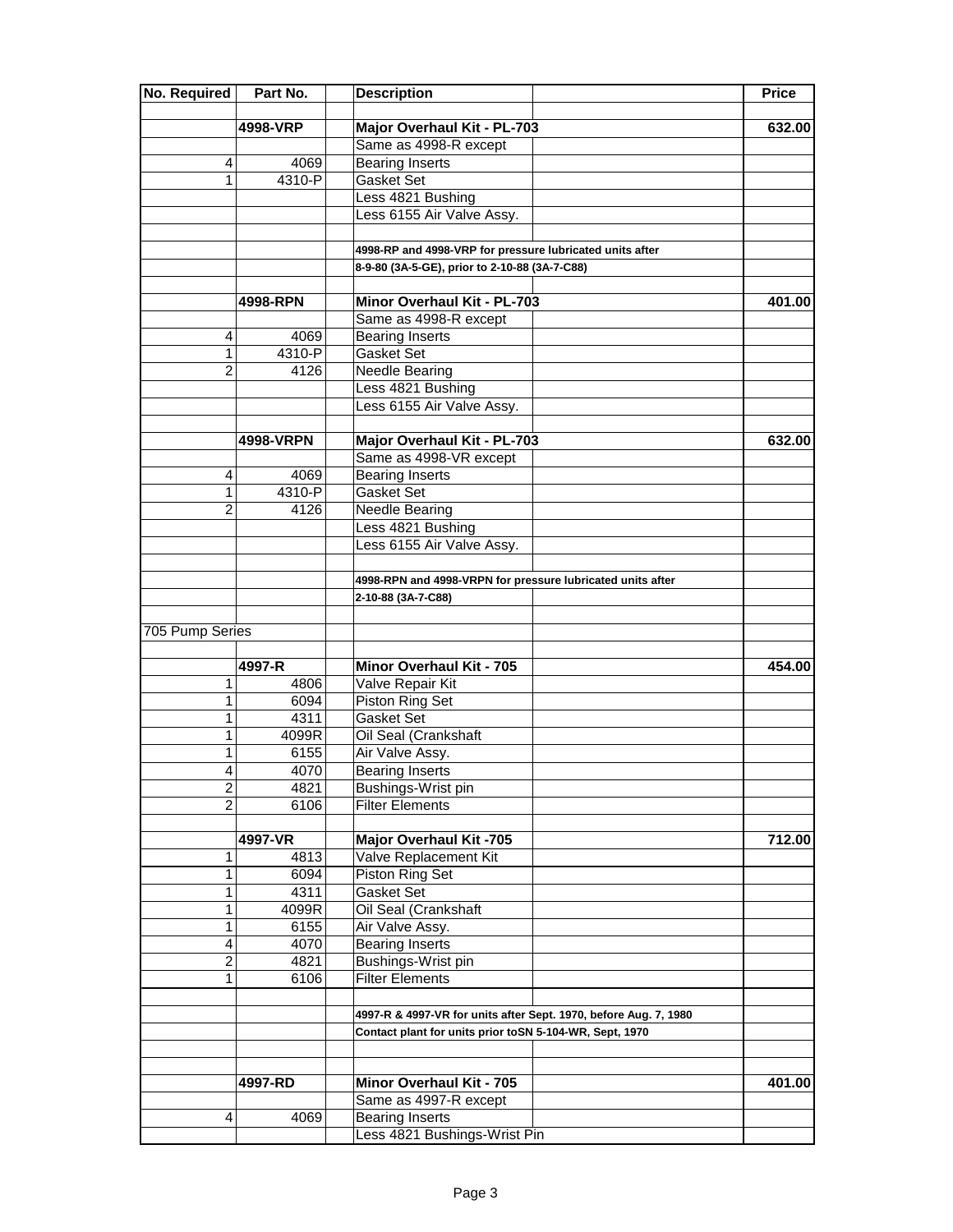| No. Required   | Part No.  | <b>Description</b>                                                             | Price  |
|----------------|-----------|--------------------------------------------------------------------------------|--------|
|                | 4997-VRD  | Major Overhaul Kit - 705                                                       | 697.00 |
|                |           | Same as 4997-VR except                                                         |        |
| 4              | 4069      | <b>Bearing Inserts</b>                                                         |        |
|                |           | Less 4821 Bushings-Wrist Pin                                                   |        |
|                |           |                                                                                |        |
|                |           | 4997-RD & 4997-VRD for units after Aug. 1980, SN 5A-50-GE                      |        |
|                |           |                                                                                |        |
|                | 4997-RDN  | Minor Overhaul Kit - 705                                                       | 434.00 |
|                |           | Same as 4997-R except                                                          |        |
| 4              | 4069      | <b>Bearing Inserts</b>                                                         |        |
| $\overline{2}$ | 4126      | Needle bearings                                                                |        |
|                |           | Less 4821 Bushings-Wrist Pin                                                   |        |
|                |           |                                                                                |        |
|                | 4997-VRDN | Major Overhaul Kit - 705                                                       | 713.00 |
|                |           | Same as 4997-R except                                                          |        |
| 4              | 4069      | <b>Bearing Inserts</b>                                                         |        |
| $\overline{2}$ | 4126      | Needle bearings                                                                |        |
|                |           | Less 4821 Bushings-Wrist Pin                                                   |        |
|                |           |                                                                                |        |
|                |           | 4997-RDN & 4997-VRDN for units after Feb. 12, 1988, SN 5A-60-88                |        |
|                |           |                                                                                |        |
|                | 4997-RP   | Minor Overhaul Kit - PL-705                                                    | 401.00 |
|                |           | Same as 4997-R except                                                          |        |
| 4              | 4069      | <b>Bearing Inserts</b>                                                         |        |
| 1              | 4311-P    | <b>Gasket Set</b>                                                              |        |
|                |           | Less 4821 Bushing                                                              |        |
|                |           | Less 6155 Air Valve Assy.                                                      |        |
|                |           |                                                                                |        |
|                | 4997-VRP  | Major Overhaul Kit - PL-705<br>Same as 4997-R except                           | 696.00 |
| 4              | 4069      | <b>Bearing Inserts</b>                                                         |        |
| 1              | 4311-P    | Gasket Set                                                                     |        |
|                |           | Less 4821 Bushing                                                              |        |
|                |           | Less 6155 Air Valve Assy.                                                      |        |
|                |           |                                                                                |        |
|                |           | 4997-RP and 4997-VRP for pressure lubricated units after                       |        |
|                |           | 8-9-80 (5A-50-GE), prior to 2-12-88 (5A-60-C88)                                |        |
|                |           |                                                                                |        |
|                | 4997-RPN  | Minor Overhaul Kit - PL-705                                                    | 434.00 |
|                |           | Same as 4997-R except                                                          |        |
| 4              | 4069      | <b>Bearing Inserts</b>                                                         |        |
| 1              | 4311-P    | Gasket Set                                                                     |        |
| $\overline{2}$ | 4126      | Needle Bearing                                                                 |        |
|                |           | Less 4821 Bushing                                                              |        |
|                |           | Less 6155 Air Valve Assy.                                                      |        |
|                |           |                                                                                |        |
|                | 4997-VRPN | Major Overhaul Kit - PL-705                                                    | 713.00 |
|                |           | Same as 4997-VR except                                                         |        |
| 4              | 4069      | <b>Bearing Inserts</b>                                                         |        |
| 1              | 4311-P    | Gasket Set                                                                     |        |
| $\overline{2}$ | 4126      | Needle Bearing                                                                 |        |
|                |           | Less 4821 Bushing                                                              |        |
|                |           | Less 6155 Air Valve Assy.                                                      |        |
|                |           |                                                                                |        |
|                |           | 4997-RPN and 4997-VRPN for pressure lubricated units after 2-12-88 (5A-60-C88) |        |
|                |           |                                                                                |        |
|                |           |                                                                                |        |
|                |           |                                                                                |        |
|                |           |                                                                                |        |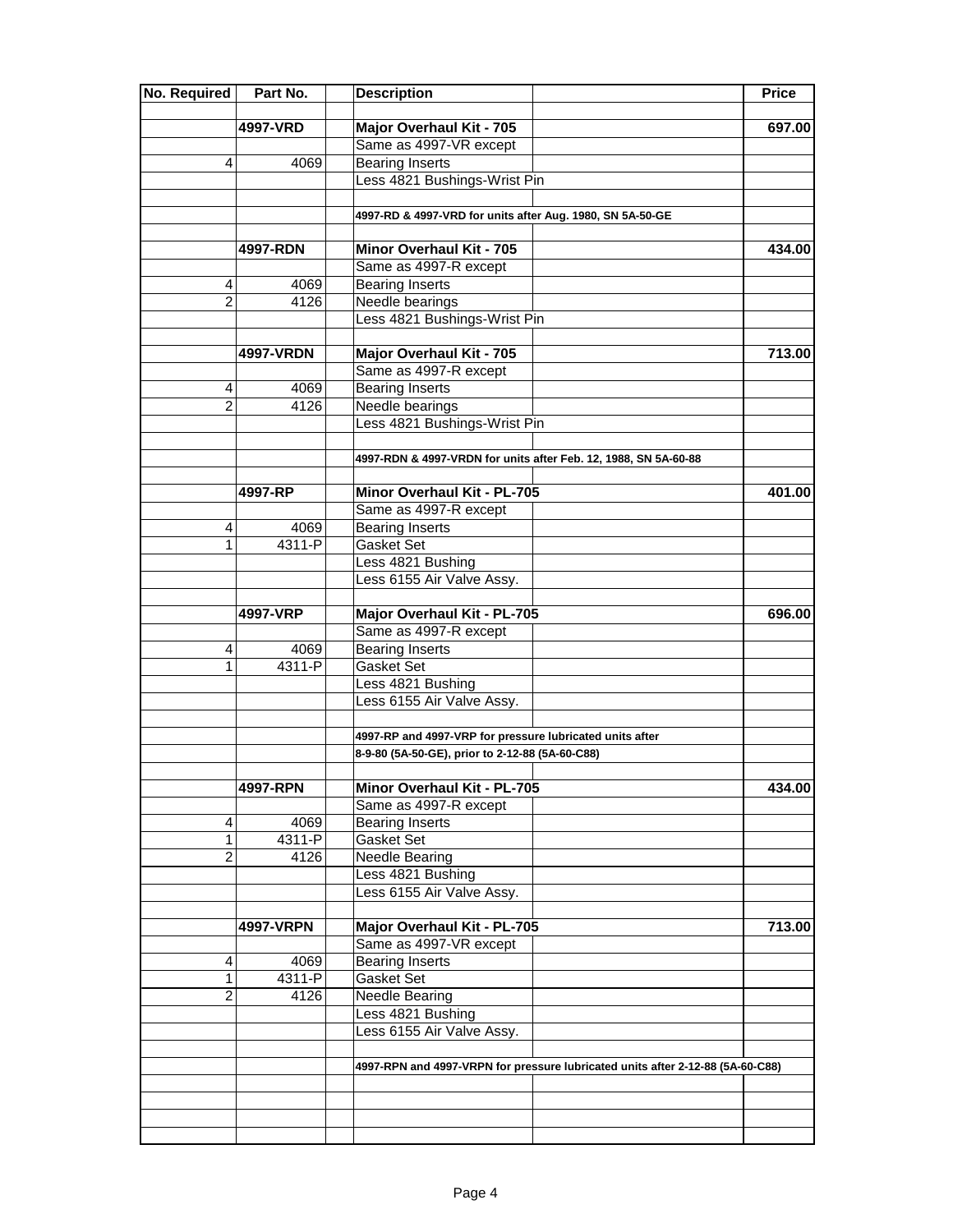| No. Required    | Part No.  | <b>Description</b>                                                         | <b>Price</b> |
|-----------------|-----------|----------------------------------------------------------------------------|--------------|
| 707 Pump Series |           |                                                                            |              |
|                 | 4999-R    | Minor Overhaul Kit - 707                                                   | 792.00       |
| 1               | 4807      | Valve Repair Kit                                                           |              |
| 1               | 6095      | Piston Ring Set                                                            |              |
| 1               | 4312      | Gasket Set                                                                 |              |
| 1               | 4099R     | Oil Seal (Crankshaft                                                       |              |
| 1               | 6155      | Air Valve Assy.                                                            |              |
| 8               | 4069      | <b>Bearing Inserts</b>                                                     |              |
| 4               | 4821      | Bushings-Wrist pin                                                         |              |
| 4               | 6106      | <b>Filter Elements</b>                                                     |              |
|                 |           |                                                                            |              |
|                 | 4999-VR   | <b>Major Overhaul Kit -707</b>                                             | 1370.00      |
| 1               | 4814      | Valve Replacement Kit                                                      |              |
| 1               | 6095      | Piston Ring Set                                                            |              |
| 1               | 4312      | Gasket Set                                                                 |              |
| 1               | 4099R     | Oil Seal (Crankshaft                                                       |              |
| 1               | 6155      | Air Valve Assy.                                                            |              |
| 8               | 4069      | <b>Bearing Inserts</b>                                                     |              |
| 4               | 4821      | Bushings-Wrist pin                                                         |              |
| 4               | 6106      | <b>Filter Elements</b>                                                     |              |
|                 |           |                                                                            |              |
|                 |           | 4999-R & 4999-VR for units after June. 1970 (7-40-RR), before Aug. 7, 1980 |              |
|                 |           | Contact plant for units prior toSN 5-104-WR, Sept, 1970                    |              |
|                 |           |                                                                            |              |
|                 | 4999-RD   | Minor Overhaul Kit - 707                                                   | 761.00       |
|                 |           | Same as 4999-R except                                                      |              |
|                 |           | Less 4821 Bushings-Wrist Pin                                               |              |
|                 |           |                                                                            |              |
|                 | 4999-VRD  | Major Overhaul Kit - 707                                                   | 1309.00      |
|                 |           | Same as 4999-VR except                                                     |              |
|                 |           | Less 4821 Bushings-Wrist Pin                                               |              |
|                 |           |                                                                            |              |
|                 |           | 4999-RD & 4999-VRD for units after Aug. 1980, SN 7A-14-GE                  |              |
|                 |           |                                                                            |              |
|                 | 4999-RDN  | Minor Overhaul Kit - 707                                                   | 791.00       |
|                 |           | Same as 4999-R except                                                      |              |
| 4               | 4126      | Needle bearings                                                            |              |
|                 |           | Less 4821 Bushings-Wrist Pin                                               |              |
|                 |           |                                                                            |              |
|                 | 4999-VRDN | Major Overhaul Kit - 707                                                   | 1370.00      |
|                 |           | Same as 4999-R except                                                      |              |
| 4               | 4126      | Needle bearings                                                            |              |
|                 |           | Less 4821 Bushings-Wrist Pin                                               |              |
|                 |           |                                                                            |              |
|                 |           |                                                                            |              |
|                 |           | 4999-RDN & 4999-VRDN for units after Nov. 12, 1987, 7A-11-AL               |              |
|                 | 4999-RP   | Minor Overhaul Kit - PL-707                                                |              |
|                 |           | Same as 4999-R except                                                      | 761.00       |
|                 |           |                                                                            |              |
| 1               | 4312-P    | Gasket Set                                                                 |              |
|                 |           | Less 4821 Bushing                                                          |              |
|                 |           | Less 6155 Air Valve Assy.                                                  |              |
|                 |           |                                                                            |              |
|                 | 4999-VRP  | Major Overhaul Kit - PL-707                                                | 1310.00      |
|                 |           | Same as 4999-R except                                                      |              |
| 1               | 4312-P    | Gasket Set                                                                 |              |
|                 |           | Less 4821 Bushing                                                          |              |
|                 |           | Less 6155 Air Valve Assy.                                                  |              |
|                 |           |                                                                            |              |
|                 |           | 4999-RP and 4999-VRP for pressure lubricated units prior to                |              |
|                 |           | 11-12-87 (7A-22-AL), after 8-7-80 (7A-14-GB)                               |              |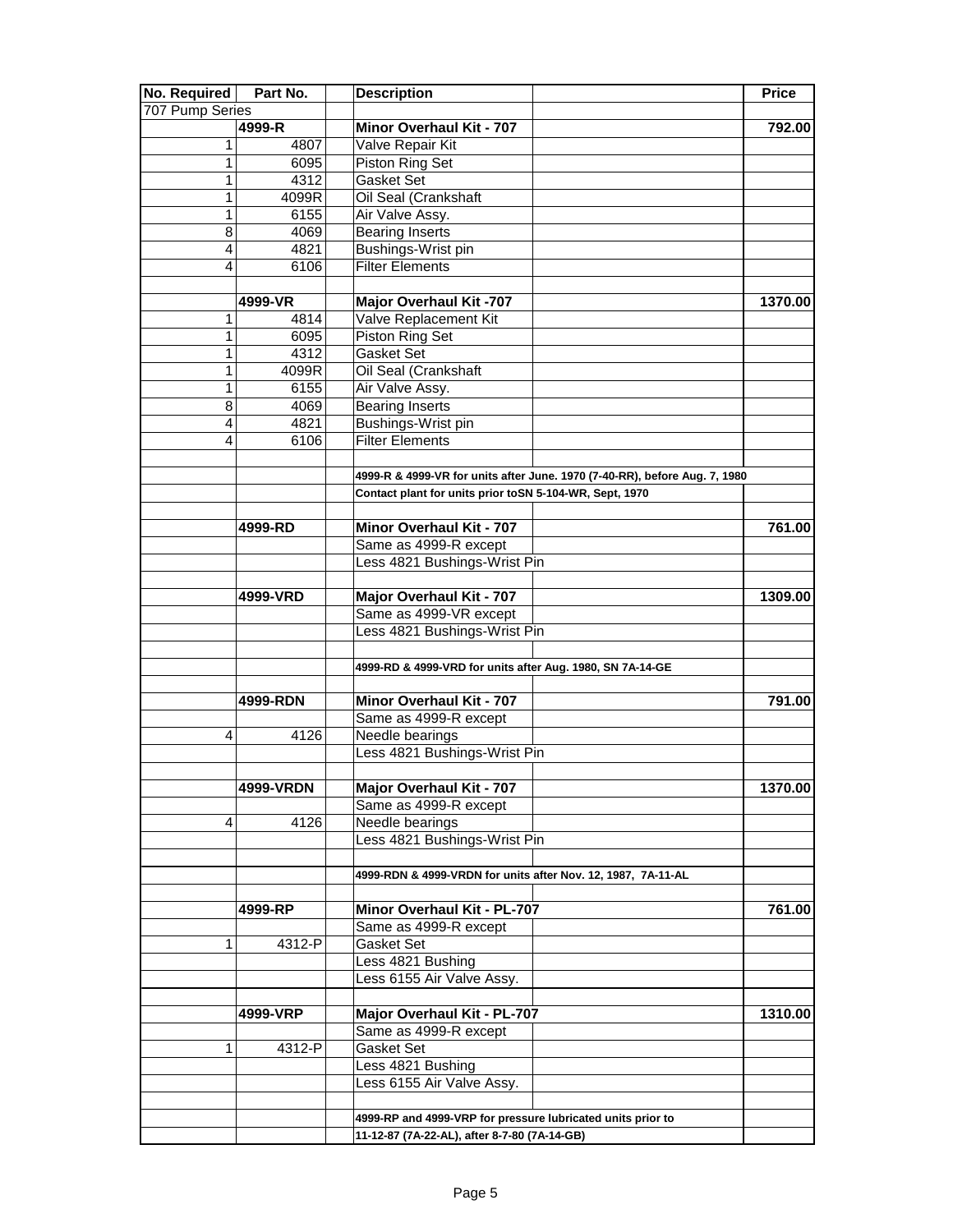| <b>No. Required</b> | Part No.  | <b>Description</b>                                         | <b>Price</b> |
|---------------------|-----------|------------------------------------------------------------|--------------|
|                     |           |                                                            |              |
|                     | 4999-RPN  | Minor Overhaul Kit - PL-707                                | 792.00       |
|                     |           | Same as 4999-R except                                      |              |
| 1                   | 4312-P    | Gasket Set                                                 |              |
| $\overline{2}$      | 4126      | Needle Bearing                                             |              |
|                     |           | Less 4821 Bushing                                          |              |
|                     |           | Less 6155 Air Valve Assy.                                  |              |
|                     |           |                                                            |              |
|                     | 4999-VRPN | Major Overhaul Kit - PL-707                                | 1370.00      |
|                     |           | Same as 4999-VR except                                     |              |
| 1                   | 4312-P    | Gasket Set                                                 |              |
| $\overline{2}$      | 4126      | Needle Bearing                                             |              |
|                     |           | Less 4821 Bushing                                          |              |
|                     |           | Less 6155 Air Valve Assy.                                  |              |
|                     |           |                                                            |              |
|                     |           | 4999-RPN and 4999-VRPN for pressure lubricated units after |              |
|                     |           | 11-12-87 (7A-22-AL)                                        |              |
|                     |           |                                                            |              |
|                     |           |                                                            |              |
| 4500 Pump Series    |           |                                                            |              |
|                     |           |                                                            |              |
|                     | 8573      | Minor Overhaul Kit -4500, UL-4500                          | 931.00       |
| 1                   | 8570      | Valve Repair Kit                                           |              |
| 1                   | 8568      | <b>Ring Set</b>                                            |              |
| 1                   | 8569      | Gasket Set                                                 |              |
| 1                   | 8059      | Oil Seal                                                   |              |
| 1                   | 6155      | Air Valve Assy.                                            |              |
| $\overline{4}$      | 8081      | <b>Bearing Insert</b>                                      |              |
| $\overline{2}$      | 8060      | Needle Bearing                                             |              |
| $\overline{2}$      | 8389      | Element - Filter                                           |              |
|                     |           |                                                            |              |
|                     | 8574      | Major Overhaul Kit - Start/Stop - 4500                     | 1837.00      |
|                     |           | Same as 8573 except                                        |              |
| 1                   | 8571      | Valve Replacement Kit                                      |              |
|                     |           |                                                            |              |
|                     | 8575      | Major Overhaul Kit - Const Run - UL-4500                   | 1922.00      |
|                     |           | Same as 8573 except                                        |              |
| 1                   | 8572      | Valve Replacement Kit                                      |              |
|                     |           |                                                            |              |
|                     | 8573-P    | Minor Overhaul Kit PL-4500, UL-PL-4500                     | 931.00       |
|                     |           | Same as 8573 except                                        |              |
| 1                   | 8569-P    | Gasket Set                                                 |              |
|                     |           | Less 6155 air valve                                        |              |
|                     |           |                                                            |              |
|                     | 8574-P    | Major Overhaul Kit - Start/Stop - PL-4500                  | 1837.00      |
|                     |           | Same as 8573 except                                        |              |
| 1                   | 8571      | Valve Replacement Kit                                      |              |
| 1                   | 8569-P    | Gasket Set                                                 |              |
|                     |           | Less 6155 air valve                                        |              |
|                     |           |                                                            |              |
|                     | 8575-P    | Major Overhaul Kit - Const Run - UL-PL-4500                | 1922.00      |
|                     |           | Same as 8573 except                                        |              |
| 1                   | 8572      | Valve Replacement Kit                                      |              |
| 1                   | 8569-P    | Gasket Set                                                 |              |
|                     |           | Less 6155 air valve                                        |              |
|                     |           |                                                            |              |
|                     |           |                                                            |              |
|                     |           |                                                            |              |
|                     |           |                                                            |              |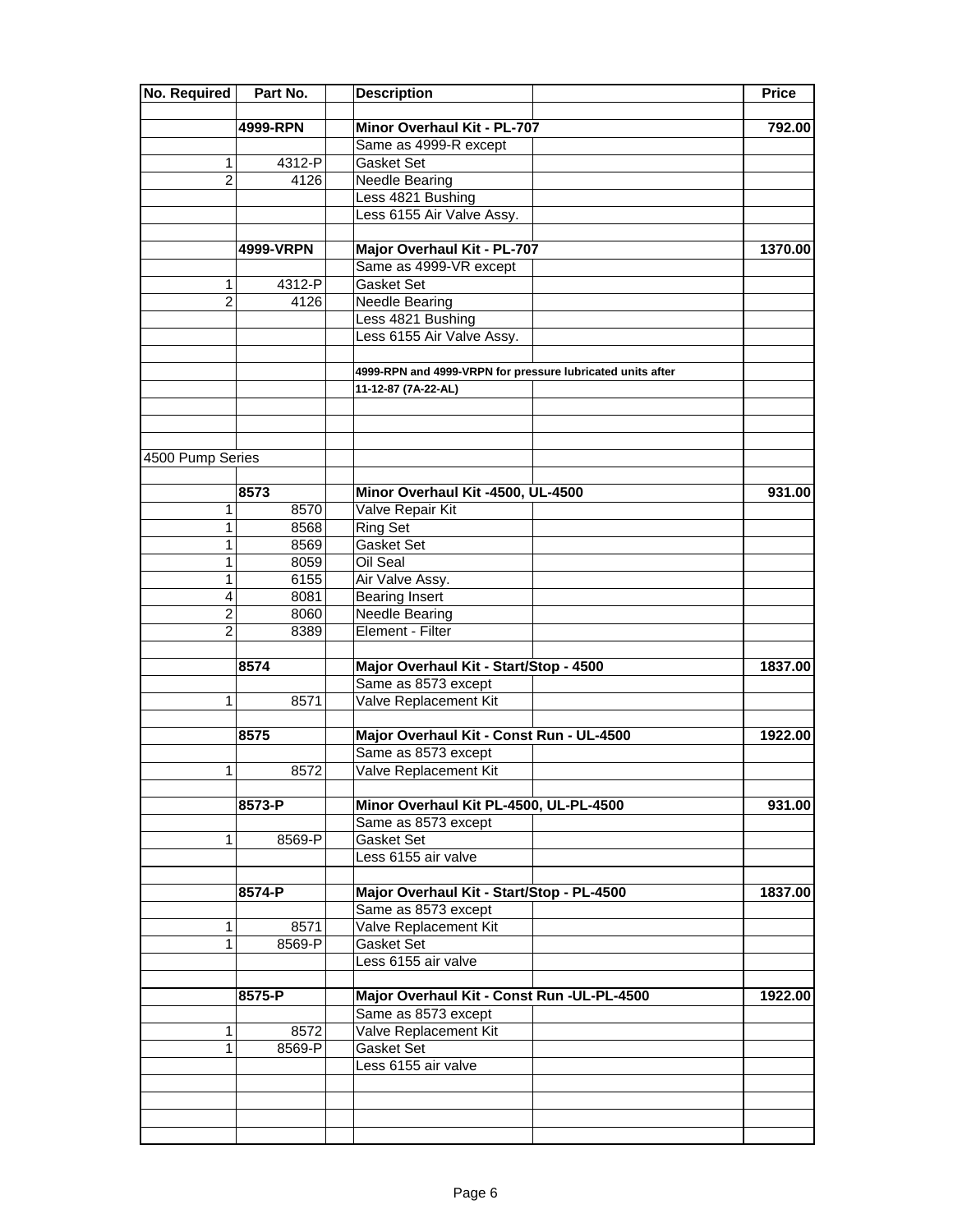| No. Required     | Part No.   | <b>Description</b>                         | <b>Price</b> |
|------------------|------------|--------------------------------------------|--------------|
| 9000 Pump Series |            |                                            |              |
|                  |            |                                            |              |
|                  | 8369-R     | Minor Overhaul Kit - 9000, UL-9000         | 1733.00      |
| 1                | 8487       | Valve Repair Kit                           |              |
| 1                | 8450       | Piston Ring Set                            |              |
| 1                | 8451       | <b>Gasket Set</b>                          |              |
| 1                | 8059       | Oil Seal                                   |              |
| 1                | 6155       | Air Valve Assy.                            |              |
| 8                | 8081       | <b>Bearing Insert</b>                      |              |
| $\overline{4}$   | 8060       | <b>Needle Bearing</b>                      |              |
| $\overline{4}$   | 8389       | Element - Filter                           |              |
|                  | 8369-VR    | Major Overhaul Kit - Start/Stop - 9000     | 3596.00      |
|                  |            |                                            |              |
|                  |            | Same as 8369-R except                      |              |
| 1                | 8456       | Valve Replacement Kit                      |              |
|                  | 8391-V     | Major Overhaul Kit - Const Run - UL-9000   | 3799.00      |
|                  |            | Same as 8369-R except                      |              |
| 1                | 8457       | Valve Replacement Kit                      |              |
|                  | 8369-RP    | Minor Overhaul Kit PL-9000, UL-PL-9000     | 1733.00      |
|                  |            | Same as 8369-R except                      |              |
| 1                | 8451-P     | <b>Gasket Set</b>                          |              |
|                  |            | Less 6155 air valve                        |              |
|                  |            |                                            |              |
|                  | 8369-VRP   | Major Overhaul Kit - Start/Stop - PL-9000  | 3596.00      |
|                  |            | Same as 8369-R except                      |              |
| 1                | 8456       | Valve Replacement Kit                      |              |
| 1.               | 8451-P     | <b>Gasket Set</b>                          |              |
|                  |            | Less 6155 air valve                        |              |
|                  | 8391-VP    | Major Overhaul Kit - Const Run -UL-PL-9000 | 3799.00      |
|                  |            | Same as 8369-R except                      |              |
| 1                | 8457       | Valve Replacement Kit                      |              |
| 1                | $8451 - P$ | <b>Gasket Set</b>                          |              |
|                  |            | Less 6155 air valve                        |              |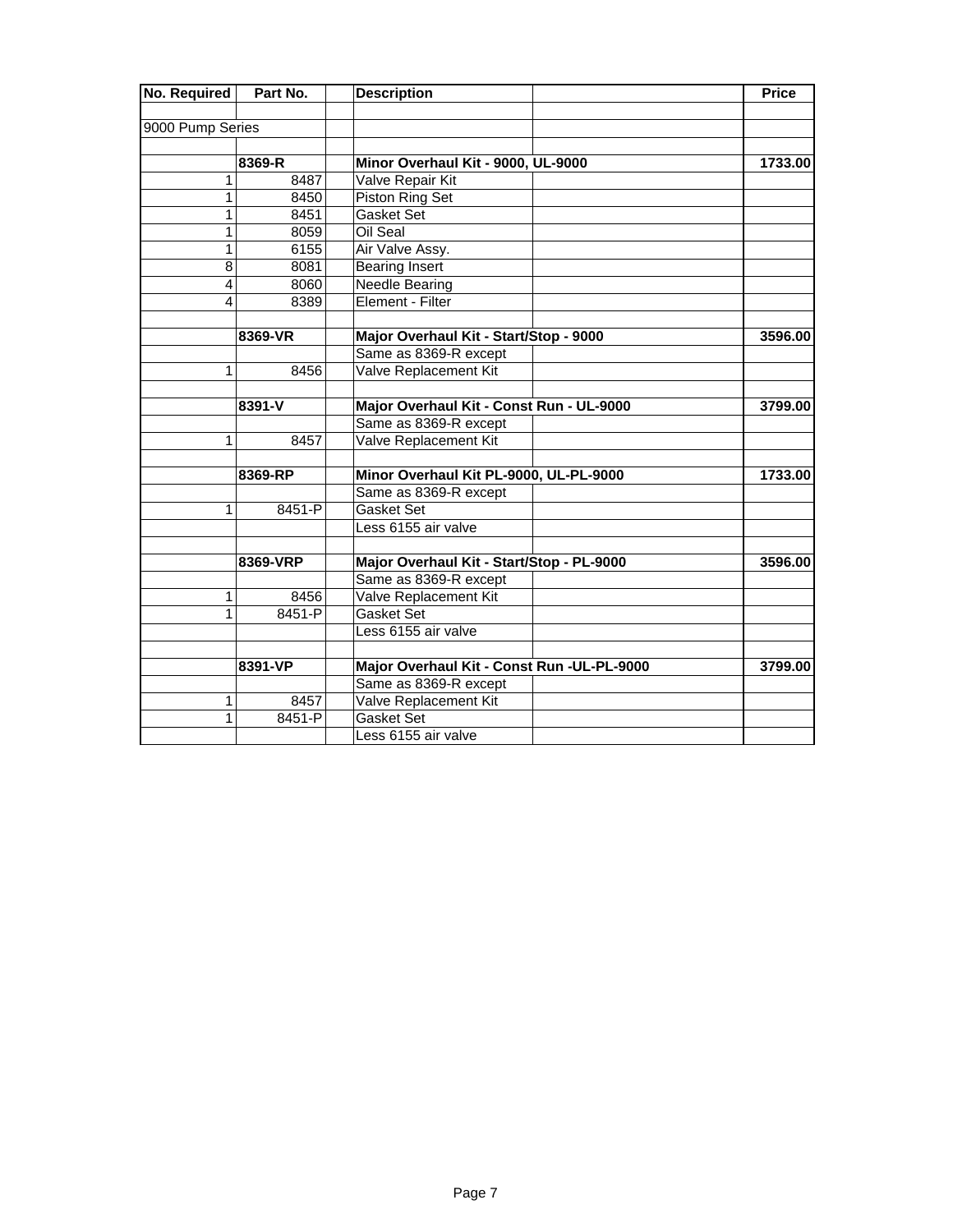| <b>Part Number</b> | <b>Description</b>                   | <b>Price</b> |
|--------------------|--------------------------------------|--------------|
|                    |                                      |              |
| $115-K$            | PLUG, 1/8 - 27 SQ.HEAD PIPE, STEEL   | 4.50         |
| 128-K              | NUT, HEX 3/8 - 16, ZINC PLATED       | 3.50         |
| 129-K              | WASHER, LOCK 3/8" ZP, GR 8           | 4.25         |
| 149-K              | WASHER, FLAT, 3/8" STANDARD, ZP      | 3.50         |
| 165-E              | PLUG, 1/4" SQUARE PIPE               | 5.50         |
| 183-F              | SCREW, 5/16 - 18 X 3/4" HHCS, ZP GR5 | 4.50         |
| 1007               | DRAIN, FLOAT STYLE AUTO TANK         | 413.00       |
| $10004 - P$        | PLATE FOR NEMA 4 ENCLOSURE           | 136.00       |
| 10111              | FUSE, 4 AMP 500V GOULD               | 49.00        |
| 10353              | <b>COIL, 230V REPLACEMENT COIL</b>   | 131.00       |
| 10373              | SWITCH, SQUARE D PRESSURE W/BLDR     | 245.00       |
| 10416              | ALTERNATOR, 120 VOLT W/TOGGLE 8-PIN  | 340.00       |
| 10417              | ALTERNATOR, 240 VOLT W/TOGGLE 8-PIN  | 340.00       |
| 10418              | 8-PIN RELAY BASE                     | 36.00        |
| 10419              | ALTERNATOR, A-B 120 VOLT             | 340.00       |
| 10420              | ALTERNATOR, A-B 240 VOLT             | 340.00       |
| 10450              | LIGHT, PILOT, RED, W/DOME LENS       | 19.00        |
| 10504-C            | SWITCH, 2-POSITION SELECTOR          | 83.00        |
| $299-F$            | WASHER, LOCK 1/2" STANDARD ZP, GR8   | 3.25         |
| 2004               | <b>HEATER PACK</b>                   | 84.00        |
| 2006               | <b>HEATER PACK</b>                   | 84.00        |
| 2007               | <b>HEATER PACK</b>                   | 84.00        |
| 2008               | <b>HEATER PACK</b>                   | 84.00        |
| 2009               | <b>HEATER PACK</b>                   | 84.00        |
| 2010               | <b>HEATER PACK</b>                   | 84.00        |
| 2011               | <b>HEATER PACK</b>                   | 84.00        |
| 2012               | <b>HEATER PACK</b>                   | 84.00        |
| 2013               | <b>HEATER PACK</b>                   | 84.00        |
| 2014               | <b>HEATER PACK</b>                   | 84.00        |
| 2015               | <b>HEATER PACK</b>                   | 84.00        |
| 2016               | <b>HEATER PACK</b>                   | 84.00        |
| 2017               | <b>HEATER PACK</b>                   | 84.00        |
| 2022               | <b>HEATER PACK</b>                   | 84.00        |
| 2206-K             | VALVE, SHUT-OFF LEVER HANDLE 1/4"    | 24.00        |
| 223-A              | WASHER, LOCK 5/16" STD MED ZP GR 8   | 7.00         |
| 231-K              | NUT, HEX, 1/2 - 13 HEAVY FULL        | 4.50         |
| 2849-K             | Valve, Check 1/4X1/4" w/Teflon Seat  | 49.00        |
| 2859-K             | Belt, Vee 5L-550                     | 33.00        |
| 2951-K             | KEY, FLYWHEEL, C1018 STL             | 8.00         |
| 3063-K             | ELL, 3/8" TUBE X 1/4"MPT BRASS COMP  | 13.00        |
| 3086-K             | TEE, 1/4" STREET TEE, GALV           | 13.00        |
| 3130-K             | Valve, Saftey 150psi 1/4" NPT        | 61.00        |
| 3132-K             | SHEAVE, BK40 X 7/8, DODGE            | 35.00        |
| 3140-K             | Valve, 1/4" Ball, FPC-25             | 51.00        |
| 3418-K             | FILTER, AIR CLNR PER B/P REV         | 8.00         |
| 3587-K             | Valve, 1/4" NPT Saftey, 70 # PSI     | 34.00        |
| 3600-K             | Decal, S-B, Small                    | 10.00        |
| 3607-K             | AIR CLEANER, OIL BATH                | 85.00        |
| 3609-K             | ELBOW, 169C-4-2 1/4" TUBE X 1/8      | 9.00         |
| 3610-K             | TEE, 1/4" OD TUBE X 1/8" MPT BRANCH  | 11.00        |
| 3612-K             | DRAIN, FIG. 620 AUTOMATIC            | 161.00       |
| 3615-K             | <b>BEARING,</b>                      | 35.00        |
| 3672-K             | NIPPLE, 3/8" X CLOSE PIPE GALV.      | 8.00         |
| 3674-K             | TEE, 3/8" PIPE TEE, GALV.            | 13.00        |
| 3681-K             | NIPPLE, 3/8" X 3" PIPE, GALV.        | 13.00        |
| 3704-K             | BELT, A-47                           | 41.00        |
| 3706-K             | Belt, Vee 4L-510                     | 25.00        |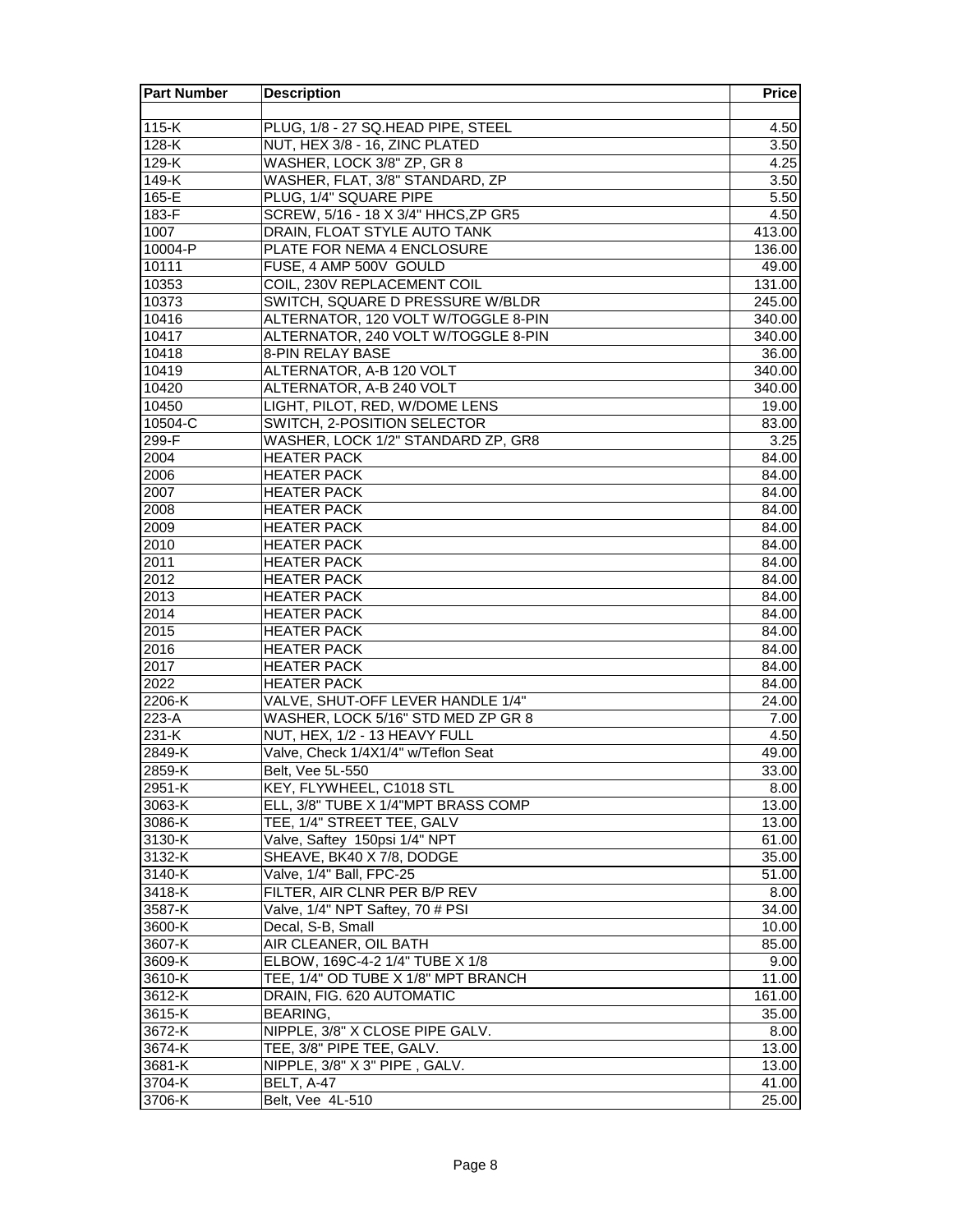| <b>Part Number</b> | <b>Description</b>                                       | <b>Price</b> |
|--------------------|----------------------------------------------------------|--------------|
|                    |                                                          |              |
| 3709-K             | CONNECTOR, 3/8" 90 DEG FLEX                              | 8.00         |
| 3780-K             | Switch, Pressure W/1/4" PT                               | 123.00       |
| 3809-P             | <b>Crankshaft w/Bearing Cones</b>                        | 637.00       |
| 3809-R             | <b>Crankshaft w/Bearing Cones</b>                        | 554.00       |
| 3809-RA            | <b>Crankshaft w/Bearing Cones</b>                        | 562.00       |
| 3809-RD            | <b>Crankshaft w/Bearing Cones</b>                        | 556.00       |
| 3811-1             | Clip, Roto                                               | 4.50         |
| 3835-K             | Sheave, Fixed Bore Cast Iron                             | 60.00        |
| 3841-K             | BELT, A-48                                               | 42.00        |
| 3868-K             | SHUT-OFF COCK, 1/4"                                      | 28.00        |
| 3875-K             | Sheave, BK40X3/4 Fxed Bore Cast Irn                      | 32.00        |
| 3888-K             | ELL, 1/4" PT BRASS STREET                                | 8.00         |
| 3909-K             | BUSHING, 1/2" X 3/8" REDUC. GALV                         | 8.00         |
| 3912-K             | Belt, Vee 5L-530                                         | 24.00        |
| 3938-K             | NIPPLE, 1/4" X CLOSE, GALV.                              | 8.00         |
| 3962-K             | Sight Gauge, Oil Window Unit                             | 20.00        |
| 3969-K             | Gauge, Pressure 0-160psi,                                | 36.00        |
| 3991-K             | Decal, "Oil Level" Red on Yellow                         | 4.50         |
| 3997-K             | SHEAVE, AK32 X 7/8                                       | 42.00        |
| 3998-K             | COUPLING, 1/4", GALV. DOMESTIC                           | 9.00         |
| 474-K              | NUT, 1/4-20 HEX STANDARD USS ZP                          | 4.50         |
| $485-K$            | NIPPLE, 1/4" X 3" PIPE GALV.                             | 4.50         |
| 487-K              | ELBOW, 1/4" X 90 DEGREE GALVANI                          | 10.00        |
| 4014               | Piston Pin                                               | 23.00        |
| 4022               | NUT, LOCK                                                | 6.50         |
| 4035               | Ring, Oil 1 1/8                                          | 16.00        |
| 4036               | Ring, Compression 703                                    | 16.00        |
| 4037               | Ring, Compression 703                                    | 14.00        |
| 4039               | Piston Pin                                               | 23.00        |
| 4044               | Cylinder Head (707, 705) R.H.                            | 236.00       |
| 4045               | <b>Cylinder (705, 707</b>                                | 290.00       |
| $4050 - A$         | <b>Crankshaft w/Bearing Cones</b>                        | 418.00       |
| 4050-D             | <b>Crankshaft w/Bearing Cones</b>                        | 411.00       |
| 4050-P             | <b>Crankshaft w/Bearing Cones</b>                        | 465.00       |
| 4064               | NUT, 3/4 INVERTED JIC                                    | 14.00        |
| 4065               | ELBOW, 3/4" INVERTED                                     | 27.00        |
| 4066               | Gasket, Head                                             | 14.00        |
| 4069               | Bearing - Insert                                         | 17.00        |
| 4070               | Bearing - Insert                                         | 25.00        |
| 4078-S             | Lifter                                                   | 16.00        |
| 4078-SV            | Unloader Blank #14 GA. (.075)                            | 24.00        |
| 4079               | Spring, Exh                                              | 6.50         |
| 4080-P             | Valve Seat                                               | 30.00        |
| 4081               | Gasket (Package of 26)                                   | 11.00        |
| 4082-R<br>4083     | Valve Plate                                              | 15.00        |
| 4083-S             | Cover, Valve<br>Cover, Valve w/Unloader                  | 16.00        |
| 4085               |                                                          | 23.00        |
| 4086               | Gasket, Intercooler<br>Spring, Valve L.P. Intake         | 7.50         |
| 4087               | Gasket, Valve                                            | 7.00<br>6.00 |
| 4088               | Gasket, Valve Cover-exhaust intake                       | 6.00         |
| 4089               | Valve Guide                                              | 14.00        |
| 4090               |                                                          | 13.00        |
| 4091-R             | Gasket, Head To Cylinder<br>Retainer - L.P. Intake Valve | 31.00        |
| 4092               | Retainer, Valve Exhaust                                  | 30.00        |
| 4093-R             | Retainer - Ext.& H.P. Int. Valve                         | 30.00        |
| 4093-RS            | Retainer - L.P.& H.P. Valve w/Unldr                      | 24.00        |
|                    |                                                          |              |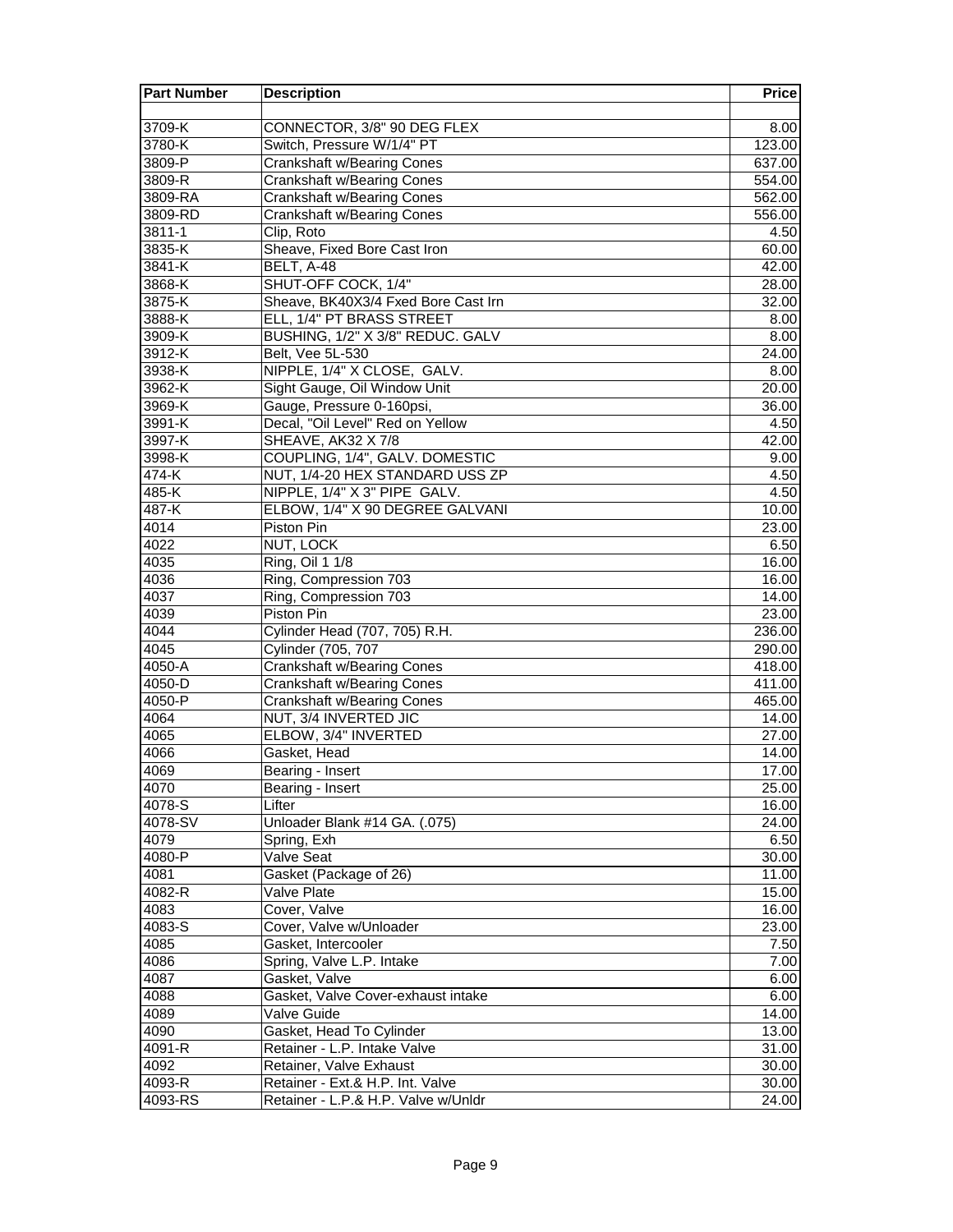| <b>Part Number</b> | <b>Description</b>                                                        | Price               |
|--------------------|---------------------------------------------------------------------------|---------------------|
|                    |                                                                           |                     |
| 4094               | SCREW, ROD CAP-3/8" X 1-3/4" HHCS                                         | 6.50                |
| 4095               | SCREW, 7/16-14 X 2-1/2" HHCS                                              | 6.50                |
| 4097               | Cup, Bearing                                                              | 43.00               |
| 4098               | Cone, Bearing                                                             | 54.00               |
| 4099-R             | Seal, Oil                                                                 | 34.00               |
| 4102               | Key, Flywheel 5/16 X 3/8 X 2"                                             | 13.00               |
| 4104               | Gasket, Side Cover                                                        | 9.00                |
| 4105               | Gasket                                                                    | 9.00                |
| 4111               | Gasket, LG End Plate                                                      | 5.50                |
| 4113               | Spacer, Int. Valve 5/8"                                                   | 15.00               |
| 4113-E             | Spacer, Ext. Valve 13/16"                                                 | 15.00               |
| 4117               | Ring, Compression, 2.125 X 3/32                                           | 16.00               |
| 4118               | Ring, Oil 4.125                                                           | 22.00               |
| 4118-EX            | RING, EXPANDER 4.125 X 3/32                                               | 16.00               |
| 4118-SC            | RING, SCRAPER 4.125 X 3/32                                                | 16.00               |
| 4119               | Ring, Compression 4.125 X 3/32                                            | 19.00               |
| 4119-EX            | RING, EXPANDER 4.125 X 3/32                                               | 16.00               |
| 4119-SC            | RING, SCRAPER 4.125 X 3/32                                                | 16.00               |
| 4121               | Cylinder Head (703)                                                       | 230.00              |
| 4122               | Cylinder Head (707,705) L. H.                                             | 230.00              |
| 4124               | Gasket, Side Cover                                                        | 8.00                |
| 4126-l             | Bearing, Roller Piston Pin                                                | 24.00               |
| 4127               | PLUG, 3/4" SQ. HEAD PIPE-BLACK                                            | 9.00                |
| 4128               | BUSHING, 3/4" X 1/4" RED. GALV                                            | 9.00                |
| 4129               | SCREW, ALLEN SHCS 1/4-20 X 1/2"                                           | 4.50                |
| 4130               | SCREW, ALLEN 1/4-20 X 3/4" SHCS                                           | 4.50                |
| 4134               | SCREW, 5/16 - 18 X 3 1/2"HHCS,#5                                          | 4.50                |
| 4135               | SCREW 5/8"- 11 X 2 1/4" HHCS,#5                                           | 8.00                |
| 4136               | WASHER, LOCK, 5/8" ZP, GR 8                                               | 4.50                |
| 4137               | NUT, 5/8"-11 HEX NUT, ZP STL FINISH                                       | 4.50                |
| 4144               | Valve, 1/4" NPT ASME 200 PSI                                              | 49.00               |
| 4144-100           | Valve, 1/4 ASME Safety Valve 100PSI<br>Valve, 1/4 ASME Safety Valve 25PSI | 75.00               |
| 4144-25<br>4144-70 | Valve, 1/4 ASME Safety Valve 70PSI                                        | 75.00<br>75.00      |
| 4144-K             | Valve, 1/4 ASME Safety Valve 200PSI                                       | 50.00               |
| 4145               | <b>BRACE AFTER COOLER TUBE</b>                                            | 19.00               |
| 4146               | Sheave, 2AK41 X 7/8" Fixed Bore                                           | 86.00               |
| 4148               | Sheave, 2TB64                                                             | $\overline{142.00}$ |
| 4148-3             | Sheave, 2A6.0B6.4                                                         | 142.00              |
| 4154               | Sheave, 2B 7.4 PD                                                         | 133.00              |
| 4156               | Belt, Vee 4L-680                                                          | 24.00               |
| 4157               | Belt, Vee 4L-700                                                          | 24.00               |
| 4159-3             | Belt, B-88 5L-880                                                         | 40.00               |
| 4160               | Belt, Vee B-71                                                            | 32.00               |
| 4167               | Valve, 1/2" Globe                                                         | 50.00               |
| 4171               | NIPPLE, 1/2" X CLOSE, GALV.                                               | 7.00                |
| 4173               | Hub, P1 1 1/8", Browning                                                  | 82.00               |
| 4173-3             | Hub, 1 1/8                                                                | 34.00               |
| 4174-3             | Hub, SDS 1-3/8                                                            | 56.00               |
| 4174-D             | HUB, 1610 X 1-3/8                                                         | 26.00               |
| 4178-G             | NIPPLE, 3/4" X 2-1/2" GALV.                                               | 13.00               |
| 4179               | Gauge, Air Press.2" 0-300 PSI                                             | 47.00               |
| 4180               | Tubing, 3/4" O.D. x .035 WALL                                             | 103.00              |
| 4180-A             | Tube, Discharge 705 J-Hook, With Fittings                                 | 104.00              |
| 4180-10            | Tube Ass'y, Aftercooler                                                   | 104.00              |
| $4180 - 16$        | Tube, Discharge 705 J-Hook                                                | 95.00               |
| 4180-16-G          | Tube, Discharge Gas engine                                                | 104.00              |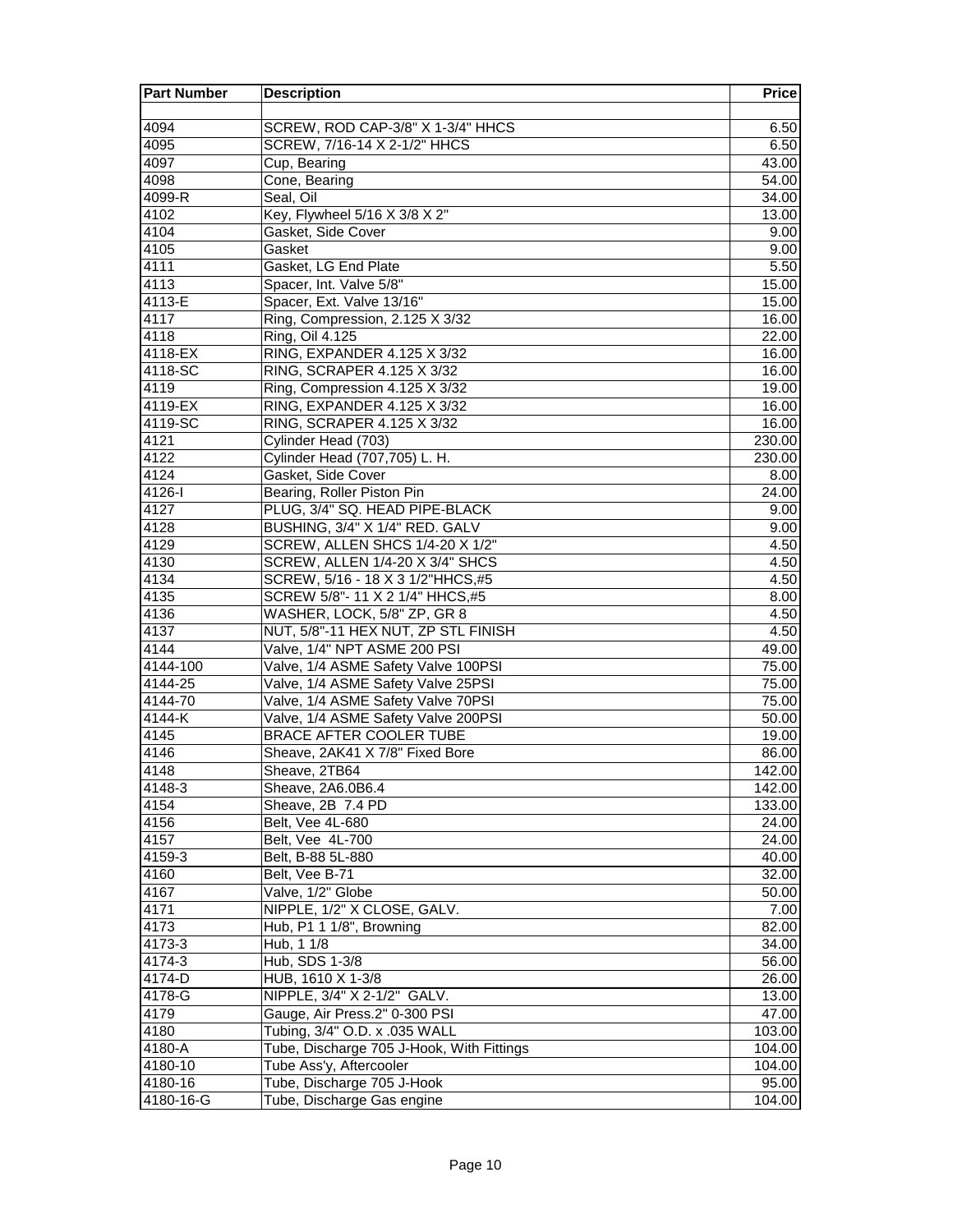| <b>Part Number</b> | <b>Description</b>                  | <b>Price</b>       |
|--------------------|-------------------------------------|--------------------|
|                    |                                     |                    |
| 4180-3             | Tube Ass'y, Aftercooler 707         | 104.00             |
| 4180-4             | Tube Ass'y, Aftercooler 703-705     | 103.00             |
| 4180-5             | Tube Ass'y, Aftercooler Old UL-743  | 103.00             |
| 4180-6             | Tube Ass'y, Aftercooler             | 103.00             |
| 4180-7             | TUBE ASSY, 707 ACAC, AFTER 10/08    | 103.00             |
| 4188               | SCREW, 3/8"-16X2 1/2" HHCS GR8, YZ  | 4.50               |
| 4191               | <b>Exhaust Elbow Casting</b>        | 44.00              |
| 4200               | Decal, Saylor-Beall Large           | $\overline{13.00}$ |
| 4203               | Gasket, Exhaust Manifold            | 10.00              |
| 4205               | Switch, Toggle (90-0003) Spade Type | 24.00              |
| 4206               | NIPPLE, 3/8" X 4" PIPE, GALV.       | 12.00              |
| 4207               | ELBOW, 3/8" X 90 DEG. GALV          | 4.50               |
| 4208               | PLUG, 3/8" SQ. HEAD PIPE, GALV      | 7.00               |
| 4213               | <b>CONE</b>                         | 46.00              |
| 4224               | SCREW, 5/16"-18 X 1" SHCS, GR8      | 4.50               |
| 4247               | BRACKET-AFTERCOOLER TUBE            | 8.00               |
| 4248               | Belt, Vee                           | 33.00              |
| 4249               | BUSHING, 1/2" X 1/4" RED HEX GALV   | 7.00               |
| 4258               | Belt, Vee B83 or 5L860              | 40.00              |
| 4262-C             | Valve, 3/4" Ball FPC-75             | 60.00              |
| 4263               | NIPPLE, 3/4" X CLOSE, GALV.         | 6.50               |
| 4265               | Valve, Ass'y                        | 63.00              |
| 4266               | Valve, Ass'y                        | 63.00              |
| 4267               | Valve, Ass'y                        | 63.00              |
| 4303               | Ring, Oil 2.125 x 3/16"             | 17.00              |
| 4304               | Ring, Oil Expander 2 1/8 X 3/16     | 7.00               |
| 4310               | Gasket Set                          | 97.00              |
| 4310-P             | Gasket Set                          | 97.00              |
| 4311               | Gasket Set                          | 97.00              |
| $4311 - P$         | Gasket Set                          | 97.00              |
| 4312               | <b>Gasket Set</b>                   | 187.00             |
| 4312-P             | Gasket Set                          | 187.00             |
| 4316               | WASHER, FLAT 5/16" SAE, ZP          | 4.55               |
| 4318               | SCREW, SHCS, 7/16"-14X2"            | 5.50               |
| 4320               | BUSHING, 3/4" X 1/2" REDUCING, GALV | 13.00              |
| 4321               | COUPLING, 3/4" PIPE, GALV.          | 19.00              |
| 4323               | TUBE CONNECTOR-3/4X3/4X1-1/16-16    | 28.00              |
| 4344               | ELL, 1" STREET, GALV.               | 33.00              |
| 4353               | Guard, Belt UL-743-H Honda Gas      | 253.00             |
| 4366               | Hub, L X 1 1/8                      | 33.00              |
| 4367               | Hub, H 1 3/8"                       | 32.00              |
| 4380               | SCREW, 3/8 - 16 X 1" HHCS, GR 5, ZP | 4.50               |
| 4382               | Belt, Vee B-68                      | 33.00              |
| 4383               | Belt, Vee A-72 (4L-740)             | 34.00              |
| 4392               | Wrench, Valve Retainer Old Style    | 49.00              |
| 4394               | Ring Set, Piston                    | 111.00             |
| 4395               | Ring Set, Piston                    | 111.00             |
|                    |                                     | 222.00             |
| 4396               | Ring Set, Piston                    |                    |
| 4400               | Spring, Suction Valve Head          | 9.00               |
| 4429               | Valve, 3/4" Inline Check            | 155.00             |
| 4449               | Hub, 4.80/4.00 X 8 HD P             | 165.00             |
| 4458               | Cylinder, Air Engine Slow Down      | 111.00             |
| 4458-1             | Cylinder, Air w/Viton Head Unloader | 97.00              |
| $4458 - R$         | Kit, Repair Air Cylinder            | 13.00              |
| 4460               | Piston Pin & Cap Ass'y              | 23.00              |
| 4461               | Piston Pin & Cap Ass'y              | 24.00              |
| 4461-1             | Piston Pin, Hollow                  | 24.00              |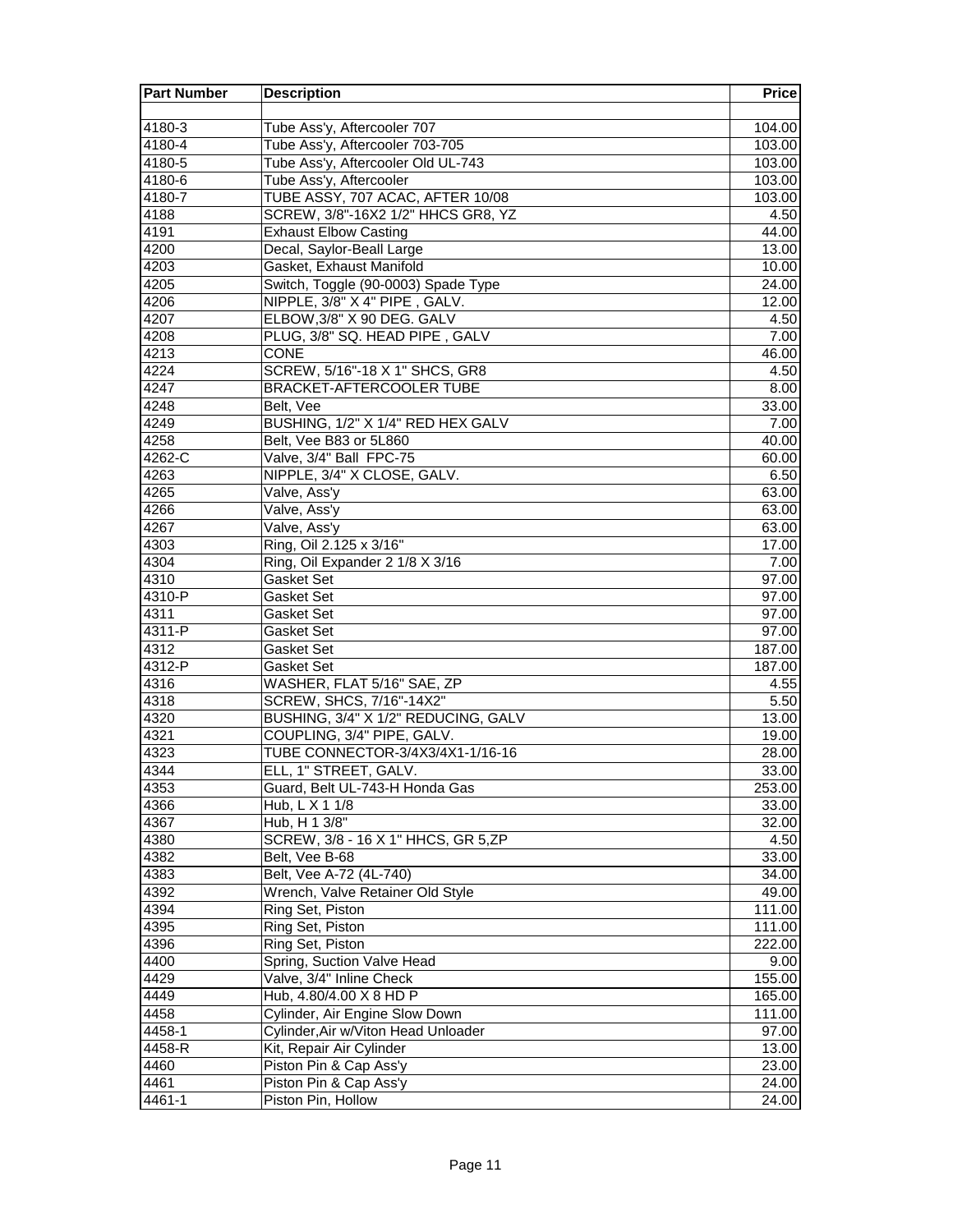| <b>Part Number</b> | <b>Description</b>                                        | <b>Price</b>     |
|--------------------|-----------------------------------------------------------|------------------|
|                    |                                                           |                  |
| 4462               | Filter, Air Oil Bath 1"                                   | 334.00           |
| 4463               | Filter, Air Oil Bath, 2"                                  | 559.00           |
| 4468               | ELBOW, 3/4", GALV.- 90 DEGREE                             | 20.00            |
| 4471               | Cylinder Head & Valve Ass'y 703                           | 660.00           |
| 4472               | <b>Cylinder Head &amp; Valve Ass'y</b>                    | 605.00           |
| 4473               | Cylinder Head & Valve Ass'y                               | 598.00           |
| 4474-R             | Cylinder Head & Valve Ass'y UL-703                        | 577.00           |
| 4475-R             | Cylinder Head & Valve Ass'y UL-707                        | 804.00           |
| 4476-R             | Cylinder Head & Valve Ass'y                               | 793.00           |
| 4498               | CROSS, 3/4" PIPE (GALVANIZED)                             | 23.00            |
| 4521               | Guard, Belt 705 Electric                                  | 237.00           |
| 4529               | ELBOW, 3/4" X 90 DEG. STREET GALV                         | 14.00            |
| 4530               | Crankcase Ass'y                                           | 430.00           |
| 4530-P             | Crankcase Ass'y                                           | 430.00           |
| 4531               | Cover, End Ass'y                                          | 169.00           |
| 4547               | Crankcase Ass'y                                           | 726.00           |
| 4547-P             | Crankcase Ass'y                                           | 727.00           |
| 4580-S             | Starter On/Off Switch- 230 Volt                           | 167.00           |
| 4580-S-460         | Starter On/Off Switch- 460 Volt                           | 167.00           |
| 4612               | ELL, 1/2" STREET ELL, GALV.                               | 25.00            |
| 4642-1             | Valve, 1/4" ASME SAF, 250#                                | 56.00            |
| 4662               | RING, COMP. 1 7/8 X 3/32                                  | 18.00            |
| 4663               | RING OIL, 17/8 x 3/16 PER B/P                             | 18.00            |
| 4664               | RING OIL EXPANDER, 17/8 x 3/16                            | 21.00            |
| 4676               | Guard, Backwards Belt 705 Electric                        | 262.00           |
| 4682-K             | Engine, 18hp Kohler CH18S Spec.                           | 3018.00          |
| 4722               | Breather, Crankcase Ass'y                                 | 26.00            |
| 4726               | Valve, In-Tank                                            | 79.00            |
| $4726-K$           | Kit, Check Valve Repair(4726)                             | 35.00            |
| 4726-LG            | VALVE, INTANK LOAD GENIE 3/4X3/4"                         | 97.00            |
| 4768               | <b>SHEAVE</b>                                             | 108.00           |
| 4768-3             | SHEAVE 2B44                                               | 53.00            |
| 4769               | <b>SHEAVE</b>                                             | 127.00           |
| 4769-3             | <b>SHEAVE</b>                                             | 116.00           |
| 4772               | SHEAVE, 2TB42                                             | 163.00           |
| 4775               | <b>HUB, P1 7/8</b>                                        | 87.00            |
| 4776               | HUB, Q1 1-1/8                                             | 95.00            |
| 4777               | HUB, BROWNING 1-3/8"                                      | 89.00            |
| 4805               | Kit, Valve Repair(703)                                    | 110.00           |
| 4806               | Kit, Valve Repair(705)                                    | 126.00           |
| 4806-1             | Kit, Valve Repair for 2005                                | 126.00           |
| 4807               | Kit, Valve Repair(707)                                    | 250.00           |
| 4810               | Kit, Repair, Suction Unloader                             | 61.00            |
| 4811               | Kit, Repair, Suction Unloader                             | 106.00           |
| 4812               | Kit, Valve Replacement(703)                               | 292.00           |
| 4813<br>4813-1     | Kit, Valve Replacement 705<br>Kit, Valve Replacement 2005 | 360.00<br>483.00 |
| 4814               | Kit, Valve Replacement(707)                               |                  |
| 4815               | Kit, Valve Replacement(702,704)                           | 729.00           |
| 4816               | Kit, Valve Replacement(708)                               | 292.00           |
| 4817               | Switch, Press Exp Proof w/Bldr                            | 584.00<br>769.00 |
| 4821               | BUSHING-PISTON PIN Prior to 8/7/80                        | 16.00            |
| 4824               | SCREW, 1/2"-13 X 1-1/2" HEX HEAD                          | 5.50             |
| 4831               | RING OIL 703                                              | 18.00            |
| 4832               | RING COMPRESSION(703)                                     | 18.00            |
| 4835               | NIPPLE, 1/4" X 6" PIPE GALV.                              | 8.00             |
| 4842               | Valve, Unloader, Model RCB(130/140)                       | 2.25             |
|                    |                                                           |                  |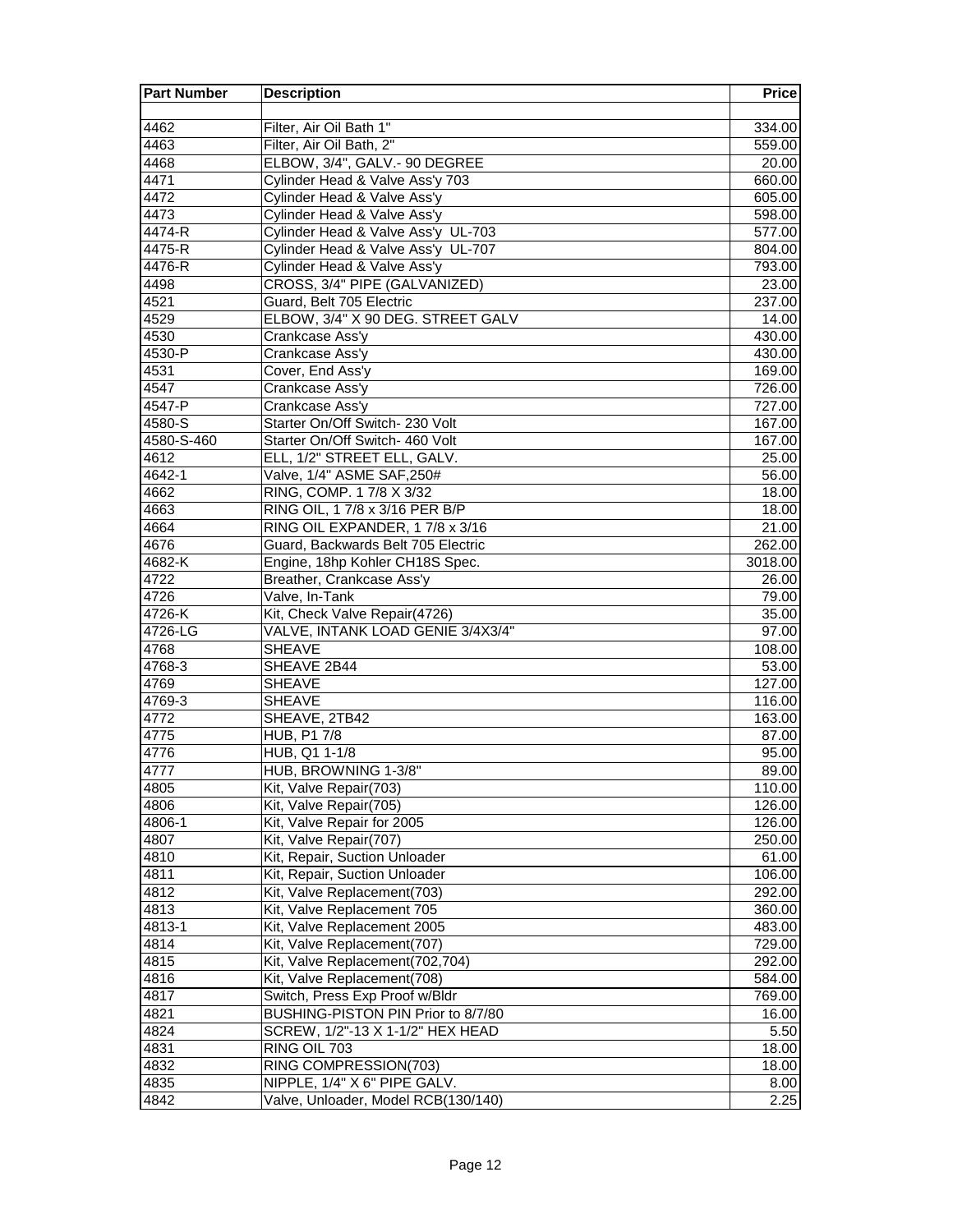| <b>Part Number</b> | <b>Description</b>                    | <b>Price</b> |
|--------------------|---------------------------------------|--------------|
|                    |                                       |              |
| 4849               | Gasket, Cent Unldr                    | 5.50         |
| 4866               | SCREW, 9000 Manifod\5/16-18x1 1/4     | 5.50         |
| 4874               | RING, 2 1/8 x 3/32 COMP RING          | 14.00        |
| 4876-D             | SWITCH, PRESSURE, 145-175PSI, 15-30HP | 251.00       |
| 4876-F             | SWITCH, PRESSURE (1 1/2-10HP)         | 67.00        |
| 4876-FR            | SWITCH, Press w/Bleeder (1 1/2-10HP)  | 76.00        |
| 4896               | Valve Model/R.C.B./Unloader(90-100)   | 104.00       |
| 4953-3             | SHEAVE 2BT50 (SDS)                    | 137.00       |
| 4955-3             | <b>SHEAVE</b>                         | 133.00       |
| 4963               | Kit, Check Valve Replacement          | 162.00       |
| 4997               | Kit, Minor Overhaul                   | 434.00       |
| 4997-R             | Kit, Minor Overhaul                   | 454.00       |
| 4997-RD            | Kit, Minor Overhaul                   | 401.00       |
| 4997-RDN           | Kit, Minor Overhaul                   | 434.00       |
| 4997-RP            | Kit, Minor Overhaul                   | 401.00       |
| 4997-RPN           | Kit, Minor Overhaul                   | 434.00       |
| 4997-RW            | Kit, Minor Overhaul                   | 457.00       |
| 4997-V             | Kit, Major Overhaul                   | 713.00       |
| 4997-VR            | Kit, Major Overhaul                   | 712.00       |
| 4997-VRD           | Kit, Major Overhaul                   | 697.00       |
| 4997-VRDN          | Kit, Major Overhaul                   | 713.00       |
| 4997-VRP           | Kit, Major Overhaul                   | 696.00       |
| 4997-VRPN          | Kit, Major Overhaul                   | 713.00       |
| 4997-VRW           | Kit, Major Overhaul                   | 713.00       |
| 4998               | Kit, Minor Overhaul                   | 623.00       |
| 4998-R             | Kit, Minor Overhaul                   | 401.00       |
| 4998-RD            | Kit. Minor Overhaul                   | 385.00       |
| 4998-RDN           | Kit. Minor Overhaul                   | 401.00       |
| 4998-RP            | Kit, Minor Overhaul                   | 401.00       |
| 4998-RPN           | Kit, Minor Overhaul                   | 401.00       |
| 4998-RW            | Kit, Minor Overhaul                   | 401.00       |
| 4998-V             | Kit, Major Overhaul                   | 623.00       |
| 4998-VR            | Kit, Major Overhaul                   | 630.00       |
| 4998-VRD           | Kit, Major Overhaul                   | 616.00       |
| 4998-VRDN          | Kit, Major Overhaul                   | 680.00       |
| 4998-VRP           | Kit, Major Overhaul                   | 632.00       |
| 4998-VRPN          | Kit, Major Overhaul                   | 632.00       |
| 4998-VRW           | Kit, Major Overhaul                   | 632.00       |
| 4999               | Kit, Minor Overhaul                   | 791.00       |
| 4999-R             | Kit, Minor Overhaul                   | 792.00       |
| 4999-RD            | Kit, Minor Overhaul                   | 761.00       |
| 4999-RDN           | Kit, Minor Overhaul                   | 791.00       |
| 4999-RP            | Kit, Minor Overhaul                   | 761.00       |
| 4999-RPN           | Kit, Minor Overhaul                   | 792.00       |
| 4999-RW            | Kit, Minor Overhaul                   | 792.00       |
| 4999-V             | Kit, Major Overhaul                   | 1370.00      |
| 4999-VR            | Kit, Major Overhaul                   | 1370.00      |
| 4999-VRD           | Kit, Major Overhaul                   | 1309.00      |
| 4999-VRDN          | Kit, Major Overhaul                   | 1370.00      |
| 4999-VRP           | Kit, Major Overhaul                   | 1310.00      |
| 4999-VRPN          | Kit, Major Overhaul                   | 1370.00      |
| 4999-VRW           | Kit, Major Overhaul                   | 1370.00      |
| 5008               | TAG - LUBRICATION INSTRUCTIONS        | 4.50         |
| $5013 - R$         | SPRING, INTAKE VALVE RETAINER         | 8.50         |
| $501\overline{4}$  | GUIDE, EXH. VALVE PLATE               | 8.50         |
| 5015               | PLATE, VALVE                          | 8.50         |
| $501\overline{7}$  | Gasket, Clyinder Head                 | 12.00        |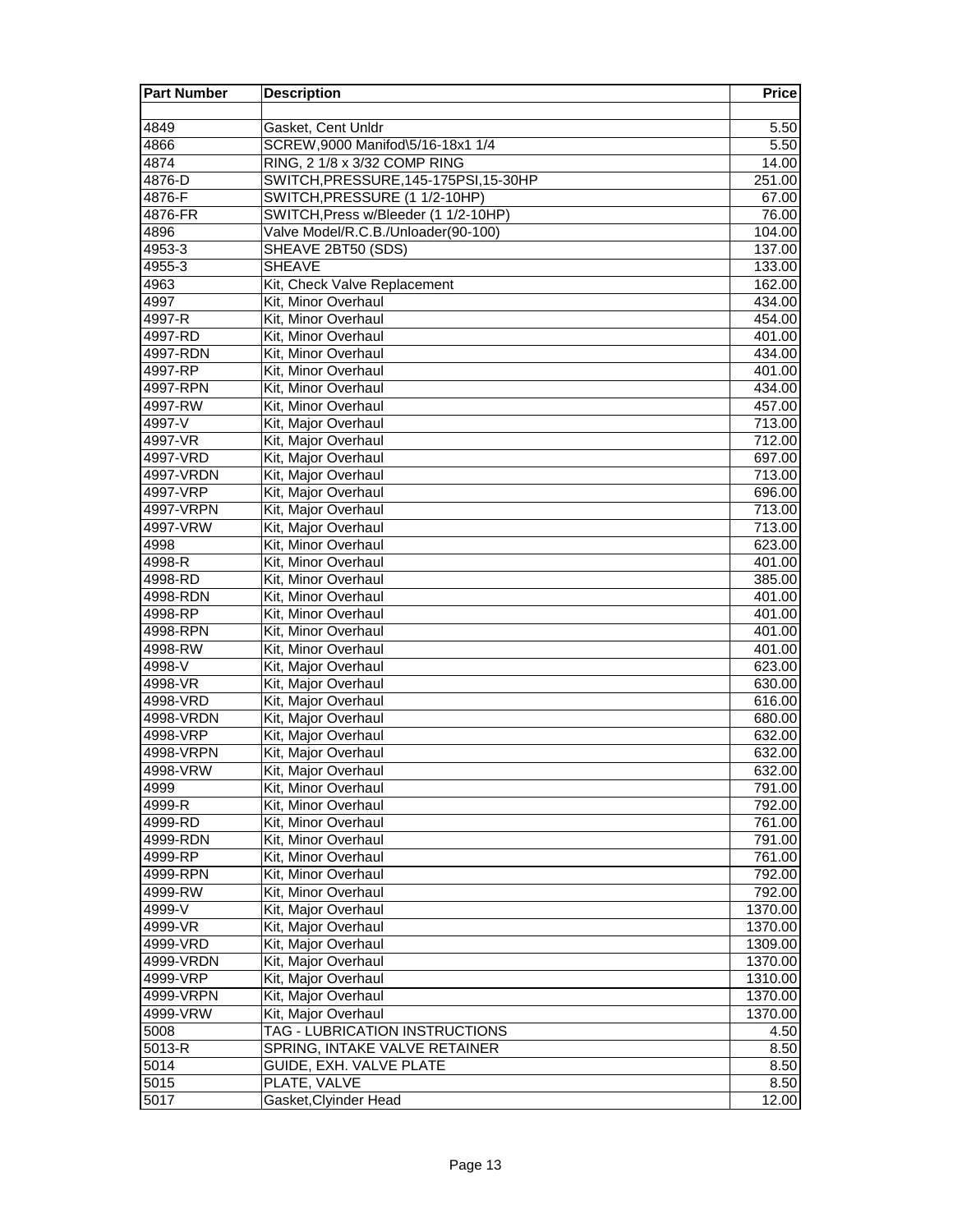| 5018-B<br><b>RETAINER B/P SPEC (BRASS)</b><br>34.00<br>RETAINER, EXH. VALVE<br>5019<br>34.00<br>5020<br>Valve Seat & Spacer - Intake<br>34.00<br>5021<br>Valve Seat, Exhaust<br>14.00<br>5023<br><b>Spring Suction Unloader</b><br>6.50<br>5024<br>Spring Intake Valve<br>8.00<br>5025<br>Spring, Exhaust Valve<br>8.00<br>Gasket, Exhaust Valve<br>5026<br>6.00<br>Gasket, Soft Copper intake valve<br>5027<br>6.00<br>O-Ring 7/8"OD X 11/16"ID X 3/32"<br>5028<br>6.00<br>5038<br>Breather & Oil Fill Ass'y<br>25.00<br>5039<br>RETAINER OIL FILL & BREATHER(5038)<br>6.00<br>5040<br>O-RING, (5038)<br>6.00<br>Kit, Suction Unloader Ass'y<br>5046<br>211.00<br>5049<br>Kit, Suction Unloader Ass'y<br>163.00<br>Valve, 3/8" inline<br>5052<br>50.00<br>$5052-R$<br>Kit, 3/8" Kingston Valve Repair<br>21.00<br>5059<br><b>Plunger Assy-Suction Unloader</b><br>19.00<br>Kit, Suction Unloader Ass'y<br>5060<br>49.00<br>5061<br>Kit, Suction Unloader Ass'y<br>100.00<br>RING, COMP. 2" X 3/32" PER B/P<br>5076<br>14.00<br>5077<br>Ring Oil<br>16.00<br>Piston & Ring Ass'y 2-1/2"<br>5078<br>100.00<br>Piston 2-1/2"<br>5079<br>70.00<br>5080<br>Ring, Compression<br>75.00<br>5081<br>Ring, Oil<br>16.00<br>Kit, Kingston Valve Repair<br>5086<br>33.00<br>5092<br>SHEAVE, CAST IRON BK57 X 7/8 FIXED<br>50.00<br>5094<br>SHEAVE, AK61 X 5/8<br>70.00<br>SWITCH, PRESSURE 69MC7Y 1/4" PT<br>5117<br>113.00<br>5136-B<br>Guard, Belt B-Electric<br>236.00<br>5136-D<br>Guard, Belt "D"<br>236.00<br>Guard, Belt "D" Gas Engine<br>5136-G<br>236.00<br>5157<br>ROD, (B & D & 2005)<br>62.00<br>$5161 - R$<br>CRANKSHAFT (D)<br>272.00<br>5189<br>SEAL, OIL CR 8080 OR<br>16.00<br>CONE, BEARING<br>5194<br>28.00<br><b>CUP, BEARING</b><br>5195<br>21.00<br>Kit Shim 2005 (Set of 3)<br>5196<br>16.00<br>FUEL TANK FOR THE 18HP KOHLER<br>5275579<br>167.00<br>692-K<br>NIPPLE, 1/4" X 1 1/2"LONG PIPE, GALV<br>7.50<br>694-K<br>ELL, 1/4" X 90 DG. STREET-GALV<br>7.50<br>696-K<br>CROSS, 1/4" NPT PIPE BRASS<br>13.00<br>709-K<br>BUSHING, RED. 3/8" X 1/4" GALV<br>7.00<br>Valve, Pilot, Set 90/100 Gas<br>6027<br>111.00<br>6028<br>Valve, Pilot, Set 125/140 PSI, Gas<br>103.00<br>6044<br>Spring, centrifugal unloader valve<br>5.50<br>6048<br>REGULATOR, Pressure<br>174.00<br>6066<br>Valve, Auto Tank Drain<br>232.00<br>6067<br>Guard, Belt 707 Electric 19"FW<br>328.00<br>WASHER, COPPER (set of 12)<br>6077<br>15.00<br><b>WASHER, COPPER</b><br>6077-1<br>15.00<br>6090<br>Piston, 4-1/8" (replaces 4047)<br>136.00<br>6091<br>Piston, 2-1/8" (replaces 4046) HP<br>111.00<br>6092<br>Piston & Ring Ass'y 4 1/8"<br>185.00<br>Piston & Ring Ass'y 2 1/8"<br>6093<br>157.00<br>6094<br>Piston Ring Set - 705(3 comp-1 oil)<br>104.00 | <b>Part Number</b> | <b>Description</b> | <b>Price</b> |
|---------------------------------------------------------------------------------------------------------------------------------------------------------------------------------------------------------------------------------------------------------------------------------------------------------------------------------------------------------------------------------------------------------------------------------------------------------------------------------------------------------------------------------------------------------------------------------------------------------------------------------------------------------------------------------------------------------------------------------------------------------------------------------------------------------------------------------------------------------------------------------------------------------------------------------------------------------------------------------------------------------------------------------------------------------------------------------------------------------------------------------------------------------------------------------------------------------------------------------------------------------------------------------------------------------------------------------------------------------------------------------------------------------------------------------------------------------------------------------------------------------------------------------------------------------------------------------------------------------------------------------------------------------------------------------------------------------------------------------------------------------------------------------------------------------------------------------------------------------------------------------------------------------------------------------------------------------------------------------------------------------------------------------------------------------------------------------------------------------------------------------------------------------------------------------------------------------------------------------------------------------------------------------------------------------------------------------------------------------------------------------------------------------------------------------------------------------------------------------------------------------------------------------------------------------------------------------------------------------------------------------------------------------------------------------------------------------------------------------------------------------|--------------------|--------------------|--------------|
|                                                                                                                                                                                                                                                                                                                                                                                                                                                                                                                                                                                                                                                                                                                                                                                                                                                                                                                                                                                                                                                                                                                                                                                                                                                                                                                                                                                                                                                                                                                                                                                                                                                                                                                                                                                                                                                                                                                                                                                                                                                                                                                                                                                                                                                                                                                                                                                                                                                                                                                                                                                                                                                                                                                                                         |                    |                    |              |
|                                                                                                                                                                                                                                                                                                                                                                                                                                                                                                                                                                                                                                                                                                                                                                                                                                                                                                                                                                                                                                                                                                                                                                                                                                                                                                                                                                                                                                                                                                                                                                                                                                                                                                                                                                                                                                                                                                                                                                                                                                                                                                                                                                                                                                                                                                                                                                                                                                                                                                                                                                                                                                                                                                                                                         |                    |                    |              |
|                                                                                                                                                                                                                                                                                                                                                                                                                                                                                                                                                                                                                                                                                                                                                                                                                                                                                                                                                                                                                                                                                                                                                                                                                                                                                                                                                                                                                                                                                                                                                                                                                                                                                                                                                                                                                                                                                                                                                                                                                                                                                                                                                                                                                                                                                                                                                                                                                                                                                                                                                                                                                                                                                                                                                         |                    |                    |              |
|                                                                                                                                                                                                                                                                                                                                                                                                                                                                                                                                                                                                                                                                                                                                                                                                                                                                                                                                                                                                                                                                                                                                                                                                                                                                                                                                                                                                                                                                                                                                                                                                                                                                                                                                                                                                                                                                                                                                                                                                                                                                                                                                                                                                                                                                                                                                                                                                                                                                                                                                                                                                                                                                                                                                                         |                    |                    |              |
|                                                                                                                                                                                                                                                                                                                                                                                                                                                                                                                                                                                                                                                                                                                                                                                                                                                                                                                                                                                                                                                                                                                                                                                                                                                                                                                                                                                                                                                                                                                                                                                                                                                                                                                                                                                                                                                                                                                                                                                                                                                                                                                                                                                                                                                                                                                                                                                                                                                                                                                                                                                                                                                                                                                                                         |                    |                    |              |
|                                                                                                                                                                                                                                                                                                                                                                                                                                                                                                                                                                                                                                                                                                                                                                                                                                                                                                                                                                                                                                                                                                                                                                                                                                                                                                                                                                                                                                                                                                                                                                                                                                                                                                                                                                                                                                                                                                                                                                                                                                                                                                                                                                                                                                                                                                                                                                                                                                                                                                                                                                                                                                                                                                                                                         |                    |                    |              |
|                                                                                                                                                                                                                                                                                                                                                                                                                                                                                                                                                                                                                                                                                                                                                                                                                                                                                                                                                                                                                                                                                                                                                                                                                                                                                                                                                                                                                                                                                                                                                                                                                                                                                                                                                                                                                                                                                                                                                                                                                                                                                                                                                                                                                                                                                                                                                                                                                                                                                                                                                                                                                                                                                                                                                         |                    |                    |              |
|                                                                                                                                                                                                                                                                                                                                                                                                                                                                                                                                                                                                                                                                                                                                                                                                                                                                                                                                                                                                                                                                                                                                                                                                                                                                                                                                                                                                                                                                                                                                                                                                                                                                                                                                                                                                                                                                                                                                                                                                                                                                                                                                                                                                                                                                                                                                                                                                                                                                                                                                                                                                                                                                                                                                                         |                    |                    |              |
|                                                                                                                                                                                                                                                                                                                                                                                                                                                                                                                                                                                                                                                                                                                                                                                                                                                                                                                                                                                                                                                                                                                                                                                                                                                                                                                                                                                                                                                                                                                                                                                                                                                                                                                                                                                                                                                                                                                                                                                                                                                                                                                                                                                                                                                                                                                                                                                                                                                                                                                                                                                                                                                                                                                                                         |                    |                    |              |
|                                                                                                                                                                                                                                                                                                                                                                                                                                                                                                                                                                                                                                                                                                                                                                                                                                                                                                                                                                                                                                                                                                                                                                                                                                                                                                                                                                                                                                                                                                                                                                                                                                                                                                                                                                                                                                                                                                                                                                                                                                                                                                                                                                                                                                                                                                                                                                                                                                                                                                                                                                                                                                                                                                                                                         |                    |                    |              |
|                                                                                                                                                                                                                                                                                                                                                                                                                                                                                                                                                                                                                                                                                                                                                                                                                                                                                                                                                                                                                                                                                                                                                                                                                                                                                                                                                                                                                                                                                                                                                                                                                                                                                                                                                                                                                                                                                                                                                                                                                                                                                                                                                                                                                                                                                                                                                                                                                                                                                                                                                                                                                                                                                                                                                         |                    |                    |              |
|                                                                                                                                                                                                                                                                                                                                                                                                                                                                                                                                                                                                                                                                                                                                                                                                                                                                                                                                                                                                                                                                                                                                                                                                                                                                                                                                                                                                                                                                                                                                                                                                                                                                                                                                                                                                                                                                                                                                                                                                                                                                                                                                                                                                                                                                                                                                                                                                                                                                                                                                                                                                                                                                                                                                                         |                    |                    |              |
|                                                                                                                                                                                                                                                                                                                                                                                                                                                                                                                                                                                                                                                                                                                                                                                                                                                                                                                                                                                                                                                                                                                                                                                                                                                                                                                                                                                                                                                                                                                                                                                                                                                                                                                                                                                                                                                                                                                                                                                                                                                                                                                                                                                                                                                                                                                                                                                                                                                                                                                                                                                                                                                                                                                                                         |                    |                    |              |
|                                                                                                                                                                                                                                                                                                                                                                                                                                                                                                                                                                                                                                                                                                                                                                                                                                                                                                                                                                                                                                                                                                                                                                                                                                                                                                                                                                                                                                                                                                                                                                                                                                                                                                                                                                                                                                                                                                                                                                                                                                                                                                                                                                                                                                                                                                                                                                                                                                                                                                                                                                                                                                                                                                                                                         |                    |                    |              |
|                                                                                                                                                                                                                                                                                                                                                                                                                                                                                                                                                                                                                                                                                                                                                                                                                                                                                                                                                                                                                                                                                                                                                                                                                                                                                                                                                                                                                                                                                                                                                                                                                                                                                                                                                                                                                                                                                                                                                                                                                                                                                                                                                                                                                                                                                                                                                                                                                                                                                                                                                                                                                                                                                                                                                         |                    |                    |              |
|                                                                                                                                                                                                                                                                                                                                                                                                                                                                                                                                                                                                                                                                                                                                                                                                                                                                                                                                                                                                                                                                                                                                                                                                                                                                                                                                                                                                                                                                                                                                                                                                                                                                                                                                                                                                                                                                                                                                                                                                                                                                                                                                                                                                                                                                                                                                                                                                                                                                                                                                                                                                                                                                                                                                                         |                    |                    |              |
|                                                                                                                                                                                                                                                                                                                                                                                                                                                                                                                                                                                                                                                                                                                                                                                                                                                                                                                                                                                                                                                                                                                                                                                                                                                                                                                                                                                                                                                                                                                                                                                                                                                                                                                                                                                                                                                                                                                                                                                                                                                                                                                                                                                                                                                                                                                                                                                                                                                                                                                                                                                                                                                                                                                                                         |                    |                    |              |
|                                                                                                                                                                                                                                                                                                                                                                                                                                                                                                                                                                                                                                                                                                                                                                                                                                                                                                                                                                                                                                                                                                                                                                                                                                                                                                                                                                                                                                                                                                                                                                                                                                                                                                                                                                                                                                                                                                                                                                                                                                                                                                                                                                                                                                                                                                                                                                                                                                                                                                                                                                                                                                                                                                                                                         |                    |                    |              |
|                                                                                                                                                                                                                                                                                                                                                                                                                                                                                                                                                                                                                                                                                                                                                                                                                                                                                                                                                                                                                                                                                                                                                                                                                                                                                                                                                                                                                                                                                                                                                                                                                                                                                                                                                                                                                                                                                                                                                                                                                                                                                                                                                                                                                                                                                                                                                                                                                                                                                                                                                                                                                                                                                                                                                         |                    |                    |              |
|                                                                                                                                                                                                                                                                                                                                                                                                                                                                                                                                                                                                                                                                                                                                                                                                                                                                                                                                                                                                                                                                                                                                                                                                                                                                                                                                                                                                                                                                                                                                                                                                                                                                                                                                                                                                                                                                                                                                                                                                                                                                                                                                                                                                                                                                                                                                                                                                                                                                                                                                                                                                                                                                                                                                                         |                    |                    |              |
|                                                                                                                                                                                                                                                                                                                                                                                                                                                                                                                                                                                                                                                                                                                                                                                                                                                                                                                                                                                                                                                                                                                                                                                                                                                                                                                                                                                                                                                                                                                                                                                                                                                                                                                                                                                                                                                                                                                                                                                                                                                                                                                                                                                                                                                                                                                                                                                                                                                                                                                                                                                                                                                                                                                                                         |                    |                    |              |
|                                                                                                                                                                                                                                                                                                                                                                                                                                                                                                                                                                                                                                                                                                                                                                                                                                                                                                                                                                                                                                                                                                                                                                                                                                                                                                                                                                                                                                                                                                                                                                                                                                                                                                                                                                                                                                                                                                                                                                                                                                                                                                                                                                                                                                                                                                                                                                                                                                                                                                                                                                                                                                                                                                                                                         |                    |                    |              |
|                                                                                                                                                                                                                                                                                                                                                                                                                                                                                                                                                                                                                                                                                                                                                                                                                                                                                                                                                                                                                                                                                                                                                                                                                                                                                                                                                                                                                                                                                                                                                                                                                                                                                                                                                                                                                                                                                                                                                                                                                                                                                                                                                                                                                                                                                                                                                                                                                                                                                                                                                                                                                                                                                                                                                         |                    |                    |              |
|                                                                                                                                                                                                                                                                                                                                                                                                                                                                                                                                                                                                                                                                                                                                                                                                                                                                                                                                                                                                                                                                                                                                                                                                                                                                                                                                                                                                                                                                                                                                                                                                                                                                                                                                                                                                                                                                                                                                                                                                                                                                                                                                                                                                                                                                                                                                                                                                                                                                                                                                                                                                                                                                                                                                                         |                    |                    |              |
|                                                                                                                                                                                                                                                                                                                                                                                                                                                                                                                                                                                                                                                                                                                                                                                                                                                                                                                                                                                                                                                                                                                                                                                                                                                                                                                                                                                                                                                                                                                                                                                                                                                                                                                                                                                                                                                                                                                                                                                                                                                                                                                                                                                                                                                                                                                                                                                                                                                                                                                                                                                                                                                                                                                                                         |                    |                    |              |
|                                                                                                                                                                                                                                                                                                                                                                                                                                                                                                                                                                                                                                                                                                                                                                                                                                                                                                                                                                                                                                                                                                                                                                                                                                                                                                                                                                                                                                                                                                                                                                                                                                                                                                                                                                                                                                                                                                                                                                                                                                                                                                                                                                                                                                                                                                                                                                                                                                                                                                                                                                                                                                                                                                                                                         |                    |                    |              |
|                                                                                                                                                                                                                                                                                                                                                                                                                                                                                                                                                                                                                                                                                                                                                                                                                                                                                                                                                                                                                                                                                                                                                                                                                                                                                                                                                                                                                                                                                                                                                                                                                                                                                                                                                                                                                                                                                                                                                                                                                                                                                                                                                                                                                                                                                                                                                                                                                                                                                                                                                                                                                                                                                                                                                         |                    |                    |              |
|                                                                                                                                                                                                                                                                                                                                                                                                                                                                                                                                                                                                                                                                                                                                                                                                                                                                                                                                                                                                                                                                                                                                                                                                                                                                                                                                                                                                                                                                                                                                                                                                                                                                                                                                                                                                                                                                                                                                                                                                                                                                                                                                                                                                                                                                                                                                                                                                                                                                                                                                                                                                                                                                                                                                                         |                    |                    |              |
|                                                                                                                                                                                                                                                                                                                                                                                                                                                                                                                                                                                                                                                                                                                                                                                                                                                                                                                                                                                                                                                                                                                                                                                                                                                                                                                                                                                                                                                                                                                                                                                                                                                                                                                                                                                                                                                                                                                                                                                                                                                                                                                                                                                                                                                                                                                                                                                                                                                                                                                                                                                                                                                                                                                                                         |                    |                    |              |
|                                                                                                                                                                                                                                                                                                                                                                                                                                                                                                                                                                                                                                                                                                                                                                                                                                                                                                                                                                                                                                                                                                                                                                                                                                                                                                                                                                                                                                                                                                                                                                                                                                                                                                                                                                                                                                                                                                                                                                                                                                                                                                                                                                                                                                                                                                                                                                                                                                                                                                                                                                                                                                                                                                                                                         |                    |                    |              |
|                                                                                                                                                                                                                                                                                                                                                                                                                                                                                                                                                                                                                                                                                                                                                                                                                                                                                                                                                                                                                                                                                                                                                                                                                                                                                                                                                                                                                                                                                                                                                                                                                                                                                                                                                                                                                                                                                                                                                                                                                                                                                                                                                                                                                                                                                                                                                                                                                                                                                                                                                                                                                                                                                                                                                         |                    |                    |              |
|                                                                                                                                                                                                                                                                                                                                                                                                                                                                                                                                                                                                                                                                                                                                                                                                                                                                                                                                                                                                                                                                                                                                                                                                                                                                                                                                                                                                                                                                                                                                                                                                                                                                                                                                                                                                                                                                                                                                                                                                                                                                                                                                                                                                                                                                                                                                                                                                                                                                                                                                                                                                                                                                                                                                                         |                    |                    |              |
|                                                                                                                                                                                                                                                                                                                                                                                                                                                                                                                                                                                                                                                                                                                                                                                                                                                                                                                                                                                                                                                                                                                                                                                                                                                                                                                                                                                                                                                                                                                                                                                                                                                                                                                                                                                                                                                                                                                                                                                                                                                                                                                                                                                                                                                                                                                                                                                                                                                                                                                                                                                                                                                                                                                                                         |                    |                    |              |
|                                                                                                                                                                                                                                                                                                                                                                                                                                                                                                                                                                                                                                                                                                                                                                                                                                                                                                                                                                                                                                                                                                                                                                                                                                                                                                                                                                                                                                                                                                                                                                                                                                                                                                                                                                                                                                                                                                                                                                                                                                                                                                                                                                                                                                                                                                                                                                                                                                                                                                                                                                                                                                                                                                                                                         |                    |                    |              |
|                                                                                                                                                                                                                                                                                                                                                                                                                                                                                                                                                                                                                                                                                                                                                                                                                                                                                                                                                                                                                                                                                                                                                                                                                                                                                                                                                                                                                                                                                                                                                                                                                                                                                                                                                                                                                                                                                                                                                                                                                                                                                                                                                                                                                                                                                                                                                                                                                                                                                                                                                                                                                                                                                                                                                         |                    |                    |              |
|                                                                                                                                                                                                                                                                                                                                                                                                                                                                                                                                                                                                                                                                                                                                                                                                                                                                                                                                                                                                                                                                                                                                                                                                                                                                                                                                                                                                                                                                                                                                                                                                                                                                                                                                                                                                                                                                                                                                                                                                                                                                                                                                                                                                                                                                                                                                                                                                                                                                                                                                                                                                                                                                                                                                                         |                    |                    |              |
|                                                                                                                                                                                                                                                                                                                                                                                                                                                                                                                                                                                                                                                                                                                                                                                                                                                                                                                                                                                                                                                                                                                                                                                                                                                                                                                                                                                                                                                                                                                                                                                                                                                                                                                                                                                                                                                                                                                                                                                                                                                                                                                                                                                                                                                                                                                                                                                                                                                                                                                                                                                                                                                                                                                                                         |                    |                    |              |
|                                                                                                                                                                                                                                                                                                                                                                                                                                                                                                                                                                                                                                                                                                                                                                                                                                                                                                                                                                                                                                                                                                                                                                                                                                                                                                                                                                                                                                                                                                                                                                                                                                                                                                                                                                                                                                                                                                                                                                                                                                                                                                                                                                                                                                                                                                                                                                                                                                                                                                                                                                                                                                                                                                                                                         |                    |                    |              |
|                                                                                                                                                                                                                                                                                                                                                                                                                                                                                                                                                                                                                                                                                                                                                                                                                                                                                                                                                                                                                                                                                                                                                                                                                                                                                                                                                                                                                                                                                                                                                                                                                                                                                                                                                                                                                                                                                                                                                                                                                                                                                                                                                                                                                                                                                                                                                                                                                                                                                                                                                                                                                                                                                                                                                         |                    |                    |              |
|                                                                                                                                                                                                                                                                                                                                                                                                                                                                                                                                                                                                                                                                                                                                                                                                                                                                                                                                                                                                                                                                                                                                                                                                                                                                                                                                                                                                                                                                                                                                                                                                                                                                                                                                                                                                                                                                                                                                                                                                                                                                                                                                                                                                                                                                                                                                                                                                                                                                                                                                                                                                                                                                                                                                                         |                    |                    |              |
|                                                                                                                                                                                                                                                                                                                                                                                                                                                                                                                                                                                                                                                                                                                                                                                                                                                                                                                                                                                                                                                                                                                                                                                                                                                                                                                                                                                                                                                                                                                                                                                                                                                                                                                                                                                                                                                                                                                                                                                                                                                                                                                                                                                                                                                                                                                                                                                                                                                                                                                                                                                                                                                                                                                                                         |                    |                    |              |
|                                                                                                                                                                                                                                                                                                                                                                                                                                                                                                                                                                                                                                                                                                                                                                                                                                                                                                                                                                                                                                                                                                                                                                                                                                                                                                                                                                                                                                                                                                                                                                                                                                                                                                                                                                                                                                                                                                                                                                                                                                                                                                                                                                                                                                                                                                                                                                                                                                                                                                                                                                                                                                                                                                                                                         |                    |                    |              |
|                                                                                                                                                                                                                                                                                                                                                                                                                                                                                                                                                                                                                                                                                                                                                                                                                                                                                                                                                                                                                                                                                                                                                                                                                                                                                                                                                                                                                                                                                                                                                                                                                                                                                                                                                                                                                                                                                                                                                                                                                                                                                                                                                                                                                                                                                                                                                                                                                                                                                                                                                                                                                                                                                                                                                         |                    |                    |              |
|                                                                                                                                                                                                                                                                                                                                                                                                                                                                                                                                                                                                                                                                                                                                                                                                                                                                                                                                                                                                                                                                                                                                                                                                                                                                                                                                                                                                                                                                                                                                                                                                                                                                                                                                                                                                                                                                                                                                                                                                                                                                                                                                                                                                                                                                                                                                                                                                                                                                                                                                                                                                                                                                                                                                                         |                    |                    |              |
|                                                                                                                                                                                                                                                                                                                                                                                                                                                                                                                                                                                                                                                                                                                                                                                                                                                                                                                                                                                                                                                                                                                                                                                                                                                                                                                                                                                                                                                                                                                                                                                                                                                                                                                                                                                                                                                                                                                                                                                                                                                                                                                                                                                                                                                                                                                                                                                                                                                                                                                                                                                                                                                                                                                                                         |                    |                    |              |
|                                                                                                                                                                                                                                                                                                                                                                                                                                                                                                                                                                                                                                                                                                                                                                                                                                                                                                                                                                                                                                                                                                                                                                                                                                                                                                                                                                                                                                                                                                                                                                                                                                                                                                                                                                                                                                                                                                                                                                                                                                                                                                                                                                                                                                                                                                                                                                                                                                                                                                                                                                                                                                                                                                                                                         |                    |                    |              |
|                                                                                                                                                                                                                                                                                                                                                                                                                                                                                                                                                                                                                                                                                                                                                                                                                                                                                                                                                                                                                                                                                                                                                                                                                                                                                                                                                                                                                                                                                                                                                                                                                                                                                                                                                                                                                                                                                                                                                                                                                                                                                                                                                                                                                                                                                                                                                                                                                                                                                                                                                                                                                                                                                                                                                         |                    |                    |              |
|                                                                                                                                                                                                                                                                                                                                                                                                                                                                                                                                                                                                                                                                                                                                                                                                                                                                                                                                                                                                                                                                                                                                                                                                                                                                                                                                                                                                                                                                                                                                                                                                                                                                                                                                                                                                                                                                                                                                                                                                                                                                                                                                                                                                                                                                                                                                                                                                                                                                                                                                                                                                                                                                                                                                                         |                    |                    |              |
|                                                                                                                                                                                                                                                                                                                                                                                                                                                                                                                                                                                                                                                                                                                                                                                                                                                                                                                                                                                                                                                                                                                                                                                                                                                                                                                                                                                                                                                                                                                                                                                                                                                                                                                                                                                                                                                                                                                                                                                                                                                                                                                                                                                                                                                                                                                                                                                                                                                                                                                                                                                                                                                                                                                                                         |                    |                    |              |
|                                                                                                                                                                                                                                                                                                                                                                                                                                                                                                                                                                                                                                                                                                                                                                                                                                                                                                                                                                                                                                                                                                                                                                                                                                                                                                                                                                                                                                                                                                                                                                                                                                                                                                                                                                                                                                                                                                                                                                                                                                                                                                                                                                                                                                                                                                                                                                                                                                                                                                                                                                                                                                                                                                                                                         |                    |                    |              |
|                                                                                                                                                                                                                                                                                                                                                                                                                                                                                                                                                                                                                                                                                                                                                                                                                                                                                                                                                                                                                                                                                                                                                                                                                                                                                                                                                                                                                                                                                                                                                                                                                                                                                                                                                                                                                                                                                                                                                                                                                                                                                                                                                                                                                                                                                                                                                                                                                                                                                                                                                                                                                                                                                                                                                         |                    |                    |              |
|                                                                                                                                                                                                                                                                                                                                                                                                                                                                                                                                                                                                                                                                                                                                                                                                                                                                                                                                                                                                                                                                                                                                                                                                                                                                                                                                                                                                                                                                                                                                                                                                                                                                                                                                                                                                                                                                                                                                                                                                                                                                                                                                                                                                                                                                                                                                                                                                                                                                                                                                                                                                                                                                                                                                                         |                    |                    |              |
|                                                                                                                                                                                                                                                                                                                                                                                                                                                                                                                                                                                                                                                                                                                                                                                                                                                                                                                                                                                                                                                                                                                                                                                                                                                                                                                                                                                                                                                                                                                                                                                                                                                                                                                                                                                                                                                                                                                                                                                                                                                                                                                                                                                                                                                                                                                                                                                                                                                                                                                                                                                                                                                                                                                                                         |                    |                    |              |
|                                                                                                                                                                                                                                                                                                                                                                                                                                                                                                                                                                                                                                                                                                                                                                                                                                                                                                                                                                                                                                                                                                                                                                                                                                                                                                                                                                                                                                                                                                                                                                                                                                                                                                                                                                                                                                                                                                                                                                                                                                                                                                                                                                                                                                                                                                                                                                                                                                                                                                                                                                                                                                                                                                                                                         |                    |                    |              |
|                                                                                                                                                                                                                                                                                                                                                                                                                                                                                                                                                                                                                                                                                                                                                                                                                                                                                                                                                                                                                                                                                                                                                                                                                                                                                                                                                                                                                                                                                                                                                                                                                                                                                                                                                                                                                                                                                                                                                                                                                                                                                                                                                                                                                                                                                                                                                                                                                                                                                                                                                                                                                                                                                                                                                         |                    |                    |              |
|                                                                                                                                                                                                                                                                                                                                                                                                                                                                                                                                                                                                                                                                                                                                                                                                                                                                                                                                                                                                                                                                                                                                                                                                                                                                                                                                                                                                                                                                                                                                                                                                                                                                                                                                                                                                                                                                                                                                                                                                                                                                                                                                                                                                                                                                                                                                                                                                                                                                                                                                                                                                                                                                                                                                                         |                    |                    |              |
|                                                                                                                                                                                                                                                                                                                                                                                                                                                                                                                                                                                                                                                                                                                                                                                                                                                                                                                                                                                                                                                                                                                                                                                                                                                                                                                                                                                                                                                                                                                                                                                                                                                                                                                                                                                                                                                                                                                                                                                                                                                                                                                                                                                                                                                                                                                                                                                                                                                                                                                                                                                                                                                                                                                                                         |                    |                    |              |
|                                                                                                                                                                                                                                                                                                                                                                                                                                                                                                                                                                                                                                                                                                                                                                                                                                                                                                                                                                                                                                                                                                                                                                                                                                                                                                                                                                                                                                                                                                                                                                                                                                                                                                                                                                                                                                                                                                                                                                                                                                                                                                                                                                                                                                                                                                                                                                                                                                                                                                                                                                                                                                                                                                                                                         |                    |                    |              |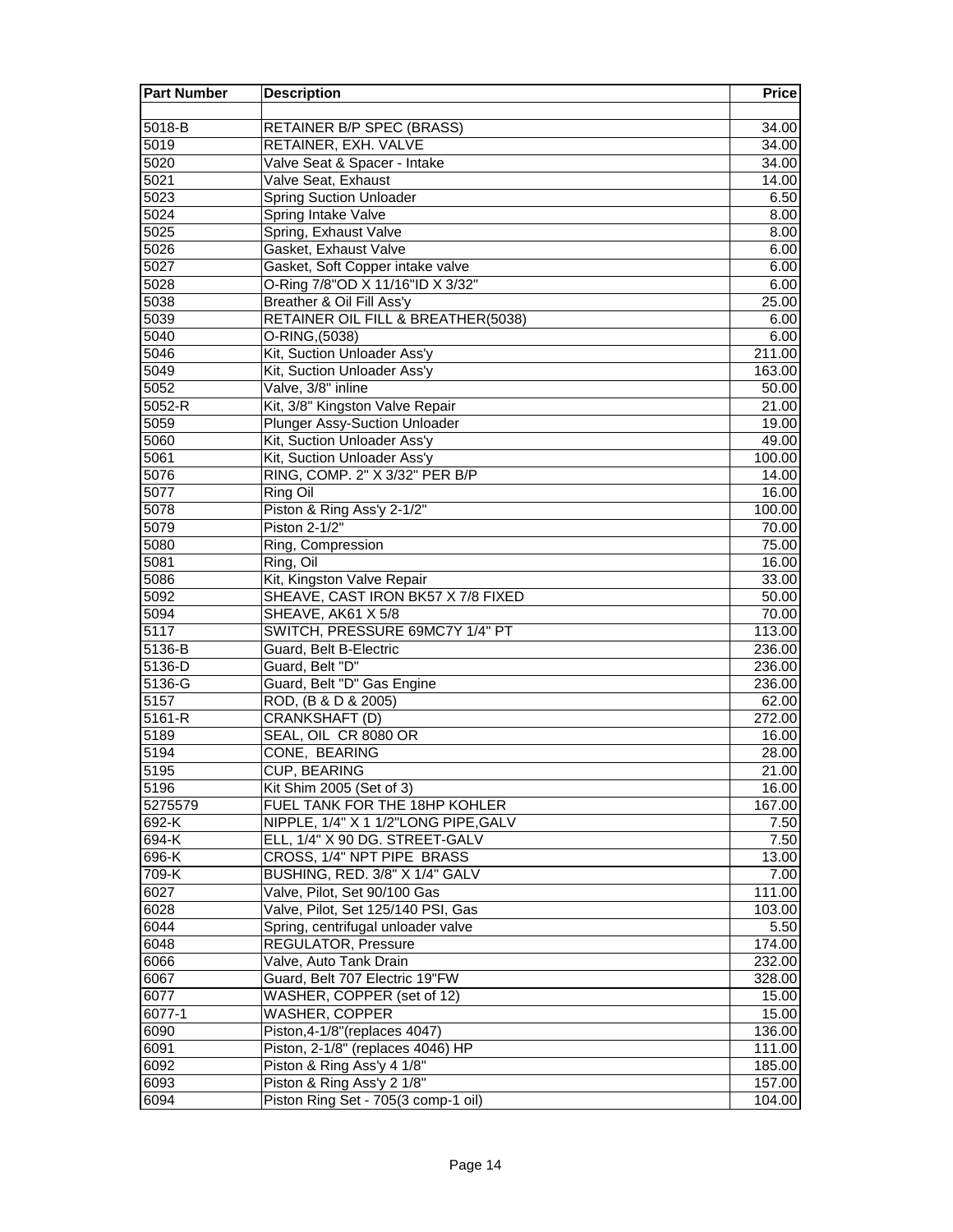| Piston Ring Set - 707(3 comp-1 oil)<br>6095<br>208.00<br>Piston 1-7/8" (replaces 4012)<br>6099<br>95.00<br>6100<br>Piston & Ring Ass'y 3 1/2"<br>156.00<br>6101<br>Piston & Ring Ass'y 1 7/8"<br>142.00<br>6102<br>Piston Ring Set, 703<br>104.00<br>6105<br>Filter, Air 1" Dry<br>95.00<br>6105-QF<br>FILTER, AIR 1" QUIET<br>148.00<br>Filter Element - For 6105<br>6106<br>17.00<br>FILTER ELEMENT FOR 6105-QF<br>6106-QF<br>28.00<br>6108<br>Unloader, Centrifugal (after March73<br>209.00<br>6109<br>Weight Holder Assembly<br>83.00<br>6112<br>Shim (Set of 3)<br>16.00<br>6113<br>Gasket, Cent Unldr<br>7.50<br>6118<br>Plunger cent. unldr.<br>12.00<br>6119<br>Spring Centrifugal Unloader<br>4.50<br>6120<br>PIN, SP-187-1125 HIGH CARBON ST<br>5.50<br>6154<br>Valve, Discharge Unldr. 1/2 x 1/2<br>126.00<br>$6154 - R$<br>Kit, Discharge Unldr. Valve<br>21.00<br>6155<br>Valve, Ass'y Air Release<br>48.00<br>6156<br>Valve, Core Schrader<br>10.00<br>6157<br>Nut, Lock<br>6.50<br>6158<br>MUFFLER, DISCHARGE EP TYPE 4-4<br>86.00<br>6159<br>MUFFLER, FOR KOHLER 13 HP ENGINE<br>107.00<br>6160<br>NUT, Locknut-Valve<br>5.50<br>6171<br>Slow Down, Engine w/Brackets<br>107.00<br>6171-B<br>Slow Down Bracket Only<br>28.00<br>6173<br>Guard TE Belt UL-743 (705 Gas)<br>277.00<br>6173-D<br>Guard, Belt 705 Diesel<br>277.00<br>6184<br>VALVE, Discharge 1" X 3/4"<br>278.00<br>COUPLING, 1/2" PIPE GALV.<br>6198<br>12.00<br>CONNECTOR 5/16" TUBE x 1/8" NPT<br>6215<br>11.00<br>6216<br>ELBOW, MALE 90 DEG.ELL, BRASS-5/16NPT<br>7.50<br>ELBOW, MALE 5/16" X 1/4" PT<br>6217<br>7.50<br>TEE, 5/16" X 1/8" MALE<br>6218<br>8.50<br>6286<br>SCREW, #8 X 1/2" PHILLIPS PAN HEAD<br>3.25<br>PUSH CONNECT 1/4" MALE NPT STRAIGHT<br>6287<br>15.00<br>BASEPLATE, 705/707<br>6301<br>344.00<br>6307<br>FLOAT, MATERIAL (LOC) NITROPHYL<br>17.00<br>Body LOC<br>6308<br>64.00<br>SWITCH, MICRO<br>6310<br>62.00<br>6311<br>Gasket, Low Oil Control<br>7.50<br>6312<br>COVER PLATE - LOW OIL CONTROL<br>22.00<br>$6324 - A$<br>COVER PLATE w/sight LOC w/8486<br>37.00<br>Gasket, 1/32" L.O.C. Flange<br>6325<br>6.50<br>Rod, Ass'y - Connecting<br>6348-N<br>118.00<br>6348-PN<br>ROD, ASS'Y - CONNECTING<br>156.00<br>6352<br>Valve, Wrench (Spanner Type)<br>70.00<br>6357<br>SCREW, 3/8-16 X 2" HHCS, ZP, GR 5<br>7.00<br>6367<br>BELT, V B-77<br>32.00<br>BELT, V-BELT B-79<br>6368<br>33.00<br>ROD ASS'Y, CONNECTING W/4069<br>6381-N<br>133.00<br>ROD ASS'Y, CONNECTING W/4069<br>6381-PN<br>164.00<br>Guard, Belt 707 Electric<br>6395<br>338.00<br>6395-1<br>Guard, TE Belt Guard, 707 Gas<br>338.00<br>6396<br>PILOT VALVE UNLDR 160/175 psi<br>103.00<br>6400<br>SCREW, 3/8"-16 X 1 3/4 SHCS<br>6.50<br>6403<br>SHIM SET - FRONT COVER (SET OF 3)<br>23.00 | <b>Part Number</b> | <b>Description</b> | <b>Price</b> |
|-----------------------------------------------------------------------------------------------------------------------------------------------------------------------------------------------------------------------------------------------------------------------------------------------------------------------------------------------------------------------------------------------------------------------------------------------------------------------------------------------------------------------------------------------------------------------------------------------------------------------------------------------------------------------------------------------------------------------------------------------------------------------------------------------------------------------------------------------------------------------------------------------------------------------------------------------------------------------------------------------------------------------------------------------------------------------------------------------------------------------------------------------------------------------------------------------------------------------------------------------------------------------------------------------------------------------------------------------------------------------------------------------------------------------------------------------------------------------------------------------------------------------------------------------------------------------------------------------------------------------------------------------------------------------------------------------------------------------------------------------------------------------------------------------------------------------------------------------------------------------------------------------------------------------------------------------------------------------------------------------------------------------------------------------------------------------------------------------------------------------------------------------------------------------------------------------------------------------------------------------------------------------------------------------------------------------------------------------------------------------------------------------------------------------------------------------------------------------------------------------------------------------------------------------------------------------------------------------------------------------------------------------------------------------------------------------------------------------------------------------------------------------------------|--------------------|--------------------|--------------|
|                                                                                                                                                                                                                                                                                                                                                                                                                                                                                                                                                                                                                                                                                                                                                                                                                                                                                                                                                                                                                                                                                                                                                                                                                                                                                                                                                                                                                                                                                                                                                                                                                                                                                                                                                                                                                                                                                                                                                                                                                                                                                                                                                                                                                                                                                                                                                                                                                                                                                                                                                                                                                                                                                                                                                                                   |                    |                    |              |
|                                                                                                                                                                                                                                                                                                                                                                                                                                                                                                                                                                                                                                                                                                                                                                                                                                                                                                                                                                                                                                                                                                                                                                                                                                                                                                                                                                                                                                                                                                                                                                                                                                                                                                                                                                                                                                                                                                                                                                                                                                                                                                                                                                                                                                                                                                                                                                                                                                                                                                                                                                                                                                                                                                                                                                                   |                    |                    |              |
|                                                                                                                                                                                                                                                                                                                                                                                                                                                                                                                                                                                                                                                                                                                                                                                                                                                                                                                                                                                                                                                                                                                                                                                                                                                                                                                                                                                                                                                                                                                                                                                                                                                                                                                                                                                                                                                                                                                                                                                                                                                                                                                                                                                                                                                                                                                                                                                                                                                                                                                                                                                                                                                                                                                                                                                   |                    |                    |              |
|                                                                                                                                                                                                                                                                                                                                                                                                                                                                                                                                                                                                                                                                                                                                                                                                                                                                                                                                                                                                                                                                                                                                                                                                                                                                                                                                                                                                                                                                                                                                                                                                                                                                                                                                                                                                                                                                                                                                                                                                                                                                                                                                                                                                                                                                                                                                                                                                                                                                                                                                                                                                                                                                                                                                                                                   |                    |                    |              |
|                                                                                                                                                                                                                                                                                                                                                                                                                                                                                                                                                                                                                                                                                                                                                                                                                                                                                                                                                                                                                                                                                                                                                                                                                                                                                                                                                                                                                                                                                                                                                                                                                                                                                                                                                                                                                                                                                                                                                                                                                                                                                                                                                                                                                                                                                                                                                                                                                                                                                                                                                                                                                                                                                                                                                                                   |                    |                    |              |
|                                                                                                                                                                                                                                                                                                                                                                                                                                                                                                                                                                                                                                                                                                                                                                                                                                                                                                                                                                                                                                                                                                                                                                                                                                                                                                                                                                                                                                                                                                                                                                                                                                                                                                                                                                                                                                                                                                                                                                                                                                                                                                                                                                                                                                                                                                                                                                                                                                                                                                                                                                                                                                                                                                                                                                                   |                    |                    |              |
|                                                                                                                                                                                                                                                                                                                                                                                                                                                                                                                                                                                                                                                                                                                                                                                                                                                                                                                                                                                                                                                                                                                                                                                                                                                                                                                                                                                                                                                                                                                                                                                                                                                                                                                                                                                                                                                                                                                                                                                                                                                                                                                                                                                                                                                                                                                                                                                                                                                                                                                                                                                                                                                                                                                                                                                   |                    |                    |              |
|                                                                                                                                                                                                                                                                                                                                                                                                                                                                                                                                                                                                                                                                                                                                                                                                                                                                                                                                                                                                                                                                                                                                                                                                                                                                                                                                                                                                                                                                                                                                                                                                                                                                                                                                                                                                                                                                                                                                                                                                                                                                                                                                                                                                                                                                                                                                                                                                                                                                                                                                                                                                                                                                                                                                                                                   |                    |                    |              |
|                                                                                                                                                                                                                                                                                                                                                                                                                                                                                                                                                                                                                                                                                                                                                                                                                                                                                                                                                                                                                                                                                                                                                                                                                                                                                                                                                                                                                                                                                                                                                                                                                                                                                                                                                                                                                                                                                                                                                                                                                                                                                                                                                                                                                                                                                                                                                                                                                                                                                                                                                                                                                                                                                                                                                                                   |                    |                    |              |
|                                                                                                                                                                                                                                                                                                                                                                                                                                                                                                                                                                                                                                                                                                                                                                                                                                                                                                                                                                                                                                                                                                                                                                                                                                                                                                                                                                                                                                                                                                                                                                                                                                                                                                                                                                                                                                                                                                                                                                                                                                                                                                                                                                                                                                                                                                                                                                                                                                                                                                                                                                                                                                                                                                                                                                                   |                    |                    |              |
|                                                                                                                                                                                                                                                                                                                                                                                                                                                                                                                                                                                                                                                                                                                                                                                                                                                                                                                                                                                                                                                                                                                                                                                                                                                                                                                                                                                                                                                                                                                                                                                                                                                                                                                                                                                                                                                                                                                                                                                                                                                                                                                                                                                                                                                                                                                                                                                                                                                                                                                                                                                                                                                                                                                                                                                   |                    |                    |              |
|                                                                                                                                                                                                                                                                                                                                                                                                                                                                                                                                                                                                                                                                                                                                                                                                                                                                                                                                                                                                                                                                                                                                                                                                                                                                                                                                                                                                                                                                                                                                                                                                                                                                                                                                                                                                                                                                                                                                                                                                                                                                                                                                                                                                                                                                                                                                                                                                                                                                                                                                                                                                                                                                                                                                                                                   |                    |                    |              |
|                                                                                                                                                                                                                                                                                                                                                                                                                                                                                                                                                                                                                                                                                                                                                                                                                                                                                                                                                                                                                                                                                                                                                                                                                                                                                                                                                                                                                                                                                                                                                                                                                                                                                                                                                                                                                                                                                                                                                                                                                                                                                                                                                                                                                                                                                                                                                                                                                                                                                                                                                                                                                                                                                                                                                                                   |                    |                    |              |
|                                                                                                                                                                                                                                                                                                                                                                                                                                                                                                                                                                                                                                                                                                                                                                                                                                                                                                                                                                                                                                                                                                                                                                                                                                                                                                                                                                                                                                                                                                                                                                                                                                                                                                                                                                                                                                                                                                                                                                                                                                                                                                                                                                                                                                                                                                                                                                                                                                                                                                                                                                                                                                                                                                                                                                                   |                    |                    |              |
|                                                                                                                                                                                                                                                                                                                                                                                                                                                                                                                                                                                                                                                                                                                                                                                                                                                                                                                                                                                                                                                                                                                                                                                                                                                                                                                                                                                                                                                                                                                                                                                                                                                                                                                                                                                                                                                                                                                                                                                                                                                                                                                                                                                                                                                                                                                                                                                                                                                                                                                                                                                                                                                                                                                                                                                   |                    |                    |              |
|                                                                                                                                                                                                                                                                                                                                                                                                                                                                                                                                                                                                                                                                                                                                                                                                                                                                                                                                                                                                                                                                                                                                                                                                                                                                                                                                                                                                                                                                                                                                                                                                                                                                                                                                                                                                                                                                                                                                                                                                                                                                                                                                                                                                                                                                                                                                                                                                                                                                                                                                                                                                                                                                                                                                                                                   |                    |                    |              |
|                                                                                                                                                                                                                                                                                                                                                                                                                                                                                                                                                                                                                                                                                                                                                                                                                                                                                                                                                                                                                                                                                                                                                                                                                                                                                                                                                                                                                                                                                                                                                                                                                                                                                                                                                                                                                                                                                                                                                                                                                                                                                                                                                                                                                                                                                                                                                                                                                                                                                                                                                                                                                                                                                                                                                                                   |                    |                    |              |
|                                                                                                                                                                                                                                                                                                                                                                                                                                                                                                                                                                                                                                                                                                                                                                                                                                                                                                                                                                                                                                                                                                                                                                                                                                                                                                                                                                                                                                                                                                                                                                                                                                                                                                                                                                                                                                                                                                                                                                                                                                                                                                                                                                                                                                                                                                                                                                                                                                                                                                                                                                                                                                                                                                                                                                                   |                    |                    |              |
|                                                                                                                                                                                                                                                                                                                                                                                                                                                                                                                                                                                                                                                                                                                                                                                                                                                                                                                                                                                                                                                                                                                                                                                                                                                                                                                                                                                                                                                                                                                                                                                                                                                                                                                                                                                                                                                                                                                                                                                                                                                                                                                                                                                                                                                                                                                                                                                                                                                                                                                                                                                                                                                                                                                                                                                   |                    |                    |              |
|                                                                                                                                                                                                                                                                                                                                                                                                                                                                                                                                                                                                                                                                                                                                                                                                                                                                                                                                                                                                                                                                                                                                                                                                                                                                                                                                                                                                                                                                                                                                                                                                                                                                                                                                                                                                                                                                                                                                                                                                                                                                                                                                                                                                                                                                                                                                                                                                                                                                                                                                                                                                                                                                                                                                                                                   |                    |                    |              |
|                                                                                                                                                                                                                                                                                                                                                                                                                                                                                                                                                                                                                                                                                                                                                                                                                                                                                                                                                                                                                                                                                                                                                                                                                                                                                                                                                                                                                                                                                                                                                                                                                                                                                                                                                                                                                                                                                                                                                                                                                                                                                                                                                                                                                                                                                                                                                                                                                                                                                                                                                                                                                                                                                                                                                                                   |                    |                    |              |
|                                                                                                                                                                                                                                                                                                                                                                                                                                                                                                                                                                                                                                                                                                                                                                                                                                                                                                                                                                                                                                                                                                                                                                                                                                                                                                                                                                                                                                                                                                                                                                                                                                                                                                                                                                                                                                                                                                                                                                                                                                                                                                                                                                                                                                                                                                                                                                                                                                                                                                                                                                                                                                                                                                                                                                                   |                    |                    |              |
|                                                                                                                                                                                                                                                                                                                                                                                                                                                                                                                                                                                                                                                                                                                                                                                                                                                                                                                                                                                                                                                                                                                                                                                                                                                                                                                                                                                                                                                                                                                                                                                                                                                                                                                                                                                                                                                                                                                                                                                                                                                                                                                                                                                                                                                                                                                                                                                                                                                                                                                                                                                                                                                                                                                                                                                   |                    |                    |              |
|                                                                                                                                                                                                                                                                                                                                                                                                                                                                                                                                                                                                                                                                                                                                                                                                                                                                                                                                                                                                                                                                                                                                                                                                                                                                                                                                                                                                                                                                                                                                                                                                                                                                                                                                                                                                                                                                                                                                                                                                                                                                                                                                                                                                                                                                                                                                                                                                                                                                                                                                                                                                                                                                                                                                                                                   |                    |                    |              |
|                                                                                                                                                                                                                                                                                                                                                                                                                                                                                                                                                                                                                                                                                                                                                                                                                                                                                                                                                                                                                                                                                                                                                                                                                                                                                                                                                                                                                                                                                                                                                                                                                                                                                                                                                                                                                                                                                                                                                                                                                                                                                                                                                                                                                                                                                                                                                                                                                                                                                                                                                                                                                                                                                                                                                                                   |                    |                    |              |
|                                                                                                                                                                                                                                                                                                                                                                                                                                                                                                                                                                                                                                                                                                                                                                                                                                                                                                                                                                                                                                                                                                                                                                                                                                                                                                                                                                                                                                                                                                                                                                                                                                                                                                                                                                                                                                                                                                                                                                                                                                                                                                                                                                                                                                                                                                                                                                                                                                                                                                                                                                                                                                                                                                                                                                                   |                    |                    |              |
|                                                                                                                                                                                                                                                                                                                                                                                                                                                                                                                                                                                                                                                                                                                                                                                                                                                                                                                                                                                                                                                                                                                                                                                                                                                                                                                                                                                                                                                                                                                                                                                                                                                                                                                                                                                                                                                                                                                                                                                                                                                                                                                                                                                                                                                                                                                                                                                                                                                                                                                                                                                                                                                                                                                                                                                   |                    |                    |              |
|                                                                                                                                                                                                                                                                                                                                                                                                                                                                                                                                                                                                                                                                                                                                                                                                                                                                                                                                                                                                                                                                                                                                                                                                                                                                                                                                                                                                                                                                                                                                                                                                                                                                                                                                                                                                                                                                                                                                                                                                                                                                                                                                                                                                                                                                                                                                                                                                                                                                                                                                                                                                                                                                                                                                                                                   |                    |                    |              |
|                                                                                                                                                                                                                                                                                                                                                                                                                                                                                                                                                                                                                                                                                                                                                                                                                                                                                                                                                                                                                                                                                                                                                                                                                                                                                                                                                                                                                                                                                                                                                                                                                                                                                                                                                                                                                                                                                                                                                                                                                                                                                                                                                                                                                                                                                                                                                                                                                                                                                                                                                                                                                                                                                                                                                                                   |                    |                    |              |
|                                                                                                                                                                                                                                                                                                                                                                                                                                                                                                                                                                                                                                                                                                                                                                                                                                                                                                                                                                                                                                                                                                                                                                                                                                                                                                                                                                                                                                                                                                                                                                                                                                                                                                                                                                                                                                                                                                                                                                                                                                                                                                                                                                                                                                                                                                                                                                                                                                                                                                                                                                                                                                                                                                                                                                                   |                    |                    |              |
|                                                                                                                                                                                                                                                                                                                                                                                                                                                                                                                                                                                                                                                                                                                                                                                                                                                                                                                                                                                                                                                                                                                                                                                                                                                                                                                                                                                                                                                                                                                                                                                                                                                                                                                                                                                                                                                                                                                                                                                                                                                                                                                                                                                                                                                                                                                                                                                                                                                                                                                                                                                                                                                                                                                                                                                   |                    |                    |              |
|                                                                                                                                                                                                                                                                                                                                                                                                                                                                                                                                                                                                                                                                                                                                                                                                                                                                                                                                                                                                                                                                                                                                                                                                                                                                                                                                                                                                                                                                                                                                                                                                                                                                                                                                                                                                                                                                                                                                                                                                                                                                                                                                                                                                                                                                                                                                                                                                                                                                                                                                                                                                                                                                                                                                                                                   |                    |                    |              |
|                                                                                                                                                                                                                                                                                                                                                                                                                                                                                                                                                                                                                                                                                                                                                                                                                                                                                                                                                                                                                                                                                                                                                                                                                                                                                                                                                                                                                                                                                                                                                                                                                                                                                                                                                                                                                                                                                                                                                                                                                                                                                                                                                                                                                                                                                                                                                                                                                                                                                                                                                                                                                                                                                                                                                                                   |                    |                    |              |
|                                                                                                                                                                                                                                                                                                                                                                                                                                                                                                                                                                                                                                                                                                                                                                                                                                                                                                                                                                                                                                                                                                                                                                                                                                                                                                                                                                                                                                                                                                                                                                                                                                                                                                                                                                                                                                                                                                                                                                                                                                                                                                                                                                                                                                                                                                                                                                                                                                                                                                                                                                                                                                                                                                                                                                                   |                    |                    |              |
|                                                                                                                                                                                                                                                                                                                                                                                                                                                                                                                                                                                                                                                                                                                                                                                                                                                                                                                                                                                                                                                                                                                                                                                                                                                                                                                                                                                                                                                                                                                                                                                                                                                                                                                                                                                                                                                                                                                                                                                                                                                                                                                                                                                                                                                                                                                                                                                                                                                                                                                                                                                                                                                                                                                                                                                   |                    |                    |              |
|                                                                                                                                                                                                                                                                                                                                                                                                                                                                                                                                                                                                                                                                                                                                                                                                                                                                                                                                                                                                                                                                                                                                                                                                                                                                                                                                                                                                                                                                                                                                                                                                                                                                                                                                                                                                                                                                                                                                                                                                                                                                                                                                                                                                                                                                                                                                                                                                                                                                                                                                                                                                                                                                                                                                                                                   |                    |                    |              |
|                                                                                                                                                                                                                                                                                                                                                                                                                                                                                                                                                                                                                                                                                                                                                                                                                                                                                                                                                                                                                                                                                                                                                                                                                                                                                                                                                                                                                                                                                                                                                                                                                                                                                                                                                                                                                                                                                                                                                                                                                                                                                                                                                                                                                                                                                                                                                                                                                                                                                                                                                                                                                                                                                                                                                                                   |                    |                    |              |
|                                                                                                                                                                                                                                                                                                                                                                                                                                                                                                                                                                                                                                                                                                                                                                                                                                                                                                                                                                                                                                                                                                                                                                                                                                                                                                                                                                                                                                                                                                                                                                                                                                                                                                                                                                                                                                                                                                                                                                                                                                                                                                                                                                                                                                                                                                                                                                                                                                                                                                                                                                                                                                                                                                                                                                                   |                    |                    |              |
|                                                                                                                                                                                                                                                                                                                                                                                                                                                                                                                                                                                                                                                                                                                                                                                                                                                                                                                                                                                                                                                                                                                                                                                                                                                                                                                                                                                                                                                                                                                                                                                                                                                                                                                                                                                                                                                                                                                                                                                                                                                                                                                                                                                                                                                                                                                                                                                                                                                                                                                                                                                                                                                                                                                                                                                   |                    |                    |              |
|                                                                                                                                                                                                                                                                                                                                                                                                                                                                                                                                                                                                                                                                                                                                                                                                                                                                                                                                                                                                                                                                                                                                                                                                                                                                                                                                                                                                                                                                                                                                                                                                                                                                                                                                                                                                                                                                                                                                                                                                                                                                                                                                                                                                                                                                                                                                                                                                                                                                                                                                                                                                                                                                                                                                                                                   |                    |                    |              |
|                                                                                                                                                                                                                                                                                                                                                                                                                                                                                                                                                                                                                                                                                                                                                                                                                                                                                                                                                                                                                                                                                                                                                                                                                                                                                                                                                                                                                                                                                                                                                                                                                                                                                                                                                                                                                                                                                                                                                                                                                                                                                                                                                                                                                                                                                                                                                                                                                                                                                                                                                                                                                                                                                                                                                                                   |                    |                    |              |
|                                                                                                                                                                                                                                                                                                                                                                                                                                                                                                                                                                                                                                                                                                                                                                                                                                                                                                                                                                                                                                                                                                                                                                                                                                                                                                                                                                                                                                                                                                                                                                                                                                                                                                                                                                                                                                                                                                                                                                                                                                                                                                                                                                                                                                                                                                                                                                                                                                                                                                                                                                                                                                                                                                                                                                                   |                    |                    |              |
|                                                                                                                                                                                                                                                                                                                                                                                                                                                                                                                                                                                                                                                                                                                                                                                                                                                                                                                                                                                                                                                                                                                                                                                                                                                                                                                                                                                                                                                                                                                                                                                                                                                                                                                                                                                                                                                                                                                                                                                                                                                                                                                                                                                                                                                                                                                                                                                                                                                                                                                                                                                                                                                                                                                                                                                   |                    |                    |              |
|                                                                                                                                                                                                                                                                                                                                                                                                                                                                                                                                                                                                                                                                                                                                                                                                                                                                                                                                                                                                                                                                                                                                                                                                                                                                                                                                                                                                                                                                                                                                                                                                                                                                                                                                                                                                                                                                                                                                                                                                                                                                                                                                                                                                                                                                                                                                                                                                                                                                                                                                                                                                                                                                                                                                                                                   |                    |                    |              |
|                                                                                                                                                                                                                                                                                                                                                                                                                                                                                                                                                                                                                                                                                                                                                                                                                                                                                                                                                                                                                                                                                                                                                                                                                                                                                                                                                                                                                                                                                                                                                                                                                                                                                                                                                                                                                                                                                                                                                                                                                                                                                                                                                                                                                                                                                                                                                                                                                                                                                                                                                                                                                                                                                                                                                                                   |                    |                    |              |
|                                                                                                                                                                                                                                                                                                                                                                                                                                                                                                                                                                                                                                                                                                                                                                                                                                                                                                                                                                                                                                                                                                                                                                                                                                                                                                                                                                                                                                                                                                                                                                                                                                                                                                                                                                                                                                                                                                                                                                                                                                                                                                                                                                                                                                                                                                                                                                                                                                                                                                                                                                                                                                                                                                                                                                                   |                    |                    |              |
|                                                                                                                                                                                                                                                                                                                                                                                                                                                                                                                                                                                                                                                                                                                                                                                                                                                                                                                                                                                                                                                                                                                                                                                                                                                                                                                                                                                                                                                                                                                                                                                                                                                                                                                                                                                                                                                                                                                                                                                                                                                                                                                                                                                                                                                                                                                                                                                                                                                                                                                                                                                                                                                                                                                                                                                   |                    |                    |              |
|                                                                                                                                                                                                                                                                                                                                                                                                                                                                                                                                                                                                                                                                                                                                                                                                                                                                                                                                                                                                                                                                                                                                                                                                                                                                                                                                                                                                                                                                                                                                                                                                                                                                                                                                                                                                                                                                                                                                                                                                                                                                                                                                                                                                                                                                                                                                                                                                                                                                                                                                                                                                                                                                                                                                                                                   |                    |                    |              |
|                                                                                                                                                                                                                                                                                                                                                                                                                                                                                                                                                                                                                                                                                                                                                                                                                                                                                                                                                                                                                                                                                                                                                                                                                                                                                                                                                                                                                                                                                                                                                                                                                                                                                                                                                                                                                                                                                                                                                                                                                                                                                                                                                                                                                                                                                                                                                                                                                                                                                                                                                                                                                                                                                                                                                                                   |                    |                    |              |
|                                                                                                                                                                                                                                                                                                                                                                                                                                                                                                                                                                                                                                                                                                                                                                                                                                                                                                                                                                                                                                                                                                                                                                                                                                                                                                                                                                                                                                                                                                                                                                                                                                                                                                                                                                                                                                                                                                                                                                                                                                                                                                                                                                                                                                                                                                                                                                                                                                                                                                                                                                                                                                                                                                                                                                                   |                    |                    |              |
|                                                                                                                                                                                                                                                                                                                                                                                                                                                                                                                                                                                                                                                                                                                                                                                                                                                                                                                                                                                                                                                                                                                                                                                                                                                                                                                                                                                                                                                                                                                                                                                                                                                                                                                                                                                                                                                                                                                                                                                                                                                                                                                                                                                                                                                                                                                                                                                                                                                                                                                                                                                                                                                                                                                                                                                   |                    |                    |              |
|                                                                                                                                                                                                                                                                                                                                                                                                                                                                                                                                                                                                                                                                                                                                                                                                                                                                                                                                                                                                                                                                                                                                                                                                                                                                                                                                                                                                                                                                                                                                                                                                                                                                                                                                                                                                                                                                                                                                                                                                                                                                                                                                                                                                                                                                                                                                                                                                                                                                                                                                                                                                                                                                                                                                                                                   |                    |                    |              |
|                                                                                                                                                                                                                                                                                                                                                                                                                                                                                                                                                                                                                                                                                                                                                                                                                                                                                                                                                                                                                                                                                                                                                                                                                                                                                                                                                                                                                                                                                                                                                                                                                                                                                                                                                                                                                                                                                                                                                                                                                                                                                                                                                                                                                                                                                                                                                                                                                                                                                                                                                                                                                                                                                                                                                                                   |                    |                    |              |
|                                                                                                                                                                                                                                                                                                                                                                                                                                                                                                                                                                                                                                                                                                                                                                                                                                                                                                                                                                                                                                                                                                                                                                                                                                                                                                                                                                                                                                                                                                                                                                                                                                                                                                                                                                                                                                                                                                                                                                                                                                                                                                                                                                                                                                                                                                                                                                                                                                                                                                                                                                                                                                                                                                                                                                                   |                    |                    |              |
|                                                                                                                                                                                                                                                                                                                                                                                                                                                                                                                                                                                                                                                                                                                                                                                                                                                                                                                                                                                                                                                                                                                                                                                                                                                                                                                                                                                                                                                                                                                                                                                                                                                                                                                                                                                                                                                                                                                                                                                                                                                                                                                                                                                                                                                                                                                                                                                                                                                                                                                                                                                                                                                                                                                                                                                   |                    |                    |              |
|                                                                                                                                                                                                                                                                                                                                                                                                                                                                                                                                                                                                                                                                                                                                                                                                                                                                                                                                                                                                                                                                                                                                                                                                                                                                                                                                                                                                                                                                                                                                                                                                                                                                                                                                                                                                                                                                                                                                                                                                                                                                                                                                                                                                                                                                                                                                                                                                                                                                                                                                                                                                                                                                                                                                                                                   |                    |                    |              |
|                                                                                                                                                                                                                                                                                                                                                                                                                                                                                                                                                                                                                                                                                                                                                                                                                                                                                                                                                                                                                                                                                                                                                                                                                                                                                                                                                                                                                                                                                                                                                                                                                                                                                                                                                                                                                                                                                                                                                                                                                                                                                                                                                                                                                                                                                                                                                                                                                                                                                                                                                                                                                                                                                                                                                                                   |                    |                    |              |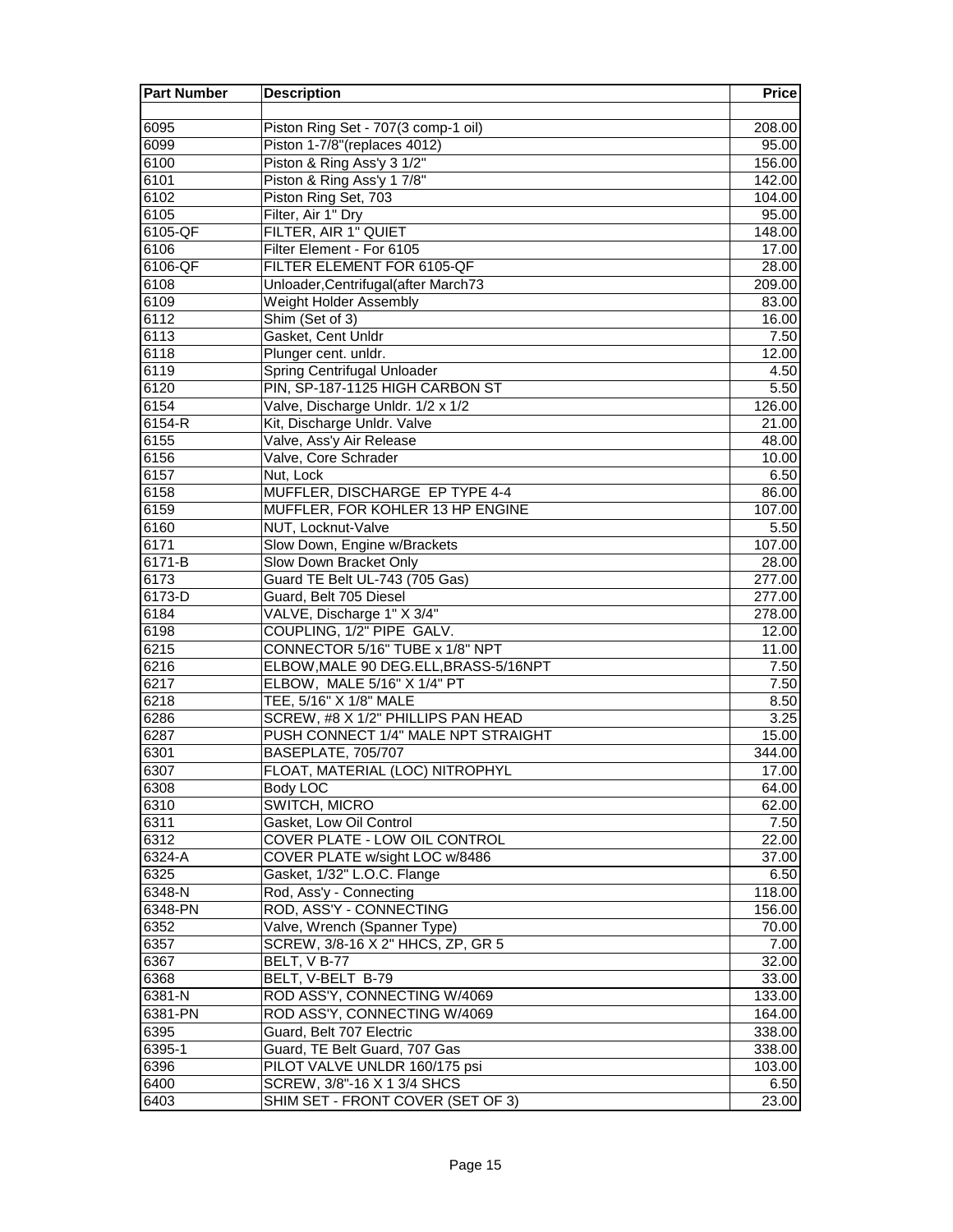| <b>Part Number</b> | <b>Description</b>                   | <b>Price</b> |
|--------------------|--------------------------------------|--------------|
|                    |                                      |              |
| 6404               | Gasket, 1/64" Rear Oil Pump,         | 12.00        |
| 6407               | Cover Assy. w/ Oil Pump              | 413.00       |
| 6411               | PLUG, 1/4-18 ALLOY SOCKET PIPE       | 4.50         |
| 6413               | PLUG, 1/8-27 ALLOY SOCKET PIPE FLUSH | 9.00         |
| 6427               | Sight Glass, Oil                     | 22.00        |
| 6435               | ADAPTOR, 6304 LOW OIL CONTROL        | 33.00        |
| 6445               | Flywheel                             | 309.00       |
| 6453               | SLOW DOWN Kohler M-18                | 110.00       |
| 6466               | WASHER, ANNLD COPPER                 | 4.50         |
| 6470               | GUARD, BELT GUARD ASSY. ACA SMALL    | 424.00       |
| 6471               | GUARD, BELT GUARD ASSY ACA MEDIUM    | 504.00       |
| 6483               | Slow Down For Kohler M-10            | 108.00       |
| 6484               | SHEAVE, 2TB74 Q1                     | 164.00       |
| 6485               | SHEAVE, 2B60Q1                       | 116.00       |
| 6488               | SHEAVE, 2TB48                        | 202.00       |
| 6499               | FITTING, Ball Check Connector        | 14.00        |
| 6503               | Heater, Magnetic 180 Watts, 120v     | 104.00       |
| 6507               | UNION, 1/2" GALV. 150LB              | 29.00        |
| 6510               | <b>Head Unloader Suction</b>         | 152.00       |
| 6513               | Kit, conversion head unldrs 705      | 413.00       |
| 6514               | Kit, Conversion Head Unldr. (707)    | 646.00       |
| 6524               | Spray Paint S/B Metalic Blue         | 40.00        |
| 6524-18            | SPRAY PAINT, SB BLUE, QD ENAMEL      | 44.00        |
| 6524-20            | SPRAY PAINT, SB BLUE, QD ENAMEL      | 44.00        |
| 6524-WR1           | SPRAY PAINT, S/B BLUE (WR)           | 44.00        |
| 6536               | Piston Pin - 4" L.P.                 | 19.00        |
| 6537               | Ring, L.P. Compression (2)           | 17.00        |
| 6538               | Ring, L.P. Oil Ring (2)              | 19.00        |
| 6548               | SPACER, L.P. O-RING                  | 13.00        |
| 6571               | BEARING, H.P. NEEDLE BEARING         | 19.00        |
| 6572               | Sight Glass- 1/2"-14 NPT             | 21.00        |
| 6574               | Sheave                               | 149.00       |
| 6575               | HUB, Hub for 6574                    | 17.00        |
| 6577               | NIPPLE, 1/2" X 6" GALV.              | 10.00        |
| 6578               | CAP, 1/2" GALV PIPE, HEX HEAD        | 7.50         |
| 6579               | CAP, 1/4" GALV. PIPE HEX HEAD        | 3.50         |
| 6581               | FITTING, 3/4" PIPE TO 1/2" TUBI      | 13.00        |
| 6585               | FITTING, Intercooler Connection(2)   | 28.00        |
| 6589               | CLIP, ROTOR-CLIP, H.P.Snap Ring(2)   | 4.50         |
| 6591               | Piston ring set 2005(H.P.& L.P.)     | 95.00        |
| 6599               | Valve, Safety 300psi                 | 68.00        |
| 6701               | Sheave                               | 89.00        |
| 6702               | Sheave                               | 111.00       |
| 6703               | Sheave                               | 134.00       |
| 6710               | Decal, Connect Power to Mag Starter  | 11.00        |
| 6714               | NIPPLE, 1/2" DIA. X 2-1/2" LEN.GALV  | 7.00         |
| 6715               | Decal, 1" X 4 1/2" Arrow Decal       | 13.00        |
| 6716               | Drain Ass'y #4460.151.1              | 117.00       |
| 6717               | Drain, Snap Trap Operating           | 164.00       |
| 6720               | CROSS, 1/2" NPT GALV.                | 17.00        |
| 6721               | Discharge tube UL-743                | 96.00        |
| 6723               | FERRULE, 3/4" BRASS COMPRESSION      |              |
| 6724               | NUT, 3/4" BRASS COMPRESSION          | 4.50         |
|                    |                                      | 12.00        |
| 6725-M             | Kit, Conversion Engine Slow Down     | 447.00       |
| 6728               | FITTING, 90 DG BRASS COMP            | 29.00        |
| 6730               | PLATE, ADAPTER 7 GA. HRLC            | 64.00        |
| 6731               | WIRE FORM, PART OF 6483 SLOW-        | 14.00        |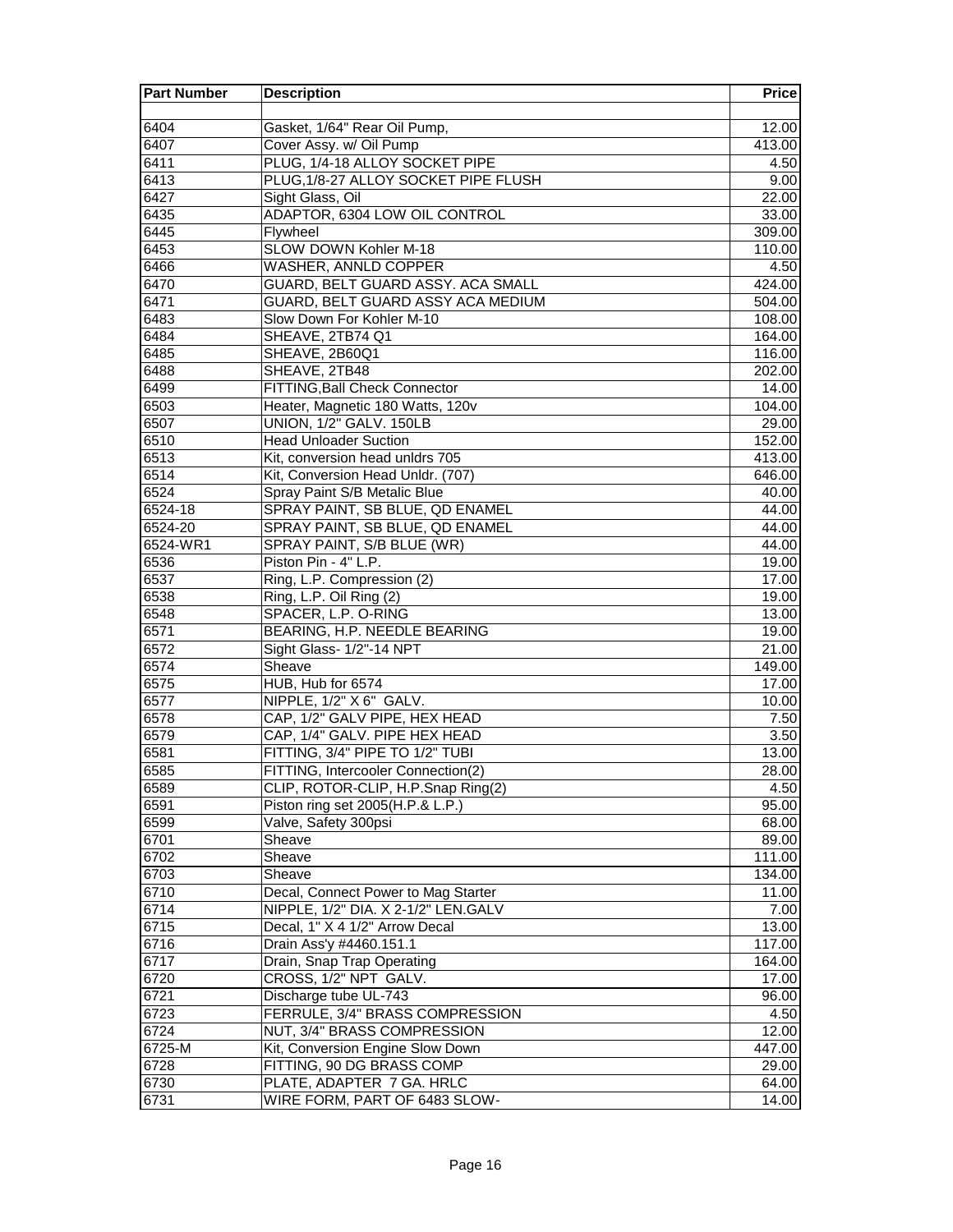| <b>Part Number</b> | <b>Description</b>                    | <b>Price</b> |
|--------------------|---------------------------------------|--------------|
|                    |                                       |              |
| 6732               | FITTING, 3/4" X 3/4" NPT STRT COMP    | 17.00        |
| 6740               | DRAIN, WV-3 AUTO TANK, 5/16"COMP FIT  | 126.00       |
| 6754               | Decal, S-B Medium                     | 7.50         |
| 6755               | Oil, Compressor Oil (6-1gal)          | 252.00       |
| 6755-G             | Oil, Compressor Oil - 1 Gal           | 56.00        |
| 6755-Q             | OIL, QUARTS (CASE OF 12)              | 179.00       |
| 6768               | Breather Assy., Crankcase PL-707      | 102.00       |
| 6769               | SWITCH, PRESSURE 1/8" NPT             | 116.00       |
| 6772               | GUARD, BELT 7.5HP DURO-LINE           | 351.00       |
| 6773               | <b>GUARD, BELT 5HP DUROLINE</b>       | 250.00       |
| 6773-HG            | <b>GUARD, DURO HONDA GAS</b>          | 250.00       |
| 6773-K             | <b>GUARD, DURO KOHLER GAS</b>         | 250.00       |
| 6774               | Cylinder, Air w/Viton o-ring unloade  | 107.00       |
| 6776               | TEE, 5/16" X 1/8" MALE RUN BRANCH     | 17.00        |
| 6784               | ENGINE, 13HP COMMAND KOHLER           | 2024.00      |
| 6785               | BELT, BANDED V-BELT 93" DOUBLE GROOVE | 78.00        |
| 6786               | <b>START CAPACITATOR</b>              | 133.00       |
| 6788               | SWITCH, PRESSURE NEMA 3R              | 396.00       |
| 6789               | BELT, B-70 V-BELT                     | 43.00        |
| 898-KA             | SPRING 4722 INTAKE VALVE PER          | 4.50         |
| 8002-A             | <b>Crankshaft w/Bearing Cones</b>     | 705.00       |
| 8002-P             | <b>Crankcase w/Bearing Cones</b>      | 821.00       |
| 8009-B3            | Flywheel                              | 689.00       |
| 8014-N             | Rod, Connecting w/needle bearing      | 157.00       |
| 8014-PN            | Rod, Connecting - P/L                 | 214.00       |
| 8027               | Gasket, Cylinder to Crankcase         | 16.00        |
| 8028               | Gasket, Side Cover                    | 11.00        |
| 8029               | Gasket, Front Cover PER B/P           | 11.00        |
| 8030               | Shims, Rear Cover (set of 3)          | 25.00        |
| 8030-P             | Shims, Crank/end Play Adjust (3)      | 33.00        |
| 8034               | Gasket, Intercooler                   | 11.00        |
| 8050-1             | RING, RETAINING 1-1/8" HOUSING DIAM   | 9.00         |
| 8052-H             | PISTON PIN - 6" PISTON                | 42.00        |
| 8057               | <b>Bearing Cone Crankshaft</b>        | 82.00        |
| 8058               | <b>Bearing Cup Crankshaft</b>         | 47.00        |
| 8059               | Seal, Oil, Nitrile, Crankshaft        | 47.00        |
| 8060               | Bearing, Needle                       | 40.00        |
| 8060-T             | <b>BEARING, NEEDLE</b>                | 57.00        |
| 8072               | WASHER, COPPER, 3/8 SET OF 12         | 17.00        |
| 8073               | WASHER, LOCK 7/16" HIGH COLLAR GR5    | 7.00         |
| 8073-1             | WASHER, LOCK 7/16" MED ZP GRADE 8     | 7.00         |
| 8078               | OIL DIPPER, Splash Plate Rod          | 20.00        |
| 8081               | Rod, Bearing Shell Connecting         | 32.00        |
| 8092               | SCREW, 5/8"-11 X 3 1/2"HHCS-ZP-5      | 7.00         |
| 8093               | <b>Key Flywheel</b>                   | 19.00        |
| 8161               | BELT, COG BX-93                       | 80.00        |
| 8162               | BELT, COG BX-96                       | 80.00        |
| 8163               | BELT, COG BX-99                       | 82.00        |
| 8164-4             | BELT, BX100                           | 83.00        |
| 8165               | HUB, P1 1 5/8" BROWNING               | 45.00        |
| 8165-3             | HUB, 2517 X SD 1 5/8, TAPER LOCK      | 47.00        |
| 8166               | HUB, Q1 1 7/8 BROWNING                | 57.00        |
| 8166-3             | HUB, 1-7/8                            | 49.00        |
| 8168               | <b>SHEAVE</b>                         | 103.00       |
| 8168-3             | SHEAVE, 3B50/1610 #118311             | 131.00       |
| 8181-F             | COIL, 440/480 VOLT                    | 223.00       |
| 8172               | BELT, BX-97 COG                       | 80.00        |
|                    |                                       |              |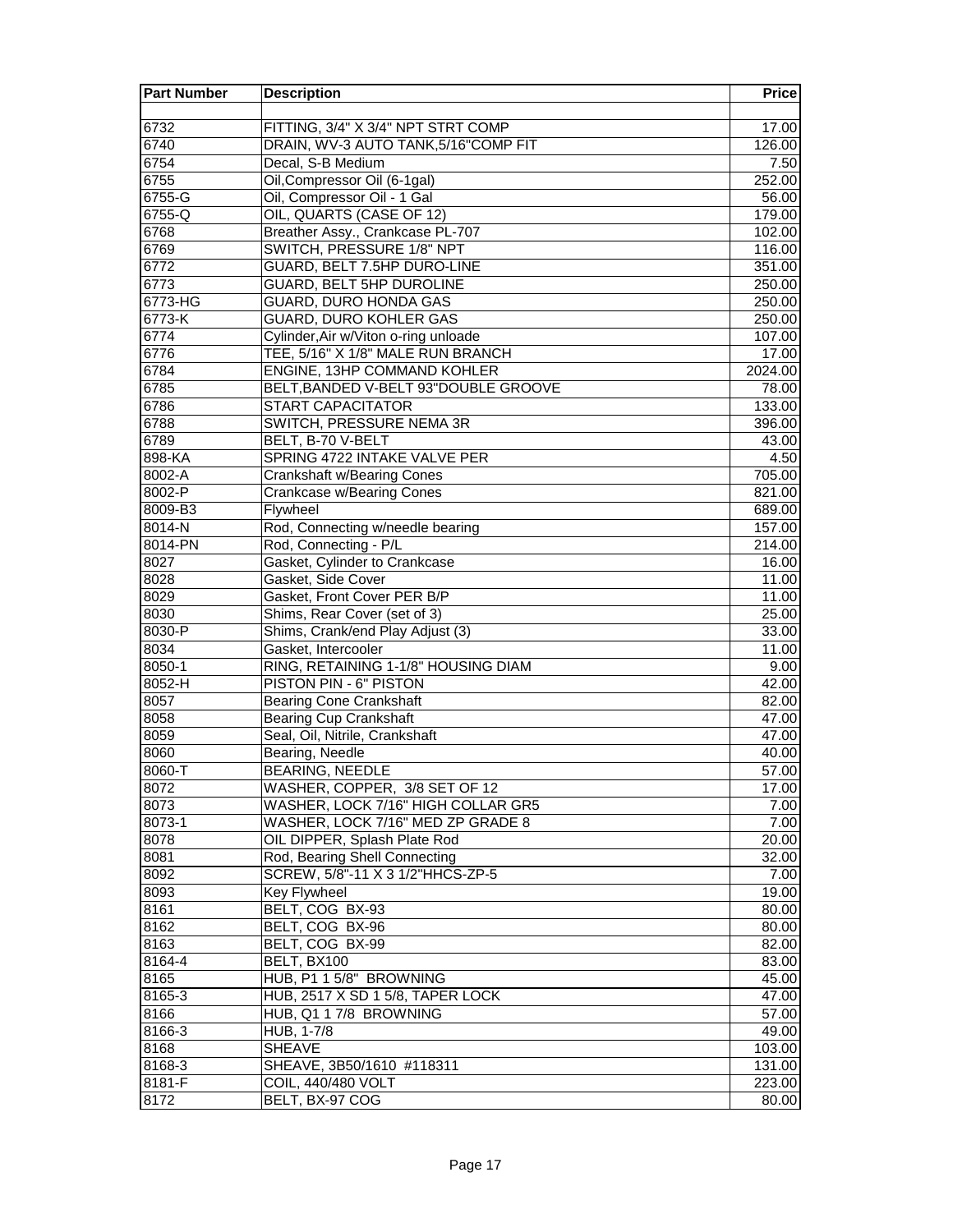| <b>Part Number</b> | <b>Description</b>                   | <b>Price</b> |
|--------------------|--------------------------------------|--------------|
|                    |                                      |              |
| 8198               | Valve, 1/2" NPT ASME Saftey Release  | 79.00        |
| 8199               | Valve, Check                         | 353.00       |
| 8212               | Valve, 1 1/4" Brass Ball             | 144.00       |
| 8270               | Valve, Safety 1/8" Set @ 70psi       | 51.00        |
| 8346               | BUSHING, 2" X 1 1/4" REDUCING BLK    | 16.00        |
| 8360               | SHEAVE, 3TB74 BROWNING               | 193.00       |
| 8360-3             | SHEAVE, 3B74/2517 #118069            | 193.00       |
| 8369-R             | Kit, Minor Overhaul                  | 1733.00      |
| 8369-RP            | Kit, Minor Overhaul                  | 1733.00      |
| 8369-VR            | Kit, Major Overhaul                  | 3596.00      |
| 8369-VRP           | Kit, Major Overhaul                  | 3596.00      |
| 8380               | ELL, 2" STREET GALV.                 | 24.00        |
| 8381-N             | ROD ASSEMBLY 9000                    | 198.00       |
| 8381-P             | ROD, CONNECTING, ASSEMBLY 9000       | 263.00       |
| 8382               | SCREW, 3/8 - 16 X 5" HHCS, GR 5, ZP  | 15.00        |
| 8388               | Silencer, 2" Air Filter Silence      | 201.00       |
| 8389               | Element, (8388)                      | 64.00        |
| 8391-V             | Kit, Major Overhaul                  | 3799.00      |
| 8391-VP            | Kit, Major Overhaul                  | 3799.00      |
| 8400               | Cylinder Head - L.H.                 | 464.00       |
| 8401               | Cylinder Head - R.H.                 | 464.00       |
| 8402               | Cylinder                             | 606.00       |
| 8403               | Manifold, Exhaust                    | 340.00       |
| 8404               | Elbow, Exhaust Manifold              | 166.00       |
| 8405               | Valve Cover Plate                    | 129.00       |
| $8406 - B$         | Spacer - L.P. Intake Valve           | 65.00        |
| 8407-B             | Spacer LP & HP Exhaust Valve         | 59.00        |
| 8409-B             | Spacer H.P.Intake Valve              | 59.00        |
| 8411-B             | Retainer Valve, Intake               | 58.00        |
| 8412-B             | Retainer, Valve, Exhaust             | 55.00        |
| 8415               | Piston 6 1/8th L.P.                  | 204.00       |
| 8416               | Piston 3 1/4" H.P.                   | 155.00       |
| 8417-H             | Pin, Piston 3-1/4"                   | 43.00        |
| 8420               | Gasket, Cyl. Head                    | 29.00        |
| 8421               | Gasket, Cover Plate                  | 29.00        |
| 8423               | Gasket, L.P. Intake Valve .060       | 25.00        |
| 8424               | Gasket, HP Int & Exh LP Exh-Annealed | 10.00        |
| 8425               | PLUNGER - L.P. INTAKE VALVE          | 42.00        |
| 8426               | PLUNGER - H.P. INTAKE VALVE          | 42.00        |
| 8427               | Gasket, Exh Manifold                 | 10.00        |
| 8428               | Piston & Ring Ass'y (L.P.6 1/8th)    | 304.00       |
| 8429               | RING, COMP.                          | 34.00        |
| 8430               | RING, SCRAPER 6 1/8"                 | 43.00        |
| 8431               | RING, OIL                            | 45.00        |
| 8431-H             | RING, PISTON 6-1/8"                  | 24.00        |
| 8432               | RING, EXPANDER, OIL 6-1/8            | 22.00        |
| 8432-H             | RING, EXPANDER 6-1/8" FOR PISTON     | 20.00        |
| 8433               | Piston & Ring Ass'y (H.P. 3 1/4)     | 217.00       |
| 8434               | RING, COMP.                          | 27.00        |
| 8435               | RING, SCRAPER 3 1/4"                 | 27.00        |
| 8436               | RING, OIL 3 1/4"                     | 27.00        |
| 8436-H             | RING, PISTON 3-1/4"                  | 29.00        |
| 8437               | RING, EXPANDER PISTON PER B/P        | 29.00        |
| 8437-H             | RING, EXPANDER, 3-1/4" FOR PIST.RING | 35.00        |
| 8441-HY            | Valve, Suction w/Unloader            | 335.00       |
| 8442-HY            | Valve, Discharge                     | 303.00       |
| 8443-HY            | Valve, Suction w/Unloader            | 308.00       |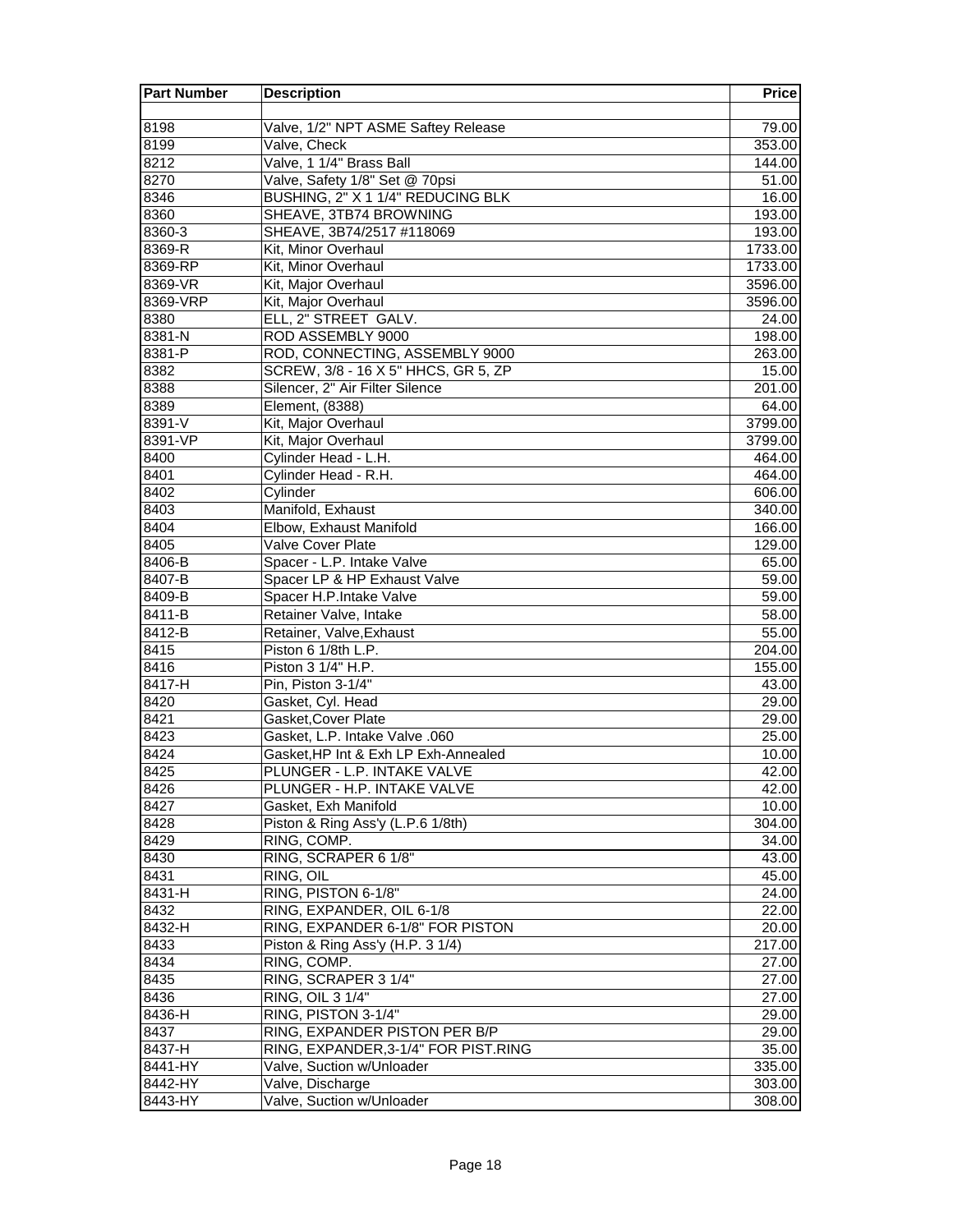| <b>Part Number</b> | <b>Description</b>                                    | <b>Price</b>     |
|--------------------|-------------------------------------------------------|------------------|
|                    |                                                       |                  |
| 8444-HY            | Valve, Suction w/o Unloader                           | 323.00           |
| 8445-HY            | Valve, Suction w/o Unloader                           | 302.00           |
| 8446               | O-Ring Spacer-3" LP Ex HP In & Ex                     | 14.00            |
| 8447               | O-Ring -3" LP Intake                                  | 14.00            |
| 8448               | <b>Intercooler Assy</b>                               | 427.00           |
| 8450               | Piston Ring Set                                       | 233.00           |
| 8451               | Gasket Set (Splash Lube)                              | 328.00           |
| 8451-P             | Gasket Set (Pressure Lube)                            | 328.00           |
| 8452               | Cylinder Head Assy RH (Start Stop)                    | 2621.00          |
| 8453               | Cylinder Head Assy LH (Start Stop)                    | 2621.00          |
| 8454               | Cylinder Head Assy RH (Constant Run                   | 2765.00          |
| 8455               | Cylinder Head Assy LH (Constant Run                   | 2765.00          |
| 8456               | Kit, Valve Replacement (Start Stop)                   | 2261.00          |
| 8457               | Kit, Valve Replacement(Constant Run                   | 2402.00          |
| 8458               | <b>Cylinder Assy</b>                                  | 648.00           |
| 8459               | Intercooler Assy                                      | 576.00           |
| 8460               | <b>Flywheel Assy</b>                                  | 717.00           |
| 8461               | Bracket, Lift                                         | 40.00            |
| 8466               | Kit, Suction Unloader Conv (UL9000)                   | 1419.00          |
| 8467               | Kit, Suction Unloader Conv (UL4500)                   | 885.00           |
| 8476               | GUARD, TE BELT (9000)                                 | 451.00           |
| 8478               | Valve, Check w/side port                              | 208.00           |
| 8486               | Window, Sight Glass                                   | 28.00            |
| 8487               | Kit, Valve Repair (9000)                              | 859.00           |
| 8489               | Valve Plate LP                                        | 52.00            |
| 8505               | NIPPLE, 3/4 X 7"                                      | 14.00            |
| 8510-R             | Kit, Check Valve Repair (8478)                        | 4.25             |
| 8531               | PIN, FIXING LOW PRESSURE                              | 14.00            |
| 8546               | SPRING UNLOADER PER B/P                               | 13.00            |
| 8548               | PIN, FIXING PIN                                       | 12.00            |
| 8555               | SPRING H.P. UNLOADER PER                              | 12.00            |
| 8561               | Crankshaft w/Brg Cones (4500)                         | 729.00           |
| 8561-P<br>8564-N   | Crankshaft w/Brg Cones (Press.Lube)                   | 810.00           |
| 8564-PN            | Rod, Connecting w/Needle Brg.<br>Rod, Connecting- P/L | 161.00<br>219.00 |
| 8566               | HUB, 1-5/8"                                           |                  |
| 8568               | Piston Ring Set Model 4500                            | 64.00<br>180.00  |
| 8569               | Gasket Set Model 4500                                 | 161.00           |
| 8569-P             | Gasket Set Model PL-4500                              | 161.00           |
| 8570               | Kit Valve Repair Model 4500                           | 429.00           |
| 8571               | Kit, Valve Replt Start-Stop 4500                      | 1132.00          |
| 8572               | Kit, Valve Repl Continuous 4500                       | 1196.00          |
| 8573               | Kit, Minor Overhaul 4500                              | 931.00           |
| 8573-P             | Kit, Minor Overhaul                                   | 931.00           |
| 8574               | Kit, Major Overhaul Stop-Start 4500                   | 1837.00          |
| 8574-P             | Kit, Major Overhaul                                   | 1837.00          |
| 8575               | Kit, Major Overhaul                                   | 1922.00          |
| 8575-P             | Kit, Major Overhaul                                   | 1922.00          |
| 8576               | GUARD, TE BELT (4500)                                 | 464.00           |
| 8580               | BELT, COG BX-103                                      | 80.00            |
| 8604               | Oil Sump Assembly                                     | 80.00            |
| 8605               | PLUG, SUMP - OIL PUMP                                 | 26.00            |
| 8606               | <b>SCREEN OIL PUMP</b>                                | 24.00            |
| 8607               | Gasket, Oil Sump                                      | 11.00            |
| 8612               | Assy., Oil Pump                                       | 883.00           |
| 8614               | Gauge, Oil Pressure                                   | 84.00            |
| 8631               | Kit, Suction Valve Repair                             | 134.00           |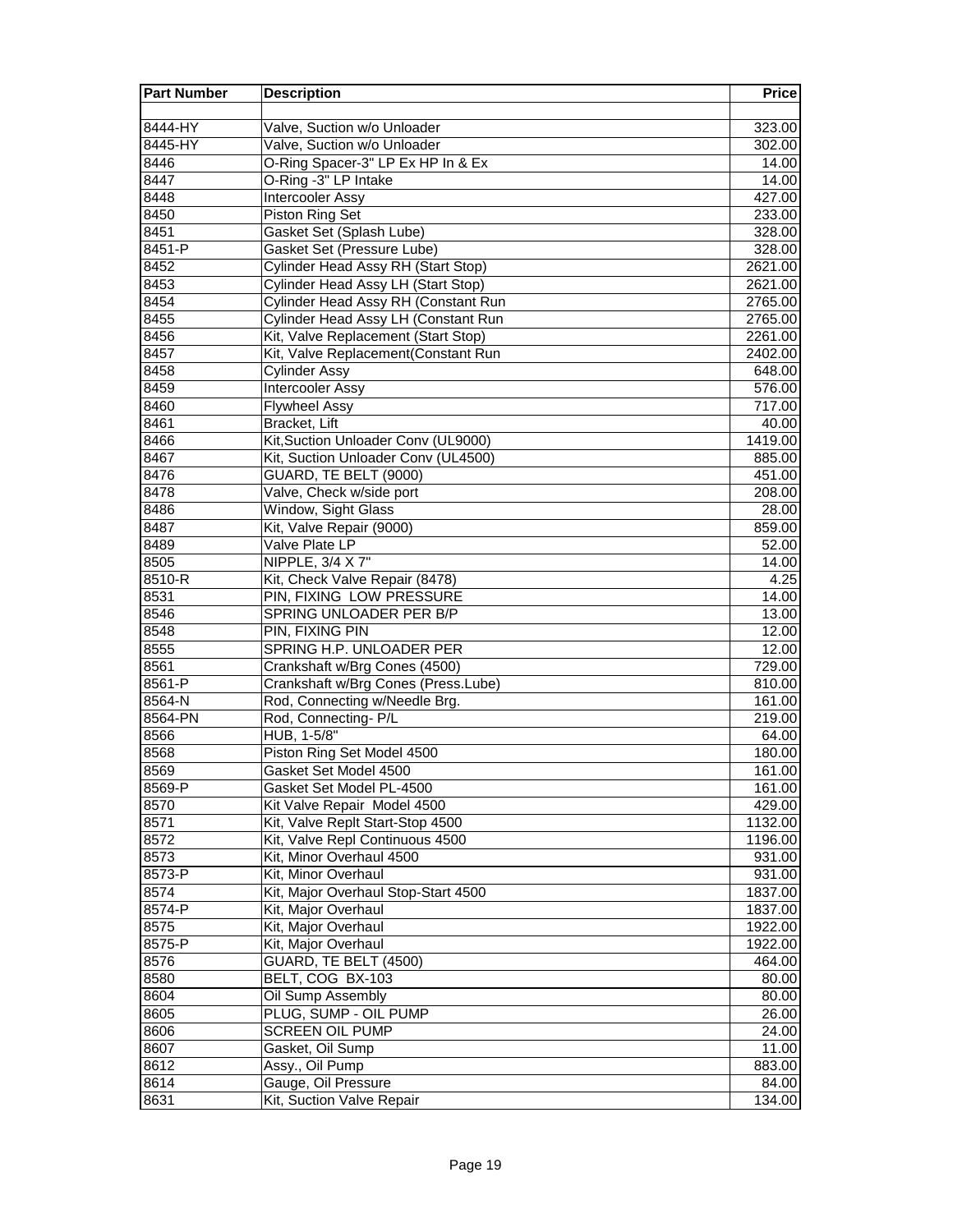| <b>Part Number</b> | <b>Description</b>                  | <b>Price</b> |
|--------------------|-------------------------------------|--------------|
|                    |                                     |              |
| 8632               | Kit, Discharge Valve Repair         | 123.00       |
| 8636               | O-RING, 568-017 NAT'L               | 7.50         |
| 8637               | PIN, ROLL                           | 6.50         |
| 8638               | Oil Pump Internals                  | 241.00       |
| 8640               | Spring Releif Valve (PL4500-PL9000) | 24.00        |
| 8640-1             | Spring Relief Valve (pl 703,705,707 | 20.00        |
| 8641               | Plunger                             | 21.00        |
| 8642               | O-RING 1/2" ID X 11/16" OD          | 7.50         |
| 8643               | Pin, Stop Key                       | 12.00        |
| 8646               | Washer, Copper                      | 8.00         |
| 8648               | Baseplate, 4500/9000                | 499.00       |
| 8649               | Ring, Truarc Retaining Series       | 6.00         |
| 8650               | <b>Bushing</b>                      | 35.00        |
| 8651               | Valve, Relief Parts (For Oil Pump)  | 87.00        |
| 8651-1             | Valve, Relief Parts (For Oil Pump)  | 91.00        |
| 8652               | <b>Cover Assembly</b>               | 44.00        |
| 8657               | Bushing, Reducing 2" X 3/4" BLACK   | 15.00        |
| 8660               | Plug, 2" Head Sq. Pipe (BLACK)      | 16.00        |
| 8775               | Valve, Hydraulic Unloader           | 236.00       |
| 8777               | NIPPLE, 1/8" X CLOSE, GALV          | 7.50         |
| 8781               | Bushing, Wrist Pin (8060)           | 30.00        |
| 8783               | Regulator, Water Valve              | 195.00       |
| 8790               | Guard, Belt Guard Assy ACA-LRG      | 601.00       |
| 8815               | Fan adapter, one-piece for a/c ac   | 100.00       |
| 8816               | Fan, 14" DIAMETER                   | 78.00        |
| $8817 - 3$         | SHEAVE.                             | 242.00       |
| 8818               | SHEAVE, 3TB90 BROWNING              | 194.00       |
| 8819               | SHEAVE, 3B64Q                       | 194.00       |
| 8820               | SHEAVE, 2TB90                       | 232.00       |
| 8821               | SHEAVE, 2B64Q BROWNING              | 194.00       |
| 8823               | Screw, 1/2-13 X 4 1/2" HHCS, #8     | 14.00        |
| 8824               | Screw, Head 1/2"-13 X 5 1/2" HHCS   | 14.00        |
| 8827-3             | HUB, SD 1 5/8                       | 47.00        |
| 8828               | O-RING                              | 14.00        |
| 8830-S             | FILTER, AIR 2" QUIET                | 376.00       |
| 8831               | Filter Element for 8830-1           | 125.00       |
| 8832               | Adaptor, Oil Filter                 | 87.00        |
| 8834               | PLATE, WEAR PLATE OIL FILTER ADAPT. | 35.00        |
| 8835               | NIPPLE, .562 I.D. X 3/4"-16 NFT     | 19.00        |
| 8838               | Filter, Oil (Spin-On)               | 41.00        |
| 8839               | SPRING, #07154                      | 14.00        |
| 8851               | TEE, 1/2" GALV.                     | 8.00         |
| 8854               | BUSHING, 3/4" X 1/2" REDUCING       | 12.00        |
| 8878               | BOLT, 3/8-16 X 1-1/4 SHCS           | 4.50         |
| 8883               | <b>Bullwhip, Throttle Control</b>   | 48.00        |
| 8883-36            | THROTTLE CONTROL BULLWHIP 30"       | 48.00        |
| 8883-HD            | THROTTLE CONTROL, HEAVY DUTY        | 48.00        |
| 8885               | GAUGE, PRESS 2" 0-300 PSI 1/4"      | 49.00        |
| 8885-L             | Gauge, Press. 0-300psi Liquid Fill  | 76.00        |
| 8887               | Valve, Control Valve Assy 125-150   | 143.00       |
| 8889               | VALVE, NG-20-M-P1 CONTROL, 125/140  | 143.00       |
| 8895               | FITTING, COMP.1 1/4"X1 1/4"MALE NPT | 95.00        |
| 8896               | FITTING, COMP. 1 1/4"X1 1/4" MALE   | 95.00        |
| 8905               | FERRULE, 1 1/4" WEATHERHEAD         | 25.00        |
| 8913               | BELT, VEE B-73                      | 32.00        |
| 8917               | Breather, Crankcase Breather        | 30.00        |
| 8918               | ELEMENT FOR 8917 FILTER             | 19.00        |
|                    |                                     |              |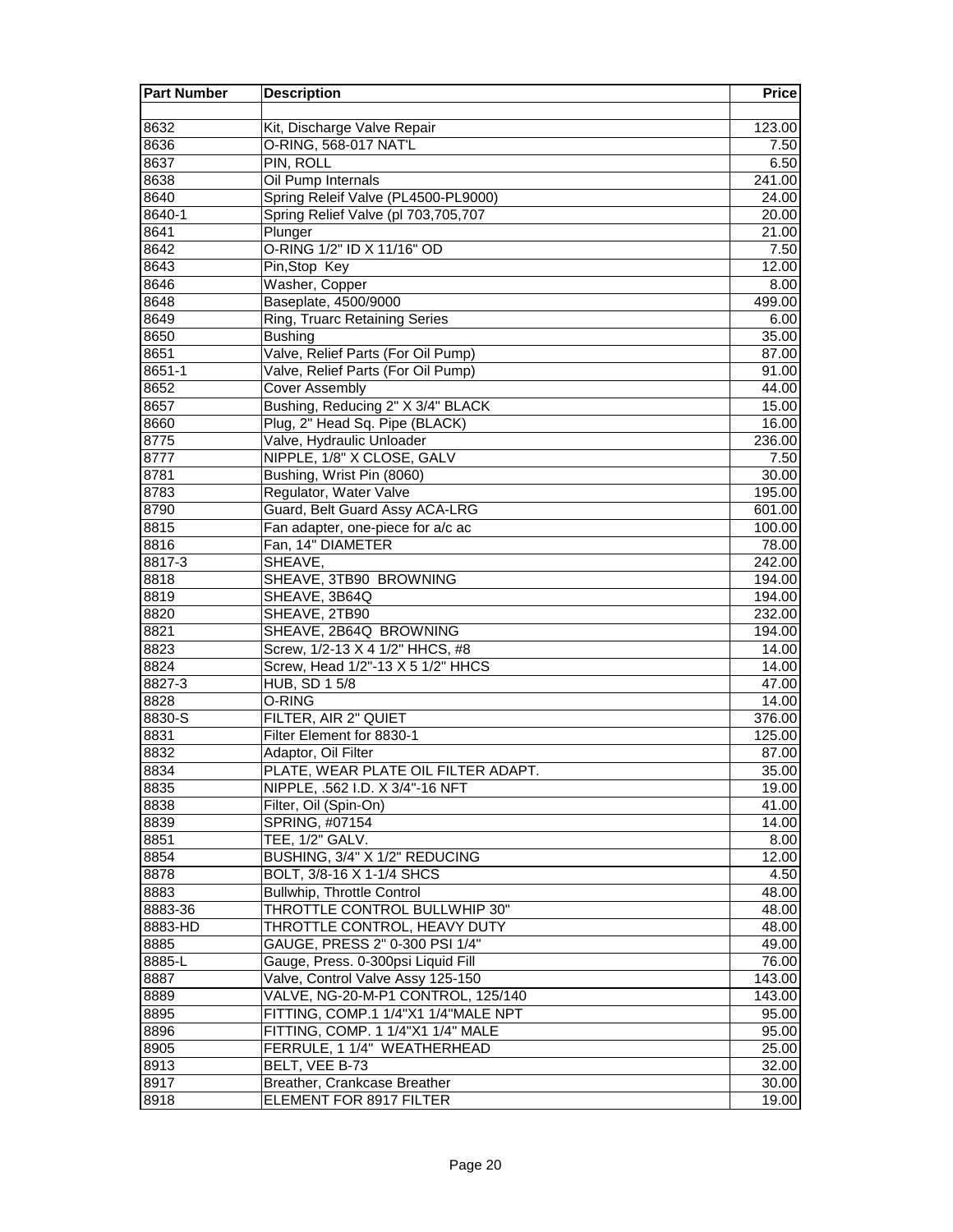| <b>Part Number</b> | <b>Description</b>                  | <b>Price</b> |
|--------------------|-------------------------------------|--------------|
|                    |                                     |              |
| 8919               | Element, Polyester Filter           | 75.00        |
| 8921               | <b>BREATHER, PIPE STYLE</b>         | 76.00        |
| 8921-WH            | 8921 Breather Weather Hood          | 40.00        |
| 8937               | <b>Bracket, Wall Mounting</b>       | 75.00        |
| 8938               | <b>Bracket, Wall Mounting</b>       | 86.00        |
| 8939               | Kit, Modular Connector Kit          | 41.00        |
| 8940               | Slide, Differential Pressure        | 79.00        |
| 8941               | Gauge, Differential Pressure        | 140.00       |
| 8942               | Drain, Internal Auto Drain          | 137.00       |
| 8944               | PLATE, 12" X 12" 7 GAGE HRS         | 83.00        |
| 8946               | PLATE, 12" X 22" 7 GAGE HRS         | 109.00       |
| 8949               | Valve, Unloader Control Ass'y       | 131.00       |
| 8973               | ALARM, TIME DELAY                   | 232.00       |
| 8976               | HUB, SDS X 1"                       | 44.00        |
| 8978               | Oil, Synthetic AMSOIL, COMPRESSOR   | 55.00        |
| 8979               | NIPPLE, 3/8" X 1-1/2" PIPE, GALV.   | 11.00        |
| 8984-B             | TEE, 1/4" PT, COMPRESSION, BRASS    | 20.00        |
| 8985               | NIPPLE, 3/4" X 5" GALV              | 20.00        |
| 8986               | VALVE, 140/175 CONTROL              | 137.00       |
| 8995               | BREATHER ASSEMBLY FOR 707/9000 PUMP | 44.00        |
| 8996               | BREATHER ASSEMBLY 705/4500 PUMP     | 44.00        |
| 8997               | HUB, LX3/4 QD BUSHING               | 21.00        |
| 8998               | SHEAVE, QD MBL39                    | 83.00        |
| 9030               | Engine, Gas 11hp Honda #644840      | 2471.00      |
| 9030-K             | KEY, Gas 11hp Honda #576100         | 48.00        |
| 9-3185-1           | COIL, 30 AMP 120 VOLT               | 55.00        |
| 9-3185-2           | COIL, 30 AMP 230 VOLT               | 63.00        |
| 9-3185-3           | COIL, 30 AMP 460 VOLT               | 55.00        |
| 9-3185-4           | COIL, 15-40 AMP, 575 VOLT           | 63.00        |
| 9-3185-8           | COIL, 380/415 VOLT, 50 HZ           | 111.00       |
| 9-3256-1           | COIL, 60 AMP 120 VOLT               | 63.00        |
| 9-3256-2           | COIL, 60 AMP 230 VOLT               | 63.00        |
| 9-3256-3           | COIL, 60 AMP 460 VOLT               | 63.00        |
| 966-K              | SCREW, 5/16 - 18 X 1" HHCS GR5 ZP   | 4.50         |
| A-5045             | Ring Set A-100                      | 29.00        |
| AB-103             | Baseplate                           | 23.00        |
| AB-108             | Gasket                              | 6.00         |
| AB-5019            | Kit, Cylinder Head Replacement      | 102.00       |
| AB-5060            | Gasket Set                          | 29.00        |
| AB-5064            | Kit, Valve Repair                   | 34.00        |
| AC-105-R           | Ring, Compression                   | 12.00        |
| AC-109             | PIN, PISTON (H.P. 2005)             | 13.00        |
| B-5007-R           | <b>CYLINDER CRANKCASE ASS'Y</b>     | 215.00       |
| B-5046             | Piston Ring Set                     | 34.00        |
| <b>BD-203-R</b>    | RING, COMP. 2 1/2" X 3/32 TF-10     | 15.00        |
| <b>BD-205</b>      | PIN, PISTON FABRICATED FROM         | 15.00        |
| <b>BD-5008</b>     | PISTON RING & ROD ASS'Y             | 134.00       |
| C-5047             | Piston Ring Set                     | 61.00        |
| CD-303             | Plate, Base                         | 23.00        |
| CD-306             | Gasket, Crankcase To Base           | 13.00        |
| CD-5022            | Kit, Cylinder Head Replacement      | 255.00       |
| CD-5056            | Gasket Set                          | 37.00        |
| CD-5066            | Kit, Valve Repair                   | 67.00        |
| D-5009-R           | Cylinder Crankcase Ass'y            | 267.00       |
| D-5048             | Piston Ring Set                     | 33.00        |
| ES-100             | Sleeve, #S9-24 Replacement          | 57.00        |
| ES-170             | Sleeve, Replacement                 |              |
|                    |                                     | 52.00        |